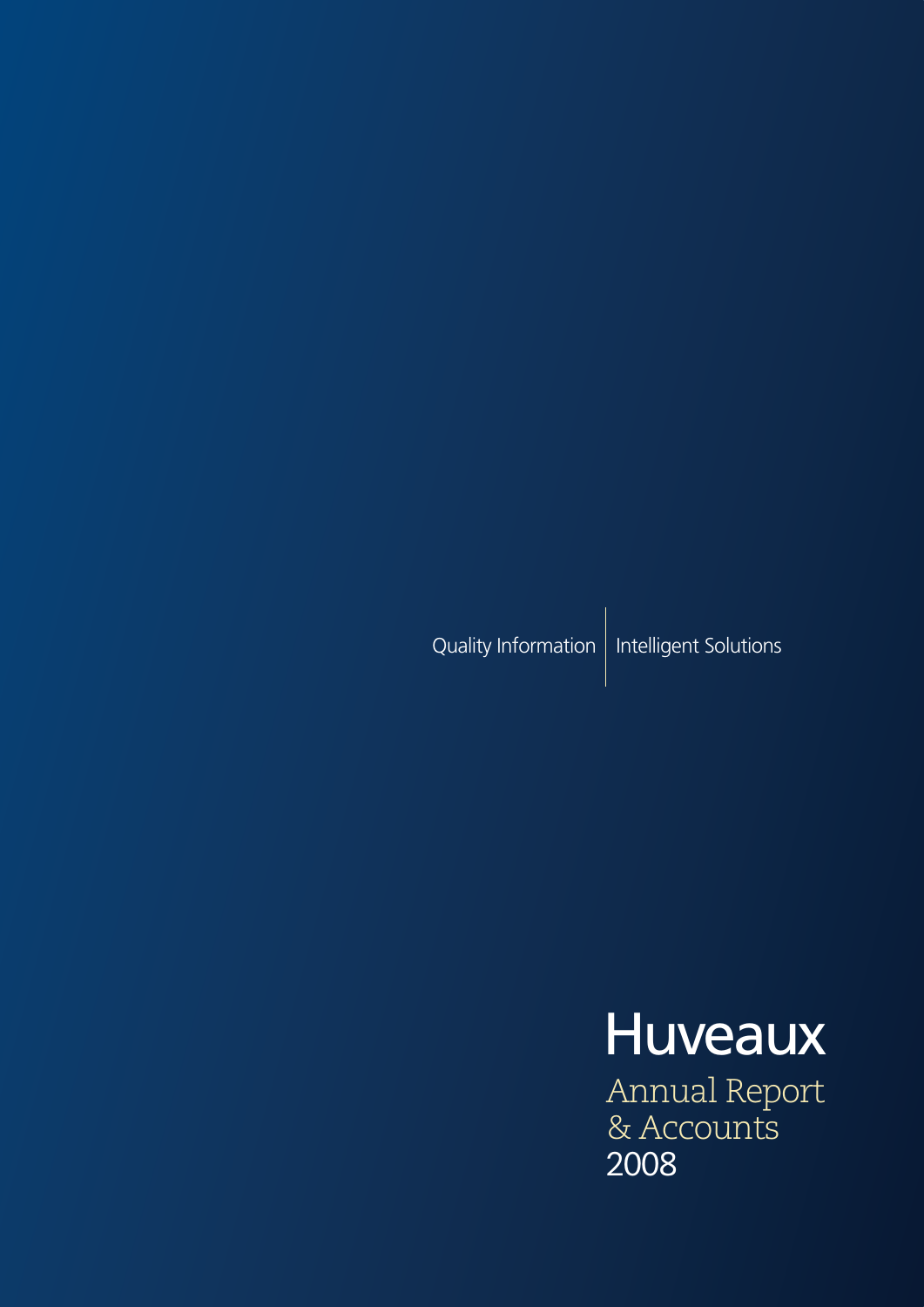# Quality Information | Intelligent Solutions



Huveaux operates in two markets, Political Intelligence and Schools Education. We provide quality information and intelligent solutions to both the public and private sectors. Our purpose is to drive personal and professional improvement through all media, enabling our customers to know more and perform better.

In the eight years since our formation we have established ourselves as the leading provider of:

- > Political information, and public affairs communications in the UK and European Union
- > Learning and training to the UK public sector
- > Study aids and revision guides for schools in the UK;

The Group currently employs 250 people and operates at the forefront of its selected markets in the UK, France and Belgium.

> Left: Sir Gus O'Donnell and Peter Jones at Civil Service Live 2008. Right: Revision guides.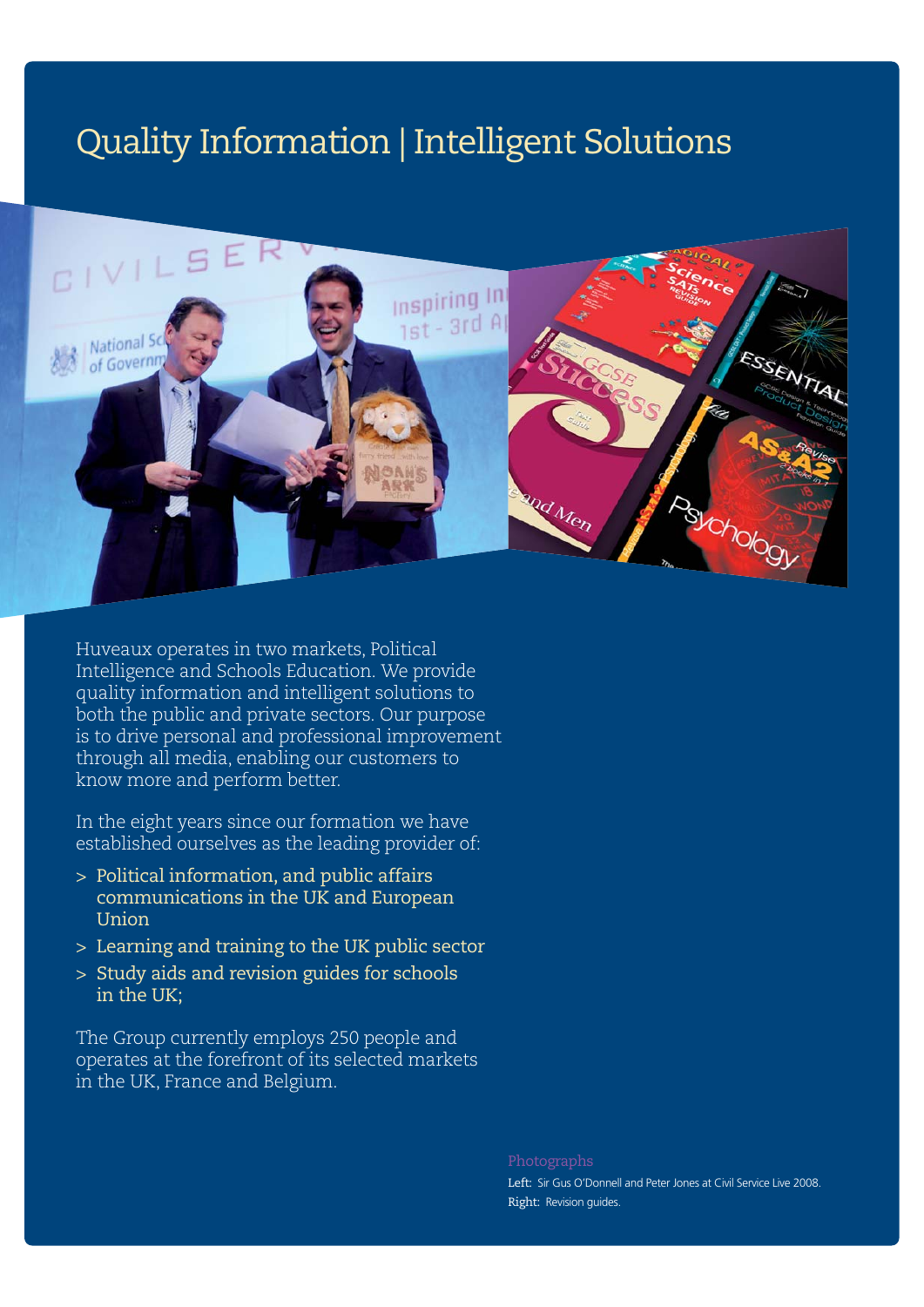### Financial and Operational Highlights 2008

| <b>Summary Results</b>                              | 2008<br>£'000     | 2007<br>f'000 |
|-----------------------------------------------------|-------------------|---------------|
| Revenue                                             | 36,323            | 46,069        |
| Revenue from retained business *                    | 27,942            | 28,069        |
| EBITDA**                                            | 4,845             | 5,925         |
| <b>EBITDA</b> from retained business                | 4,288             | 4,381         |
| (Loss)/Profit for the year                          | (3,984)           | 362           |
| Normalised profit before tax***                     | 3,134             | 3,066         |
| Earnings per share on continuing operations (basic) | 0.92 <sub>p</sub> | 0.06p         |
| Dividend per share                                  |                   | 0.75p         |

**>** Revenue at **£36.3 million** (2007: £46.1 million)

- **>** Revenue from retained business at **£27.9 million** (2007: £28.1 million)\*
- **>** EBITDA at **£4.8 million** (2007: £5.9 million) \*\*
- **>** EBITDA from retained business at **£4.3 million** (2007: £4.4 million)
- **>** Operating profit at **£1.3 million** (2007: £0.03 million)
- **>** Normalised profit before tax for the year of **£3.1 million** (2007: £3.1 million) \*\*\*
- **>** No dividend recommended (2007: 0.75 pence)
- **> Strong organic growth** in the Political Division
- **> Successful disposal** of non-core operations in first half of year
- **> Successful launch** of *Civil Service Live* and other significant Events
- **> Exciting growth** in Political Knowledge and EU Political businesses
- **>** Results depressed by **abolition of Key Stage 3 SAT's** in Education
- **Improved balance sheet, robust ahead of difficult** economic conditions

| <b>Retained Revenue (£,000)</b> |  |
|---------------------------------|--|
| 2004 <b>14,013</b>              |  |
| 2005 18,695                     |  |
| 2006 23,210                     |  |
| 2007 28,069                     |  |
| 2008 27,942                     |  |

#### **Retained EBITDA\*** (£,000)

| 2004 2,524<br>2005 3,097<br>2006 4,524<br>2007 4,381 | 2008 4,288 |  |  |
|------------------------------------------------------|------------|--|--|
|                                                      |            |  |  |
|                                                      |            |  |  |
|                                                      |            |  |  |
|                                                      |            |  |  |

### **Net Debt** (£,000)

| 2004 (3,120)       |
|--------------------|
| 2005 7,645         |
| 2006 18,688        |
| 2007 <b>18,671</b> |
| 2008 9,044         |

\* Retained business is excluding the sold French Healthcare and Epic businesses. The results of Epic are included in continuing business for statutory purposes.

\*\* EBITDA is calculated as earnings before interest, tax, depreciation, amortisation of intangible assets acquired through business combinations, and non-trading items.

\*\*\* Normalised profit is stated before amortisation of intangible assets acquired through business combinations, share based payment charge, discontinued operations and non-trading items and related tax. The Group believes that these measures provide additional guidance to the statutory measures of performance of the business. These measures are not defined under adopted IFRS and therefore may not be directly comparable with other companies' adjusted profit measures.

Non-trading items are items which, in management's judgement, need to be disclosed by virtue of size, incidence or nature. Such items are included within the income statement caption to which they relate and are separately disclosed either in the notes to the consolidated financial statements or on the face of the consolidated income statement.

### Contents **Group Accounts**

- **1** Financial and Operational
- Highlights 2008 **2** Chairman's Statement
- 
- **4** Chief Executive's Business & Financial Review
- **10** Board of Directors
- **11** Directors' Report
- **14** Corporate Governance Statement
- **16** Statement of Directors' Responsibilities in Respect of the Annual Report and the Financial Statements
- **17** Independent Auditor's Report

- **18** Consolidated Income Statement
- **18** Consolidated Statement of Recognised
- Income and Expense **19** Consolidated Balance Sheet
- 
- **20** Consolidated Cash Flow Statement 22 Notes to the Financial Statements
- 

#### **Company Accounts**

- **50** Company Balance Sheet Under UK GAAP
- **51** Notes to the Parent Company Financial Statements
- **57** Schedule A
- **58** Shareholder Information
- **59** Corporate Directory, Secretary, Advisors and Financial Calendar 2009
- **60** Huveaux's Key Products and Services
- **ibc** The Quality and Depth of Our Portfolio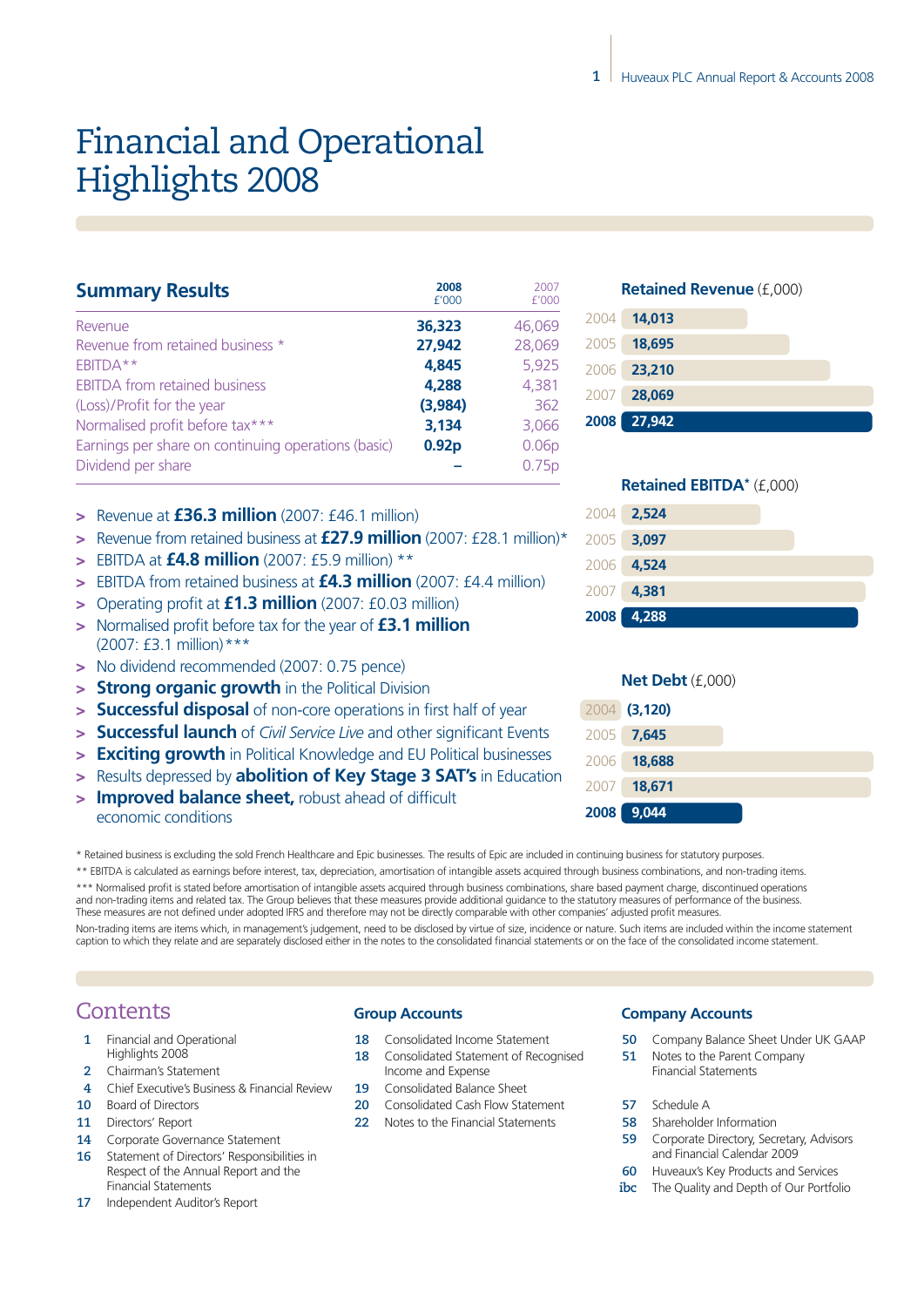### Chairman's Statement

"We took hard decisions in 2008. We disposed of two nonperforming divisions, cut our debt in half, reduced costs throughout the business and focused our efforts on Politics and Education. This has significantly reduced the operational and financial risk profile of the Group, produced a good result in 2008 and put the group in a much better position to face the difficult economic climate of 2009.

In the past year, our Political division has shown substantial organic growth, driven by Events and Digital. Sales in our Education division suffered from the abolition of Key Stage 3 SATs and the recession's effect on High Street footfall and this will continue into 2009. We have cut costs across the division to mitigate against the projected shortfall in sales.

Our Political division is now well established as the leading information provider in its market and we believe it will continue to show good organic growth as we move towards an election year in 2010."



#### **2008 Overview**

Our first priority in 2008 was to ensure that the Group structure was best aligned to the changing economic conditions. Following a detailed strategic review, the Board decided to divest of two major business units. Both the French Healthcare business and Epic were sold in June 2008 to their respective management teams for a combined consideration of £11.3m. While these sales gave rise to a book loss on disposal, the cash generated allowed us to repay our € loan in full and helped to provide financial stability to the Group.

Following these disposals, the Group now is concentrated on its two core Divisions – Politics and Education.

For the whole Group, revenue declined from £46.1 million to £36.3 million, but this includes the divested companies. On a retained basis, the Group delivered a performance broadly in line with 2007. Group revenue was £27.9 million (2007: £28.1 million), while earnings before interest, tax, amortization and nontrading items (EBITDA) was flat at £4.3 million, and in line with expectations.

One-off items amounted to a total of £5.3 million, including the net loss on the disposal of the two businesses (£5.1 million) and the impact of the Group's continued initiatives to reduce costs (£0.2 million).

The Board is not recommending a dividend at this time. In the current climate, the Board believes that prudent management of the Group's cash resources is of paramount importance.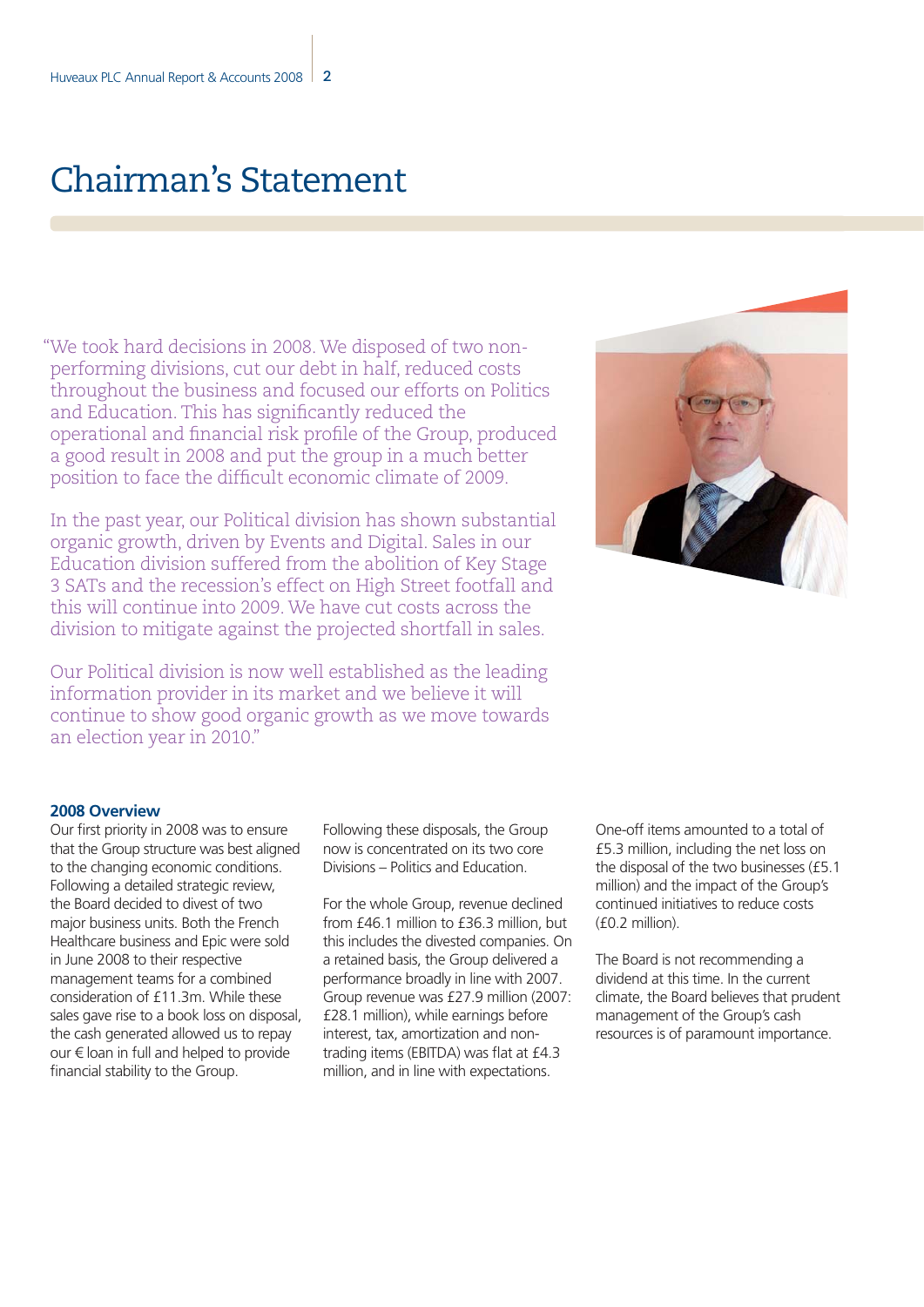#### **Strategy**

In last year's Chairman's statement my predecessor set out the strategic priorities as being the migration of Huveaux's business and financial profile towards one of strong organic revenue and EBITDA growth with good margins in attractive B2B sectors with significant digital and events revenue.

Within the Politics Division, 2008 has seen this strategy working well. The successful launch of *Civil Service Live* in April, and the expanding number of significant events organised across the portfolio, has been a significant driver of profit in 2008 and is set to increase further in 2009. In our European business we have seen a large increase in the use of our digital monitoring products and our Political Knowledge business has increased the number of larger conferences and long-term contracts.

After showing significant growth in 2007, the Education Division was hit hard by two factors in 2008. The large-scale curriculum change created the expected hiatus in sales as schools absorbed the effects of these changes, while the sudden announcement of the abolition of SATs at Key Stage 3 in October substantially affected the trading across this year-group. Despite these factors, the strategic goal remains to provide schools and students with market leading products across the curriculum.

#### **The Board, Management and People**

Another significant change in 2008 was the resignation from the Board of the Group's Non-Executive Chairman, John de Blocq van Kuffeler. As the Group's founder, John was instrumental in creating the Group and in all of the subsequent acquisitions and developments. I would like to thank John on behalf of the Board for his hard work and commitment to the Group and to wish him well in his future career. I am honoured to be succeeding him as your Chairman.

There have been two other changes at Board level in the year. As announced in the Chairman's statement last year, Rupert Levy duly joined as our Finance Director in April and he has also taken over as our Company Secretary. John Clarke, who had been a Director of the Group since 2001, also resigned as a Non-Executive Director in November. I would like to thank him on behalf of the Board for his service to the Group.

The changes at Board level have helped to reduce significantly the cost base of the Group.

Huveaux, like all UK companies, has had to work in increasingly difficult external markets. I would like to thank our management and staff for their considerable efforts during this difficult year. The strength of the products and the dedication of our staff leave Huveaux in a strong position to compete well in the year ahead.

#### **Outlook**

The Board is mindful that the external economic environment in 2009 remains uncertain and is likely to be difficult. The media industry has been particularly badly hit by the downturn in marketing budgets and no sector is totally immune from these factors. The Education Division will continue to show the effects of the abolition of SATs at the Key Stage 3 level, while the growth within the Politics Division will continue, but may be dampened by the overall market environment. Nevertheless, Huveaux benefits from being focused on two divisions, which each enjoy the benefits of marketleading products and a degree of insulation against the recession.

As a result, your Board is confident that the Group can deliver a satisfactory performance in 2009 given the global economic downturn.

**Kevin Hand** Non-Executive Chairman

2 March 2009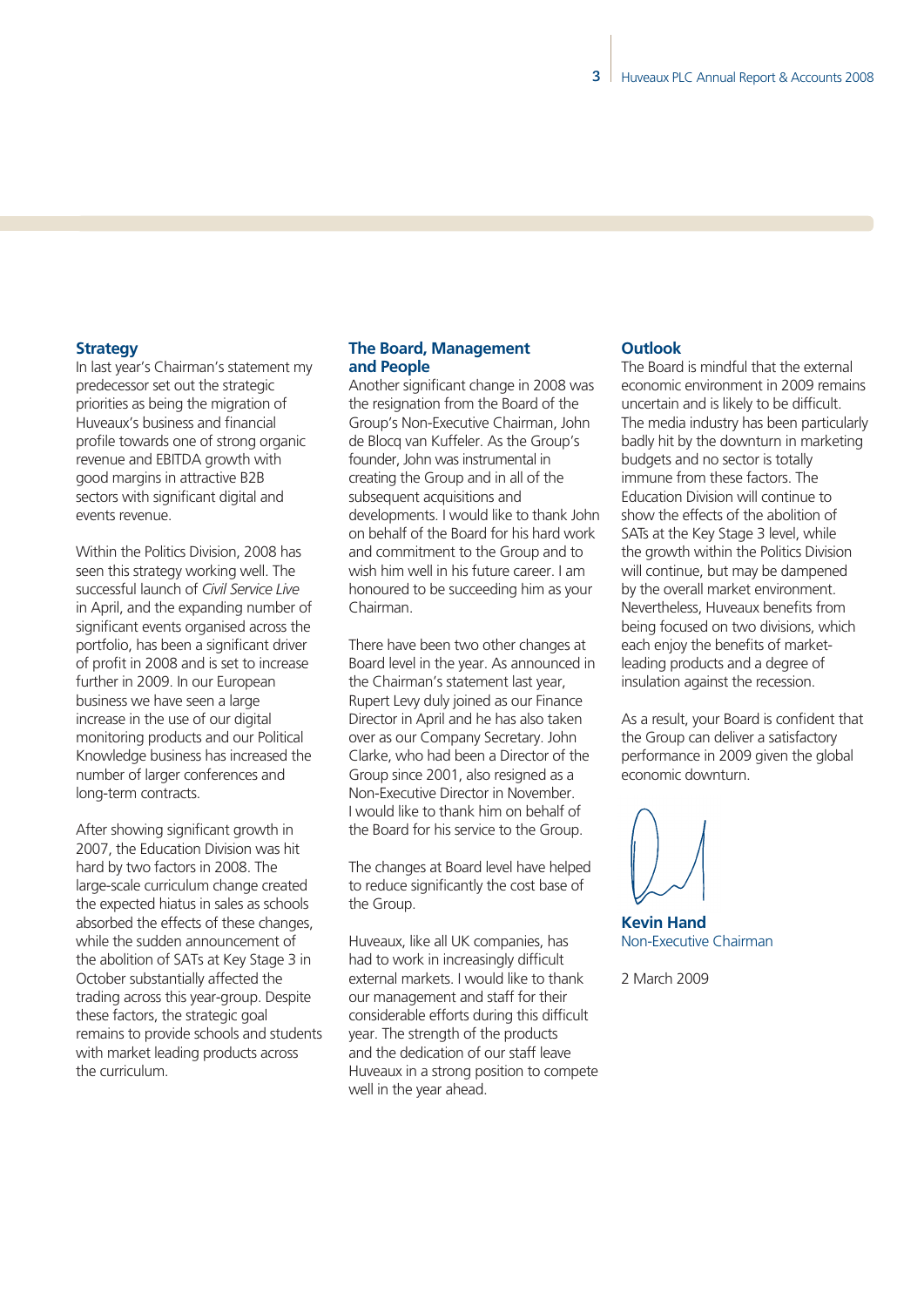### Chief Executive's Business and Financial Review



#### **Introduction**

Throughout the Group this was a year of significant developments. In the first half of the year we disposed of the non-core and lower margin businesses of Epic and the French Healthcare business. These transactions were successfully completed in June and greatly reduced the debt of the Group resulting in a smaller but more focused business, better set to face the difficult economic circumstances of our time. Our Politics Division coped well with these tough conditions and has shown excellent growth in both revenue and profit.

In addition 2008 was a time of great change in the secondary school curriculum and our Education business had much to cope with. We were not helped when the government, in a policy u-turn and without consultation, ended KS3 SATs overnight. This had been a material part of our portfolio and all our KS3 sales were immediately and adversely affected.

As we enter 2009, the economic climate remains difficult and we are cautious about immediate prospects. However, we have a portfolio of market leading products in both Politics and Education and are well placed to drive organic growth and improve our long term market position.

#### **Business Overview**

Following our disposals, the retained businesses of Politics and Education have shown positive signs, especially Politics which has shown significant growth in the year. Education has suffered from external factors, more to do with government policy than the economy, but our brands are strong and we are well set to exploit future opportunities as they arise.

The Group started a cost-reduction exercise in 2007 and this has been continued throughout 2008. At the same time, targeted investment has continued in new products which have met the demands of our customers. Our cost base is now significantly lower, especially within Head Office, and this matches the commercial necessities of our time.

Following the disposals, the Group is now reported in its two core divisions – Education and Politics. The businesses of Westminster Explained, Westminster Briefings and Fenman which were included in Learning in prior years are now within Political, as is Trombinoscope, previously shown within Healthcare.

While there were no major elections in our political markets in the year, the continued rise of the Conservative Party in the UK has increased the need for political lobbying activity and has resulted in a significant increase in revenues around the Party Conference season. We have developed an increasing portfolio of face-to-face events which have provided real returns on our customers' marketing budgets. This culminated in the launch of the highly successful *Civil Service Live* in April. These events, together with the development of our awards events, provide the engine for the growth of this Division.

#### **Revenue by Type** For the year 31 December 2008.



Magazine Subscription 2% Magazine Advertising 15% Events 19% Digital 12% Directories 9% Revision Guides 39% Other 4%

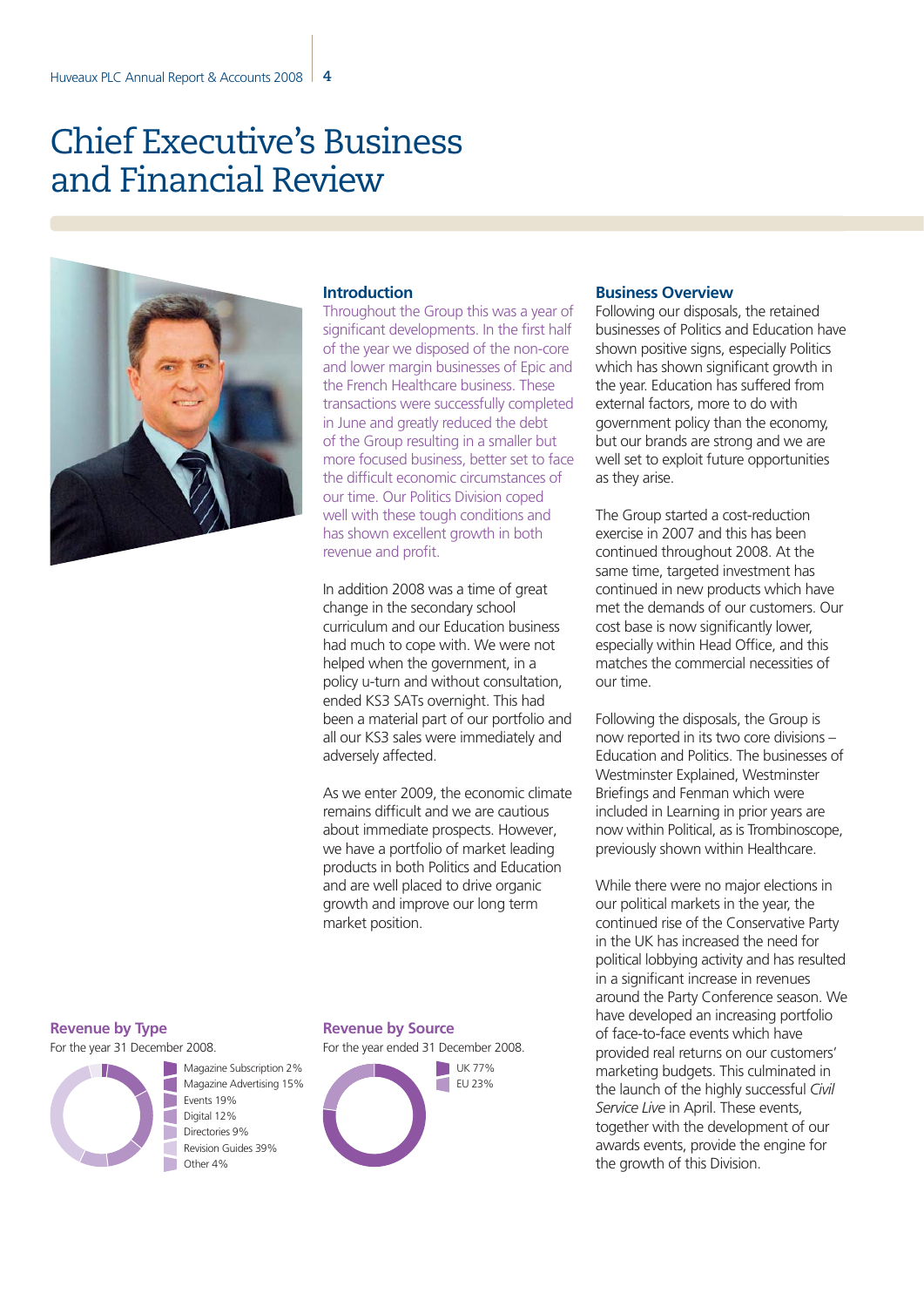6,000 The number of top Civil Servants<br>exhibition in 2008. who attended the *Civil Service Live* exhibition in 2008.

We have also made significant investment in technology and, in particular, technology to improve our political monitoring. As a result, 2008 has seen strong growth from our digital monitoring business especially in the EU which has seen a doubling of users in the year.

After strong growth in 2007, Education saw reduced sales in the year. The curriculum change across the secondary sector in KS3 and A-level was significant. As predicted, we saw a reduction in the sales of revision guides as schools assessed their needs for text books for both the old and the new curricula – mirroring the effects which were seen in 2006 following curriculum changes in GCSE Science. While this was predicted, the abolition of the SATs for Key Stage 3 was a shock to the whole industry and had a significant adverse effect on trading. These two events have, for the moment, overshadowed the ongoing development of the Letts & Lonsdale and Leckie & Leckie brands across the UK's schools market.

### **2009 Priorities**

Huveaux is now a fundamentally different company than it was going in to 2008. While it was established with a "buy and build" strategy, its development is now focused on growing its two core divisions through organic growth. 2009 will be a year for media companies to protect their assets and to ensure that their existing strengths are maintained. We will continue to focus on new events and products which can exploit opportunities – and, in due course, can use our strong brands to drive further additions to the portfolio. 2009 will not be a year where Huveaux (nor many media companies) shows significant overall growth, but we are confident that the continued focus on margin management will provide a solid result for the year.

### **Political Division**

| f'000   | 2008   | 2007   |
|---------|--------|--------|
| Revenue | 17.229 | 16,009 |
| FRITDA* | 3.064  | 2.823  |
|         |        |        |

\*A reconciliation between EBITDA and operating profit is provided in Schedule A on page 22.

2008 was notable for the increased importance of the Conservative Party. This peaked in the summer, before the impending recession brought a bounce to the Prime Minister's popularity. This uncertainty provided some increased activity within the public affairs market.

For Huveaux it was a year of significant growth in our Political Division. While some of the magazine titles were adversely hit by the downturn in advertising, our portfolio of events, exhibitions and digital products grew strongly and this was also reflected in our European operations.

#### **Highlights**

- **>** The Division grew revenue by 8% and EBITDA by 9%.
- **>** Revenues in our European political publishing business increased by 17% (following growth of 18 per cent in 2007) despite a reduction in "Project" spending.
- **>** We remain the clear leader in EU political monitoring and this business more than doubled in size for the second year in succession.
- **>** We now run over 200 political events across the Group.
- **>** We ran the first *Civil Service Live,* showcasing best practice and innovation in public sector delivery by the Civil Service. The exhibition attracted an audience of 6,000 top civil servants and speakers including the Prime Minister, Gordon Brown.
- **>** The Political Knowledge training and events business grew revenue by 23% and contribution by 50%.

#### Below:

ePolitix.com was relaunched in 2008; Gordon Brown at the Whitehall & Westminster World Civil Service Awards; The House Magazine is read by 68% of MP's regularly.

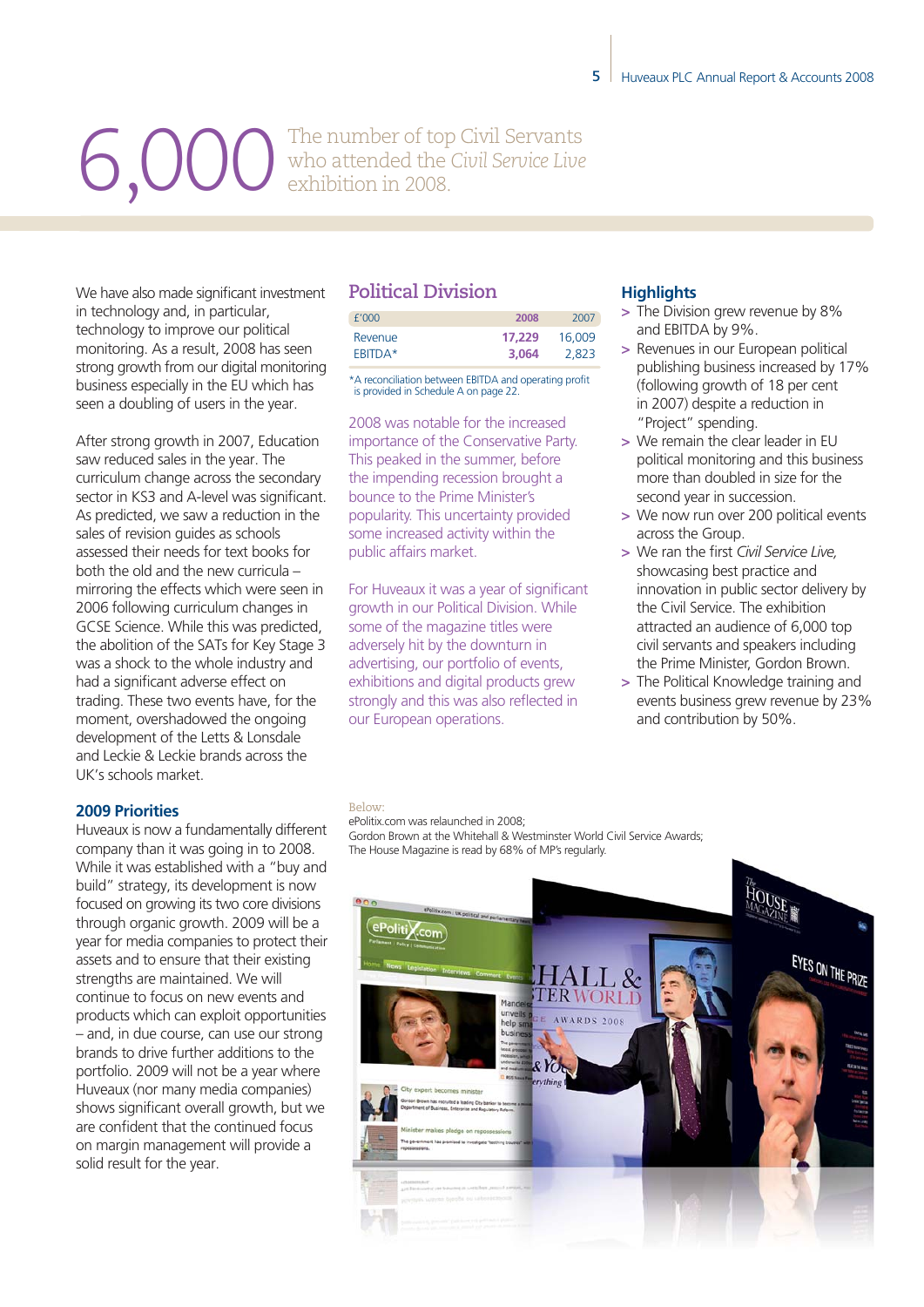# Chief Executive's Business and Financial Review continued

Within the Parliament Division, serving the Houses of Parliament, there was continued weakness in traditional display advertising. While *The House Magazine* did show a small drop in revenue in 2008, the fall in display advertising was mostly offset by increases in events revenue. Most positively, we have now established ourselves as a leading provider of Fringe Events at the Party Conference season with 29 events held in 2008 (14 in 2007). In addition, we worked with the House of Commons to provide the *Your Parliament* exhibition which was held in Westminster Hall in the Palace of Westminster over the summer. This exhibition celebrated the 175th year of Parliament and was open to all visitors to the Palace of Westminster, and had a significant schools attendance.

Our Government business, which operates under the brand of *Whitehall and Westminster World,* has gone from strength to strength. Revenue grew by 11% (29% in 2007) and contribution more than doubled. All of its products grew well – and it has established itself as being an integral part of the media and communications plans of government departments and their stakeholders.

As announced in 2007, we launched *Civil Service Live* in April 2008. This event attracted 6,000 senior civil servants over three days at the Queen Elizabeth II Conference Centre in Westminster and delivered a large number of seminars and conferences aimed at promoting innovation and best practice within the Civil Service. This event was a great success with all of its stakeholders and is now an annual event. The second edition will be held at Olympia (to allow for growth) in July 2009 and a smaller regional event will be held in Gateshead in March 2009.

The successful launch of this exhibition will be followed by other digital and face-to-face innovations which will leverage our growing brand within this market. Across the UK political portfolio, we held more than 90 events in 2008, nearly twice as many as in 2007.

In the UK our information business showed a steady year, with margin improvements arising from a focus on costs within this area without threatening our need to invest in better technology to drive long term growth.

In our European business, there were modest increases in revenue within the magazines, with the small increase in revenue from the *Regional Review* coming at a time when the core regional Project income had dried up following the cyclical downturn in these projects. The alternative regional income that the magazine generated will continue and should be supplemented by the return of the Project income in 2009.

In European information, we continued to show strong growth with a doubling of revenue from our EU Monitoring services. We have mirrored the development of face-to-face events in Brussels, and these, together with the digital information products, should deliver further growth to the business.

Our Political Knowledge business finished 2007 on a high and this continued strongly throughout 2008. With revenues up by 23% and contribution up by 50%, the business is now firmly established as the market leader in this field.

In our classroom training business, *Westminster Explained,* the move towards a more customized model and the winning of longer term contracts continued to pay dividends, with such business more than doubling in 2008. We have succeeded in being appointed to the new OGC framework contract for government training in specialist areas.

Our *Westminster Briefing* business continued to prosper throughout the year again putting on a record number of briefings and conferences – conference revenue increased by 37% and delegate numbers were 9% higher.

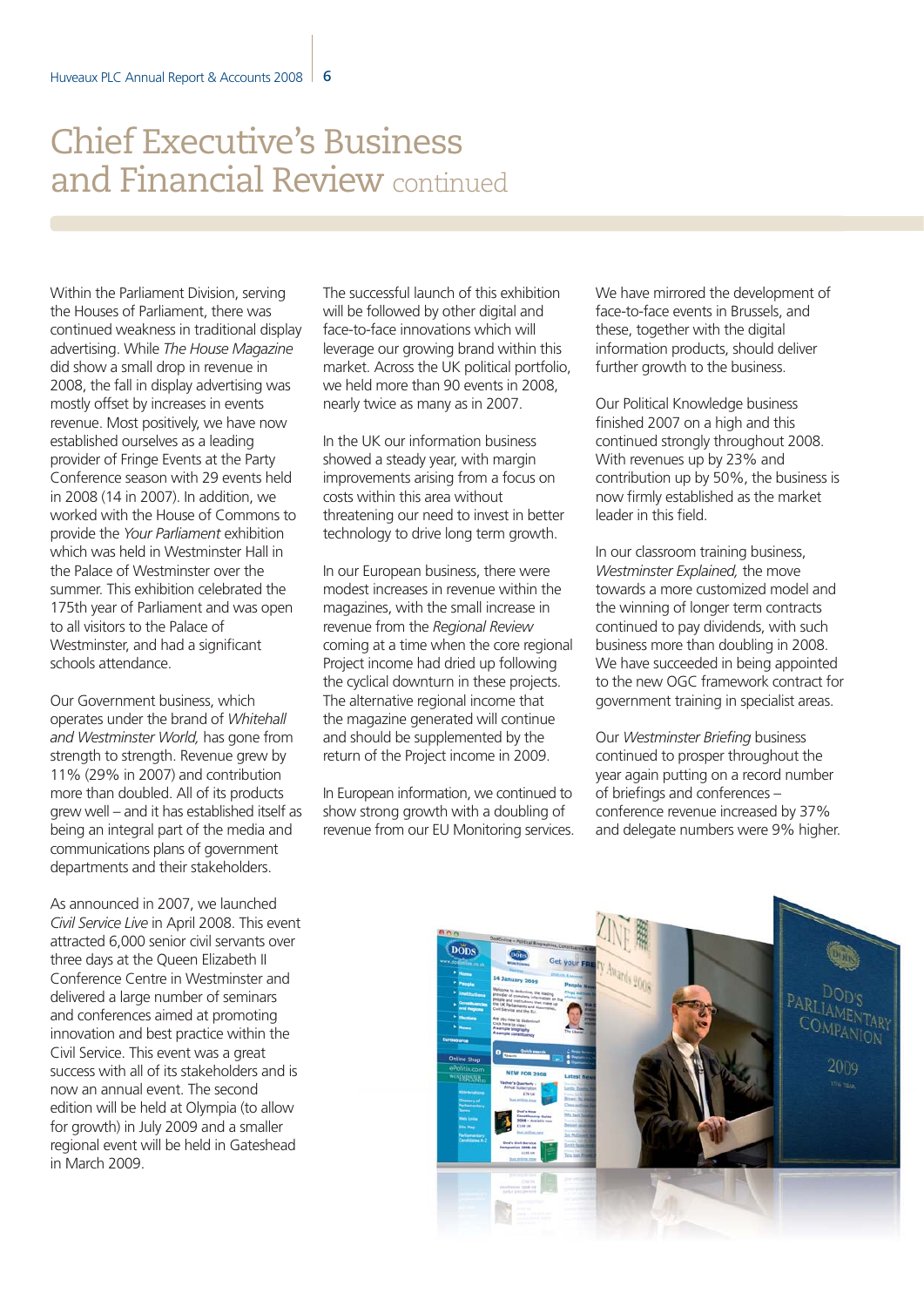# 29 The number of Fringe Events held at the three Party Conferences in 2008 (2007: 14 three Party Conferences in 2008 (2007: 14)

The strength of this business allowed us to put on new, larger conference events. Our established conferences including *The Coming Year in Parliament* at which numerous MP's spoke, and *The Transformation, Innovation & Delivery Conference* were augmented by launches such as *The New Regulatory & Reform Agenda* at which the keynote speech was delivered by the Rt Hon John Hutton MP. The latter is now scheduled as an annual event for the Government regulator.

In France, we retained *Le Trombinoscope* following the disposal of the remainder of the French portfolio. Despite 2008 being a "non-election year" following on from the elections in 2007, revenue increased by 4%, in part due to the strength of the Euro.

Our UK Training Business, *Fenman,* was hit by the onset of the recession in the latter half of the year which saw the market for training DVD's and manuals slow. *Training Journal* was also hit by these factors – but remains the market leader in its field and has successfully developed face-to-face events to offset the fall in advertising revenues.



### **Education Division**

| 2008   | 2007   |
|--------|--------|
| 10,713 | 12.060 |
| 2.262  | 2.934  |
|        |        |

\*A reconciliation between EBITDA and operating profit is provided in Schedule A on page 22.

Following an excellent year in 2007, our Education Division endured a much tougher period in 2008. The wide scale curriculum change across the UK Secondary System had the expected effect of creating a hiatus in spending on revision guides , while the announcement from the Secretary of State for Children, Schools and Families on the 14th October 2008 that SATs for 14 year olds (Key Stage 3) were to be abolished with immediate effect was both without any forewarning and represented a complete u-turn from all previous announcements.

Along with all other education publishers, this announcement had a material effect on our business as it fundamentally affected one of our major year groups and thus published material.

The above factors led to the fall in revenue of 11% from 2007. This reduction correlates to the reduction in the revision guide market across the UK and does not represent a reduction in market share. The curriculum change provided opportunities for additional publishing and the Division enters 2009 in a strong position to maximise its opportunities.

Left:

Dodonline.co.uk will be relaunched in 2009; Nick Robinson at The House Magazine Parliamentary Awards 2008; Dods Parliamentary Companion; Letts & Lonsdale GCSE Essentials range; Leckie & Leckie Higher Biology.

#### **Highlights**

- **>** Trade sales showed strong resilience to a falling market. Year on year showed flat sales – against a market showing decline in the latter half of the year as the recession started.
- **>** *Leckie & Leckie* saw 5% growth in trade sales in the year, further strengthening *Leckie & Leckie* as the leading Scottish educational publisher.
- **>** *Letts & Lonsdale* showed significant growth in the key GCSE English and Maths subjects.
- **>** Overall sales of GCSE materials direct to Schools, although down year on year, were significantly ahead of the overall decline in the market. This decline was as expected following the curriculum change and the performance of *Letts & Lonsdale* is an indication of strength going into 2009.
- **>** The development of our online sales capability continues. The average online order value in the last quarter of 2008 was 60% higher than the equivalent in the last quarter of 2007.
- **>** Launch of *Revise on the Move* and *iRevise* in collaboration with RM.

Our Education Division revenue for the full year was in line with the overall decline in the market, while EBITDA was managed by close attention to the cost of sales – and continued work on the margin.

The Scottish market was not affected either by the curriculum change or the Key Stage 3 SATs decision. The Schools market was lower than in 2007 due to the effects of the extra funding given to schools by the Scottish Executive in 2007 and by a slowing down in the economy in the latter half of the year. Nevertheless, *Leckie & Leckie,* while showing a 12% reduction in revenue against 2007 purely reflected the market fall.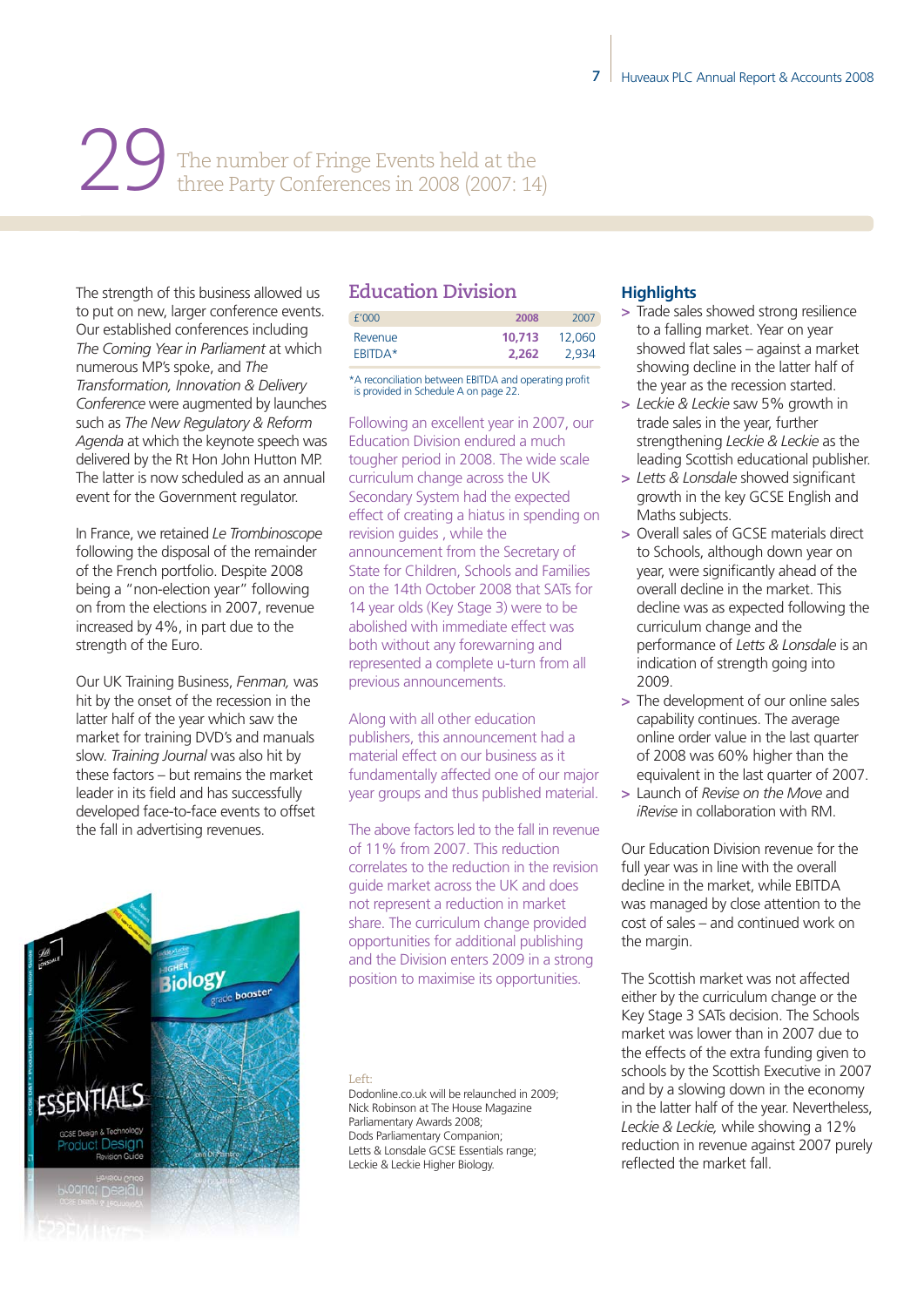# Chief Executive's Business and Financial Review continued



Some of the fall in schools funding was offset by an increase in trade revenue as parents compensated for a reduction in school purchases by purchasing books in the high street. This resulted in a 5% increase in trade sales in the year.

In 2008 we have combined our two UK brands *Lonsdale* and *Letts* into the *"Letts & Lonsdale"* brand. This consolidated branding ensures that there is commonality between the books being used in schools and the books seen on the shelves in the high street.

*Letts & Lonsdale* finished the year with sales of £8.2 million, 13% lower than 2007. Trade sales had performed strongly throughout the first three quarters of the year – up 7% on 2007. This increase over 2007 was reversed in the last quarter as the twin effects of the recession and the abolition of Key Stage 3 SATs hit sales. At the same time, School sales were hit further, with A level textbook spend being prioritised over revision spend, ending the year 17% lower than 2007.

The Key Stage 3 announcement resulted in an immediate hiatus in spending in this area – and a ripple effect that knocked on to general school spending as a whole. Schools were faced with uncertainty and have taken a significant amount of time to assess how they should spend budget across the curriculum. At a time of curriculum change, this has exacerbated the situation.

In order to offset some of the decline in sales, additional areas were targeted, with sales to non-traditional trade accounts (including supermarkets and other high street outlets) increasing by 9%. We were delighted to open new channels to market in the year, including Argos (where *Letts & Lonsdale* became the first educational publisher listed in their catalogue) and the Netto chain of supermarkets. In addition, our export sales increased 9% over 2007.

The Education Division continues to drive sales online. Our sales through third parties grew in the year (Amazon sales being 5% higher), while sales through our own website (www.letts-educational.com) increased by 11%. 2008 also saw the launch of *iRevise,* a digital revision product for GCSE Science, produced in collaboration with RM, the leading provider of ICT software, infrastructure and services to UK education. We also launched our first podcast product, *Revise on the Move.*

The Education Division has looked to address the issues that have arisen in 2008. GCSE spending will be enhanced by the effect of "The National Challenge", which gives additional funding for GCSE English and Maths provision and this should be added to by some schools moving to teaching Key Stage 3 in two years and thus giving an extra year for GCSE. Plans for the development of our digital offering within our collaboration with RM are well advanced and will grow significantly during 2009 and beyond.

### **Financial Review**

### **Revenue and Operating Results**

Operating performance was mixed across the portfolio. Overall revenue fell from £46.1 million to £36.3 million and EBITDA fell from £5.9 million to £4.8 million. This decline includes the disposed businesses – Epic within "continuing business" for statutory purposes and the French Healthcare business within "discontinued items".

On a retained basis, revenue was flat at £27.9 million, while EBITDA of £4.29 million was slightly behind 2007 (2007: £4.38 million).

Loss for the year was £4.0 million (2007 profit: £0.4 million). This includes the effect of the disposals. The sale of the French Healthcare business was for a cash consideration of €8.25 million, and gave rise to a loss on disposal of £7.5 million, while Epic was sold for a cash consideration of £4.75 million and gave rise to a profit on disposal of £0.3 million.

### **Non-trading Items**

Non-trading items for the year totalled £0.2 million, relating to redundancy and related staff costs within a number of reorganisations and restructurings within the Group. These gave rise to significant cost savings, which will only be fully realised in 2009.

### **Taxation**

The utilisation of tax losses in the year has led to a low tax payment in the year and a net tax credit of £0.9 million (2007: £1.1 million) in the year. Whilst the Group continues to seek to optimise its tax position going forward, it is expected that the effective tax rate will increase.

### **Earnings per Share (EPS)**

Normalised EPS (before non-trading items, discontinued operations, share based payment credits and amortisation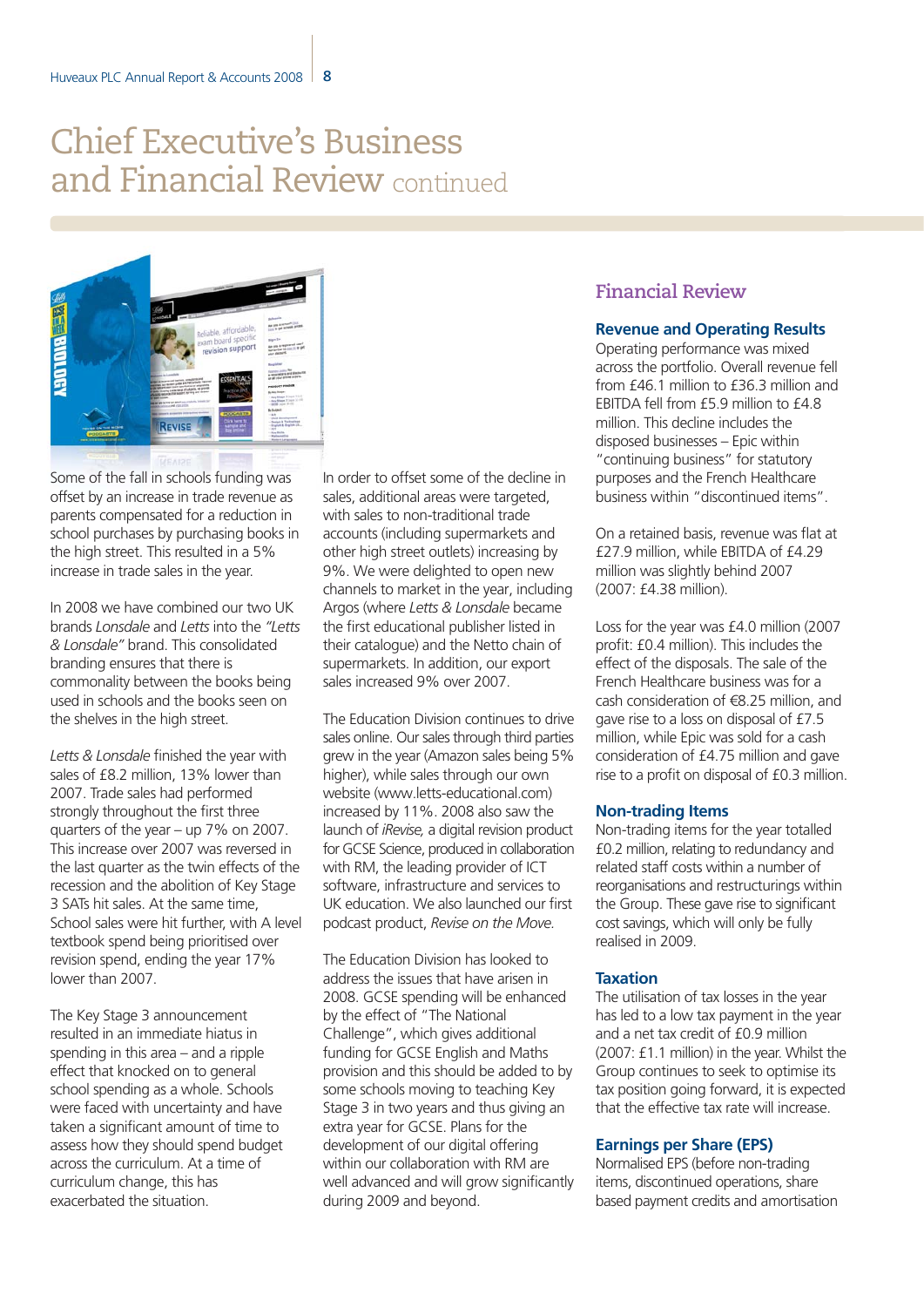$2.\sum$  Net debt to EBITDA at 31 December 2008 (2007: 3.2x)

of intangible assets acquired through business combinations) was 2.65 pence (2007: 2.77 pence). Basic EPS on continuing operations was 0.92 pence (2007: 0.06 pence).

#### **Dividends**

The Board is not proposing a final dividend for the year (2007: 0.75 pence per share).

#### **Liquidity and Capital Resources**

During the year, Huveaux repaid a significant part of its outstanding loans. Following the disposals in June, Huveaux repaid the outstanding €12.75 million loan in full. In addition, Huveaux repaid £2.1 million of its sterling debt and ended the year with gross bank debt of £9.1 million (2007: £20.7 million).

We have recently renegotiated our banking facilities with Bank of Scotland, increasing the working capital facility from £2.0 million to £2.5 million and rephasing the repayments of the outstanding loans so as to better reflect the seasonality of the Group's operating cashflows following the disposals. In addition, the covenants attached to the outstanding loans have been relaxed accordingly for 2009.

Interest payable during the year amounted to £1.1 million (2007: £1.7 million). This decrease reflects both the reduction of the gross debt and the reduction in the interest rate later in the year. The interest rate has been capped and therefore the Group did not suffer from the top end of the rise in interest rates, but will benefit further in 2009 from the reduction in rates. Interest receivable was £0.1 million (2007: £0.1 million).

During the year, underlying cash conversion was in line with expectations; however this was reduced by the dividend payment and the capital repayments. The Group generated £3.3 million (2007: £6.5 million) of cash from its operating activities. At the year-end, the Group had cash balances of £0.1 million (2007: £2.0 million) resulting in net debt of £9.0 million (2007: £18.7 million), representing a Net Debt to Retained EBITDA ratio of 2.1 times (2007: 3.2 times).

#### **Derivatives and Other Instruments**

In 2008, Huveaux's financial instruments comprised bank loans, cash deposits and other items such as normal receivables and payables. The main purpose of these financial instruments is to finance the Group's day-to-day operations.

During 2008, the Company entered into certain derivative transactions in order to manage the financial risk exposures arising from the Group's activities such as interest rate, liquidity and foreign currency risks. The Group's policy is that no speculative trading in derivatives is permitted. The Board regularly reviews and agrees policies for managing these risks and the current situation is as follows:

#### Interest Rate Risk

The £9.1 million term loans attract interest payable in sterling, calculated with reference to prevailing LIBOR. In order to limit our forward exposure to changes in LIBOR, the Group has entered into interest rate caps for the term of the loan.



**Gerry Murray** Chief Executive Officer

2 March 2009

#### **Key Performance Indicators**

The Group uses a number of performance indicators to manage the business and to ensure that the strategy of the Group is being delivered. Many of these are targeted at driving performance at the divisional and business unit levels. In addition, the Board also regularly monitors the following Group level indicators:

- **>** Adjusted earnings per share
	- Adjusted for non-trading items and amortisation of intangible assets acquired through business combinations
- **>** Adjusted profit before tax
	- Adjusted for non-trading items and amortisation of intangible assets acquired through business combinations
- **>** Revenue mix and revenue per employee
- **>** Adjusted operating cash flow
- Cash generated by operations excluding non-trading items
- **>** Gearing levels and net debt to EBITDA ratio

|      | 2007 |
|------|------|
| 2.65 | 2.77 |
| 3.1  | 3.1  |
| 38%  | 26%  |
| 19%  | 9%   |
| 15%  | 28%  |
| 12%  | 22%  |
| 9%   | 5%   |
| 2%   | 7%   |
| 4%   | 3%   |
| 109  | 89   |
| 3.3  | 65   |
| 16%  | 29%  |
| 2.1  | 3.2  |
|      | 2008 |

\* – for 2008, Revenue by source, revenue by employee and EBITDA relate to retained businesses only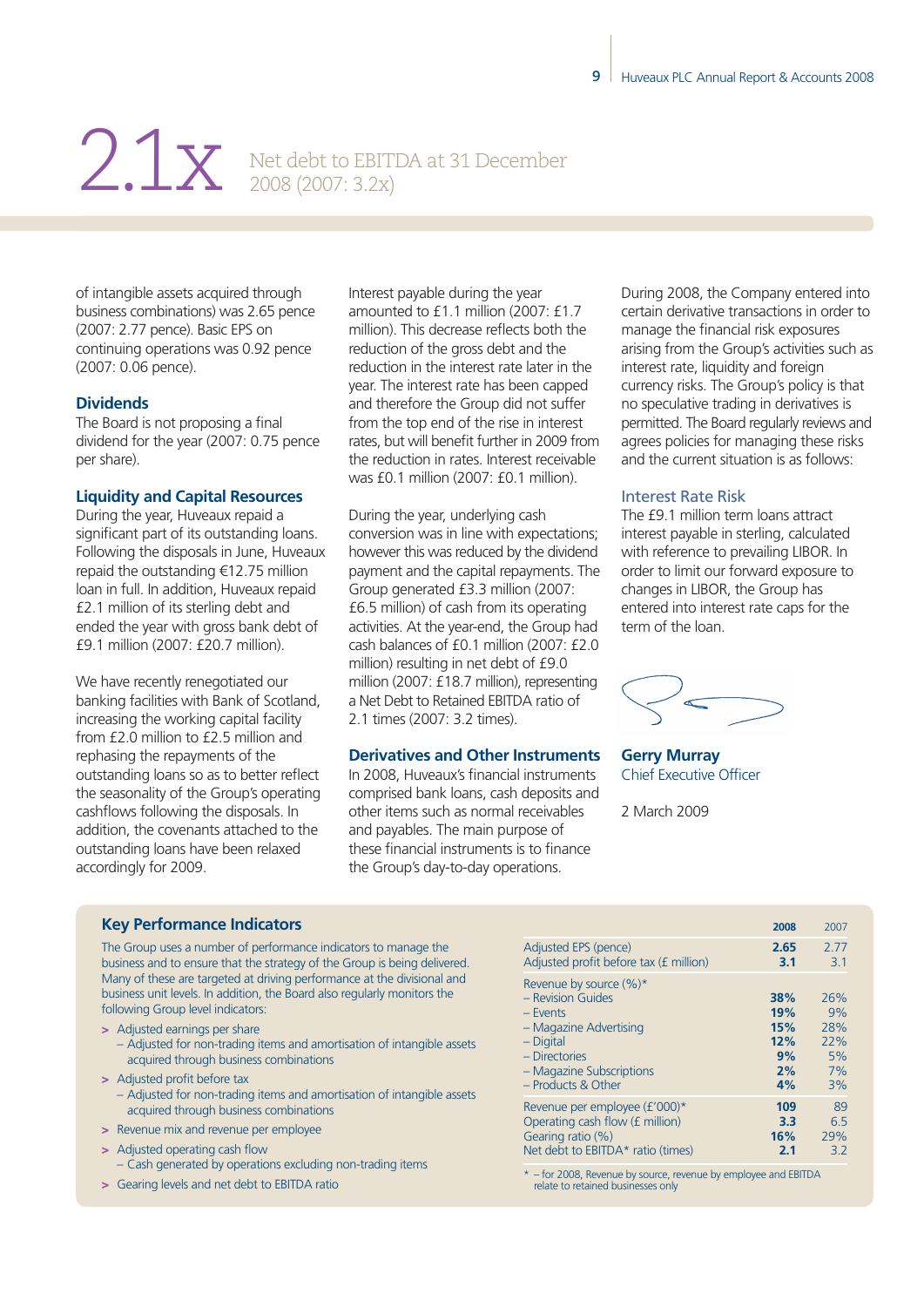### Board of Directors

The Board comprises a carefully selected blend of individuals with experience from relevant sectors and businesses.









### **Executive Directors**

### **Gerry Murray** (55)

Chief Executive Officer

Gerry started his publishing career as a journalist before becoming a senior publisher at Emap Plc in the 1980's from where he created its stable of business magazines. He was appointed Chief Executive of Emap Business Publishing in 1987 and served as a main board director of Emap Plc between 1987 and 1991. He joined Huveaux in May 2004 and was appointed to the Board as its UK Chief Executive in November of that year. He was promoted to Group Chief Executive in November 2005.

### **Rupert Levy ACA** (41)

#### Group Finance Director

Rupert joined Huveaux PLC as Group Finance Director in April 2008 and was appointed Company Secretary in December 2008. Prior to Huveaux, Rupert had been Finance Director of Haymarket Media Group's Exhibitions division since August 2004. His previous roles include Finance Director of Sport Entertainment & Media Group plc, Finance Director of WMRC plc, and Finance Director of Miller Freeman UK (now part of UBM). Rupert qualified with KPMG.

### **Non-Executive Directors**

#### **Kevin L Hand** (57) ANR

Kevin is Chairman of Hachette Filipacchi UK Limited, the UK publisher of consumer magazines, including ELLE. Prior to that, he was Chief Executive of Emap Plc, having joined them in 1983. During this tenure, he was responsible for establishing Emap's French business and leading their newly created Consumer Magazine Division. He is also on the board of governors for De Montfort University. He was appointed to the Huveaux Board in 2004, Deputy Chairman in April 2006 and Chairman in November 2008.

#### **Richard Flave** (53) ANR

Richard Flaye is currently Chairman of Pageant Media (a B2B publisher) and ADP (one of the UK's largest dental chains). He founded and was Chief Executive of Quantum Business Media, one of the B2B media success stories of the last decade. Previous to that, Richard was Managing Director of Emap Maclaren and Marketing Director of Reed Business Publishing. He was a management consultant with McKinsey & Co. for four years. He was appointed to the Huveaux Board on 1 September 2006.

A Member of the Audit Committee<br>N Member of the Nomination Com

- Member of the Nomination Committee Member of the Remuneration Committee
-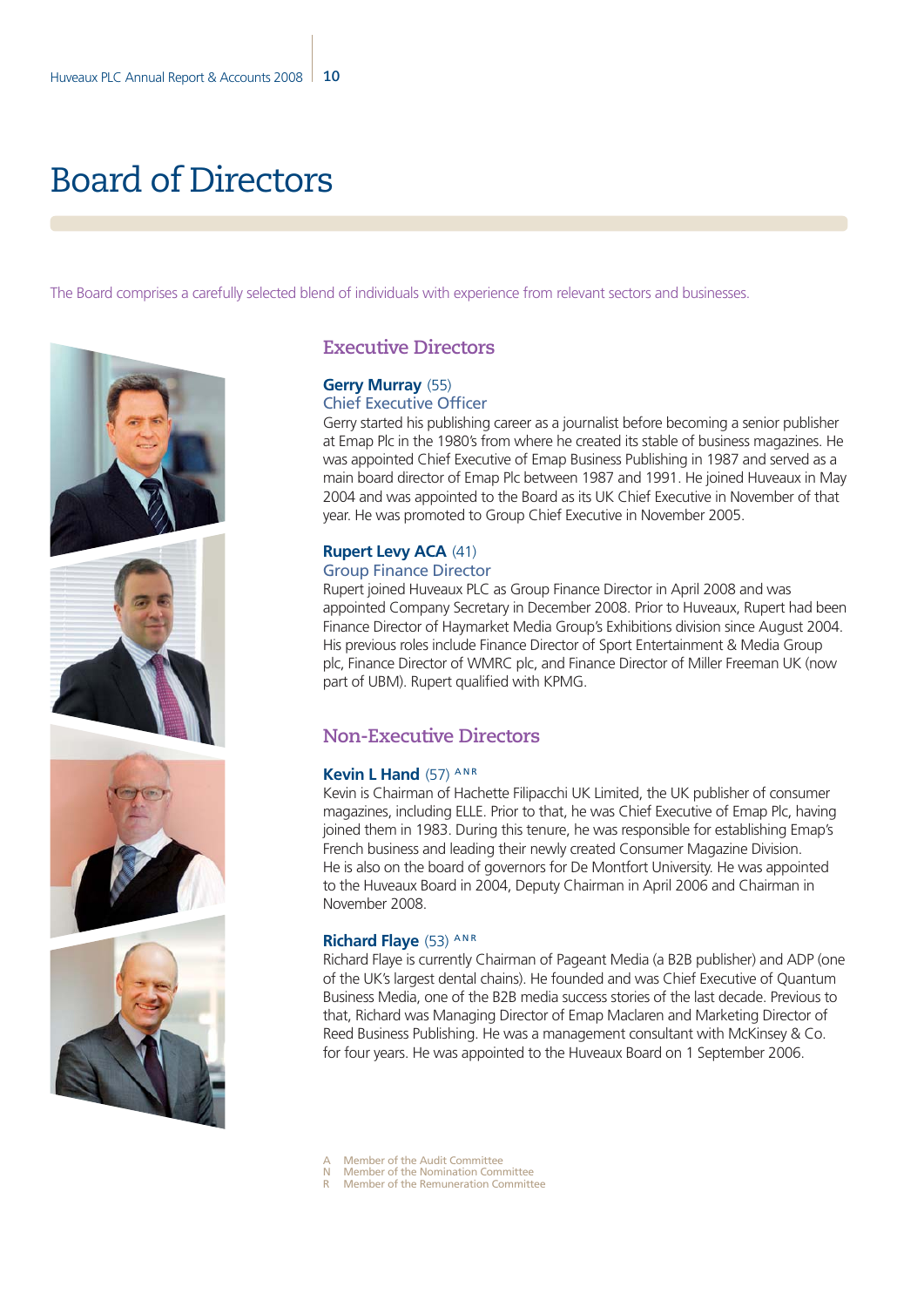### Directors' Report

The directors present their annual report together with the audited financial statements of Huveaux PLC (the "Company") and its subsidiaries (together, the "Group") for the year ended 31 December 2008.

#### **Principal Activities and Business Review**

The Group's principal activity is the creation, development and distribution of information to business and professional markets through a combination of publications, conferences and events, online information and digital services, training courses and other media. The Group operates primarily in the UK, Belgium and France and has market-leading positions in its Political and Education divisions.

A review of the Group's performance during the year and its position at the year end, including commentary on its financial performance, likely future developments and prospects, is set out on pages 4 to 9 and should be read in conjunction with this Report. A description of the principal risks and uncertainties facing the Group can be found later in this Report on page 13.

The purpose of the Annual Report is to provide information to the members of the Company. The Annual Report contains certain forward-looking statements with respect to the operations, performance and financial condition of the Group. By their nature, these statements involve risk and uncertainty, since future events and circumstances can cause results and developments to differ from those anticipated. Nothing in this Annual report should be construed as a profit forecast.

#### **Results and Dividends**

The Group's financial results for the year are shown in the Consolidated Income Statement on page 18. The directors do not recommend a final dividend for the year (2007: 0.75 pence per Ordinary Share).

#### **Financial Instruments**

Details of financial instruments can be found in notes 20 and 23 to the accounts.

#### **Directors**

The names and brief biographical details of the current directors are given on page 10. Mr John P de Blocq van Kuffeler and Mr John L Clarke resigned as directors of the Company on the 5th November 2008.

#### **Retirement and Rotation of Directors**

Pursuant to the Company's Articles of Association, Kevin Hand will retire by rotation at the Company's Annual General Meeting ("AGM") and, being eligible, offer himself for re-election. The Board has considered the requirements of the

Combined Code in respect of these matters and believes that these members continue to be effective and to demonstrate their commitment to their roles, the Board and the Group. The Board therefore has no hesitation in recommending the above director for re-election at the forthcoming AGM.

The service contracts of the executive directors and the letters of appointment of the non-executive directors, together with the statutory Register of the Directors' Interests, are available for inspection by shareholders at the Company's registered office during normal business hours.

#### **Directors' Interests**

Details of the directors' interests (including those of their immediate families and any connected persons) in the share capital of the Company at the beginning and end of the year are set out below. Save as disclosed, no contracts or arrangements were entered into during the year or existed at the year-end in which a director had, directly or indirectly, a material interest which was significant in relation to the Group's business.

#### **Directors' and Officers' Indemnity Insurance**

The Group has taken out an insurance policy to indemnify the directors and officers of the Company and its subsidiaries in respect of certain liabilities which may attach to them in their capacity as directors or offices of the Group, as far as permitted by law. This indemnity policy existed throughout the year and remains in place at the date of this report.

#### **Substantial Shareholdings**

As at 2 March 2009, the Company had been notified of the following interests in 3% or more of its issued share capital:

| <b>Estel Investments Limited</b>         | 23.0% |
|------------------------------------------|-------|
| Axa Framlington Investment Management    | 7.2%  |
| Schroder Investment Management           | 7.2%  |
| <b>ISIS EP LLP</b>                       | 4.4%  |
| Williams de Broë                         | 3.9%  |
| Rathbone Investment Management           | 3.7%  |
| Rensburg Sheppards Investment Management | 3.6%  |

#### **Share Capital**

At the AGM held on Thursday 3 June 2008, shareholders granted the Company limited authority to purchase its own shares, subject to certain specified conditions. No such purchase was made during the year and a resolution seeking to renew this authority is proposed at this year's AGM.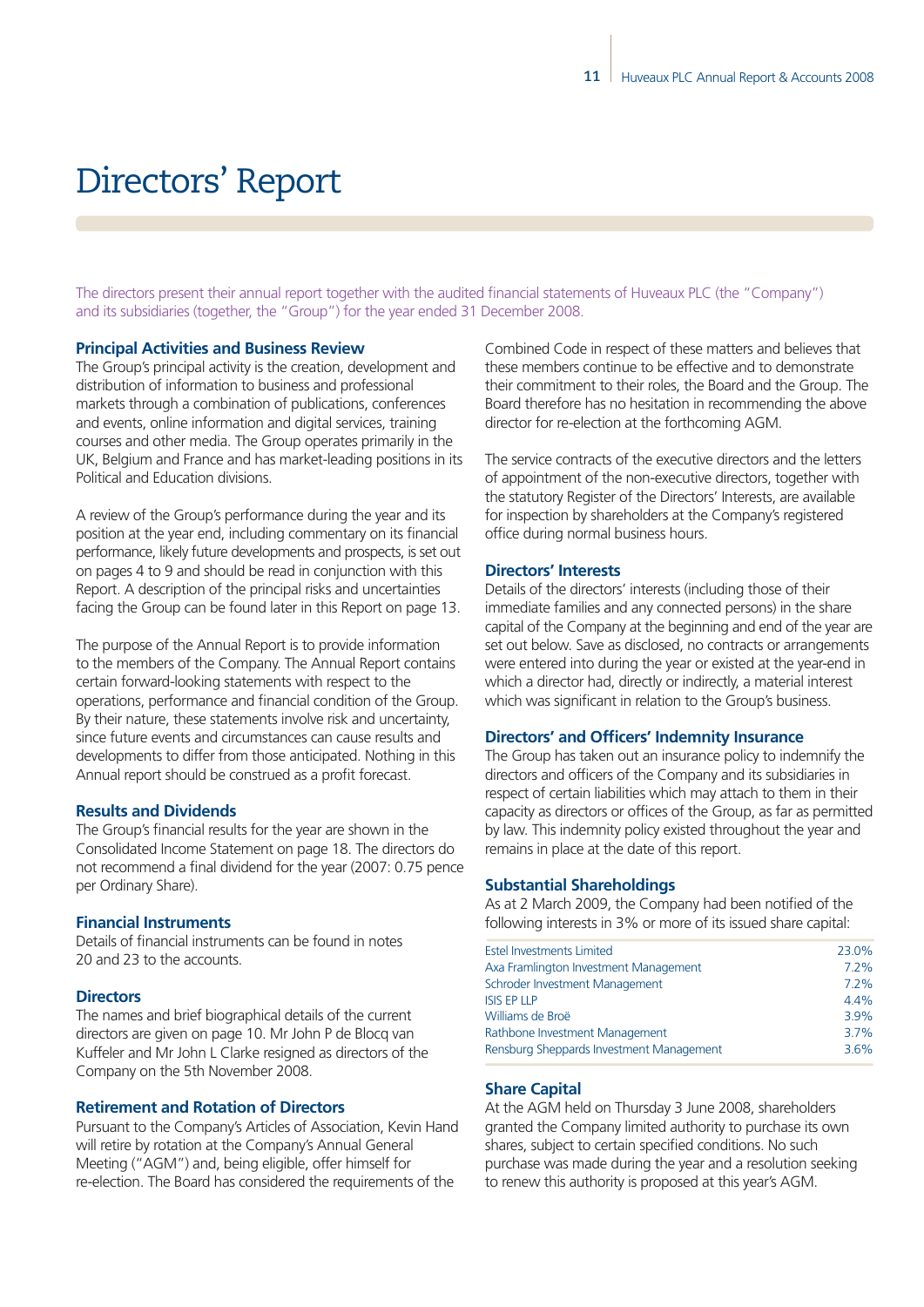### Directors' Report continued

|                      |             | <b>Interest in Ordinary shares</b> |             |          | <b>Interest in Options over Ordinary Shares</b> |             |  |
|----------------------|-------------|------------------------------------|-------------|----------|-------------------------------------------------|-------------|--|
|                      | At 01/01/08 | At 31/12/08                        | At 01/01/08 | Waived   | Granted                                         | At 31/12/08 |  |
| Kevin Hand           | 208.851     | 208.851                            | -           |          |                                                 |             |  |
| <b>Gerry Murray</b>  | 484,189     | 1,208,073                          | 1.662.500   | .488.425 | 750,000                                         | 924,075     |  |
| <b>Rupert Levy</b>   |             | 60,000                             | -           |          | 300,000                                         | 300,000     |  |
| <b>Richard Flaye</b> | 305.243     | 405,243                            | -           |          |                                                 |             |  |

#### **Notes:**

1 There have been no changes in the directors' beneficial or non-beneficial interests between the year-end and 2 March 2009, the date on which this Report has been signed. Save as disclosed, none of the directors had any interest in the securities of the Company or any Subsidiary.

2 All options relate to awards made under the Huveaux (Unapproved) Executive Share Option Scheme. Further details of the Company's share option schemes, including all outstanding options at the year-end, the various option exercise prices and the EPS performance condition attaching to the pre-exercise of all Executive Share Options, are set out in note 29 to the accounts.

3 The market-price of a Company share during the year was as follows:

| Price at 1 January 2008 19.5p   Highest price 19.5p   Lowest price 6.5p   Price at 31 December 2008 9.0p |  |  |  |  |  |  |  |  |  |  |  |
|----------------------------------------------------------------------------------------------------------|--|--|--|--|--|--|--|--|--|--|--|
|----------------------------------------------------------------------------------------------------------|--|--|--|--|--|--|--|--|--|--|--|

#### **Share Listing**

The Company's Ordinary shares are listed on the Alternative Investment Market (AIM), which is regulated by the London Stock Exchange.

#### **Employee Involvement**

Huveaux aims to attract, retain and motivate the highest calibre of employee by encouraging and rewarding high performance, both on an individual and team contribution basis, through competitive remuneration and incentive arrangements. Considerable efforts are made to provide employees with continuing opportunities to develop their full potential and advance to positions of greater responsibility by gaining the relevant skills and experience required to deliver upon both the Group's business objectives and the individual's own personal objectives.

The Group is committed to providing equality of opportunity to all existing and prospective employees without unlawful or unfair discrimination. In addition, it is supportive of the employment and advancement of disabled persons.

All operations within the Group actively encourage employee involvement and communication, both through regular employee briefings and by direct access to managers and directors at all levels.

#### **Employee Share Schemes**

The Company has established a discretionary share incentive scheme for executive directors, senior management and key employees from those principal countries in which the Group operates. It has also established an All-Employee Savings-Related Share Option Scheme, which operates in both the UK and France, and which encourages share ownership by providing employees with the opportunity to acquire shares in the Company at a discount to the market price at the date of grant through regular savings over a three to five year timeframe. Further details of these two share option schemes are set out in note 29 to the accounts.

#### **Political and Charitable Donations**

No charitable or political donations were made in the year (2007: nil).

#### **Creditor Payment Policy**

The Group's practice is to settle the terms of payment and credit with suppliers as part of the agreed terms and conditions of contract governing each business transaction. Payment is then made pursuant to these terms provided that the goods and services have been delivered in accordance with the agreed contract terms and conditions.

The average creditor payment period for the Company during the year was 25 days (2007: 38).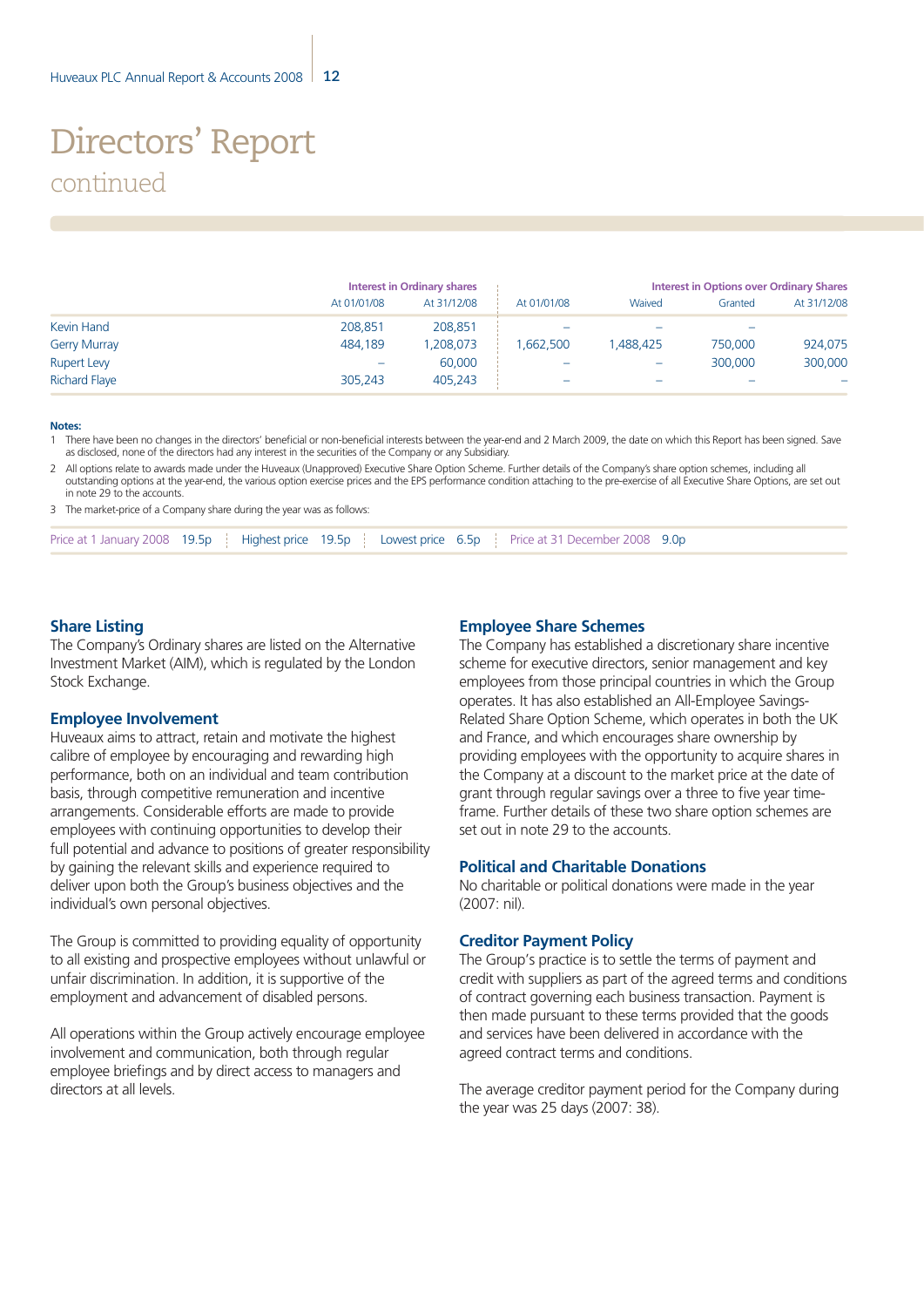#### **Health, Safety and Environmental**

The Chief Executive Officer is responsible to the Board for the health, safety and environmental performance of the Group. Local management has been delegated responsibility for practical day-to-day compliance with relevant legislation at operating unit level. Thus includes the requirement for a local policy statement, the provision of appropriate related training as well as the communication to all employees of the need to create and maintain a safe and healthy working environment.

In appreciating the importance of good environmental practice, Huveaux seeks to ensure that its operations and products cause minimum detrimental impact to the environment. The Group's objective is to comply with environmental legislation in all countries in which it operates and to promote effective environmental management throughout its business.

#### **Business Risks**

The key business risks and uncertainties facing the Company are considered by the Board as part of its annual strategy review, with the resulting potential impacts and mitigating actions reported back to the Board at subsequent meetings throughout the year. Details of the day-to-day identification, monitoring and managing of our business risks by the Executive Management team, and an explanation of the process involved (including the regular review by the Board and Audit Committee), are set out in the section entitled "Internal Controls" in the Corporate Governance Statement on page 15.

The alternative sources of Huveaux's revenue streams serve to spread our general exposure to business risks and uncertainties. However, Huveaux is exposed to certain specific risks as follows:

- **>** The reliance on advertising revenue and subscriptions within our Political Division;
- **>** The strength or weakness of the UK and European economic and political environments, where the vast majority of the Group's operations are based;
- **>** Our ability to attract and retain the right people;
- **>** Financial risks (see Financial Review on page 9);
- **>** Our increasing dependence on information technology systems and technological change;
- **>** The fact that all our businesses operate in highly competitive and constantly changing markets; and
- **>** The effect that legislative changes, such as the abolition of Key Stage 3 SATs in 2008, have on our business.

#### **Going Concern**

The directors believe, having reviewed the Group's budget for the year to 31 December 2009 and its existing banking and loan facilities, that the Group has adequate resources available to continue its operations for the foreseeable future. Consequently, the going concern basis has been applied in preparing the financial statements for the year ended 31 December 2008. For further details, refer to Note 1 in the Accounts.

### **Directors' Statement on Disclosure of Information to Auditors**

The directors who held office at the date of approval of this Report confirm that, so far as they are each aware, there is no relevant audit information of which the Company's auditors are unaware and each director has taken all the steps that he ought to have taken as a director to make himself aware of any relevant audit information and to establish that the Company's auditors are aware of such information.

This confirmation is given and should be interpreted in accordance with the provisions of s234Z of the Companies Act 1985.

#### **Auditors**

A resolution to reappoint KPMG Audit Plc as auditors and to authorise the directors to determine their remuneration will be proposed at the forthcoming AGM.

#### **Annual General Meeting**

The Annual General Meeting of the Company will be held at 11.00am on 9th June 2009 at the offices of Brewin Dolphin. A separate circular, comprising a Letter from the Chairman, Notice of Meeting, Explanation of Special Business and a reply-paid Form of Proxy, accompanies this document.

By Order of the Board

 $1\sqrt{2}$ 

**Rupert Levy** Company Secretary

2 March 2009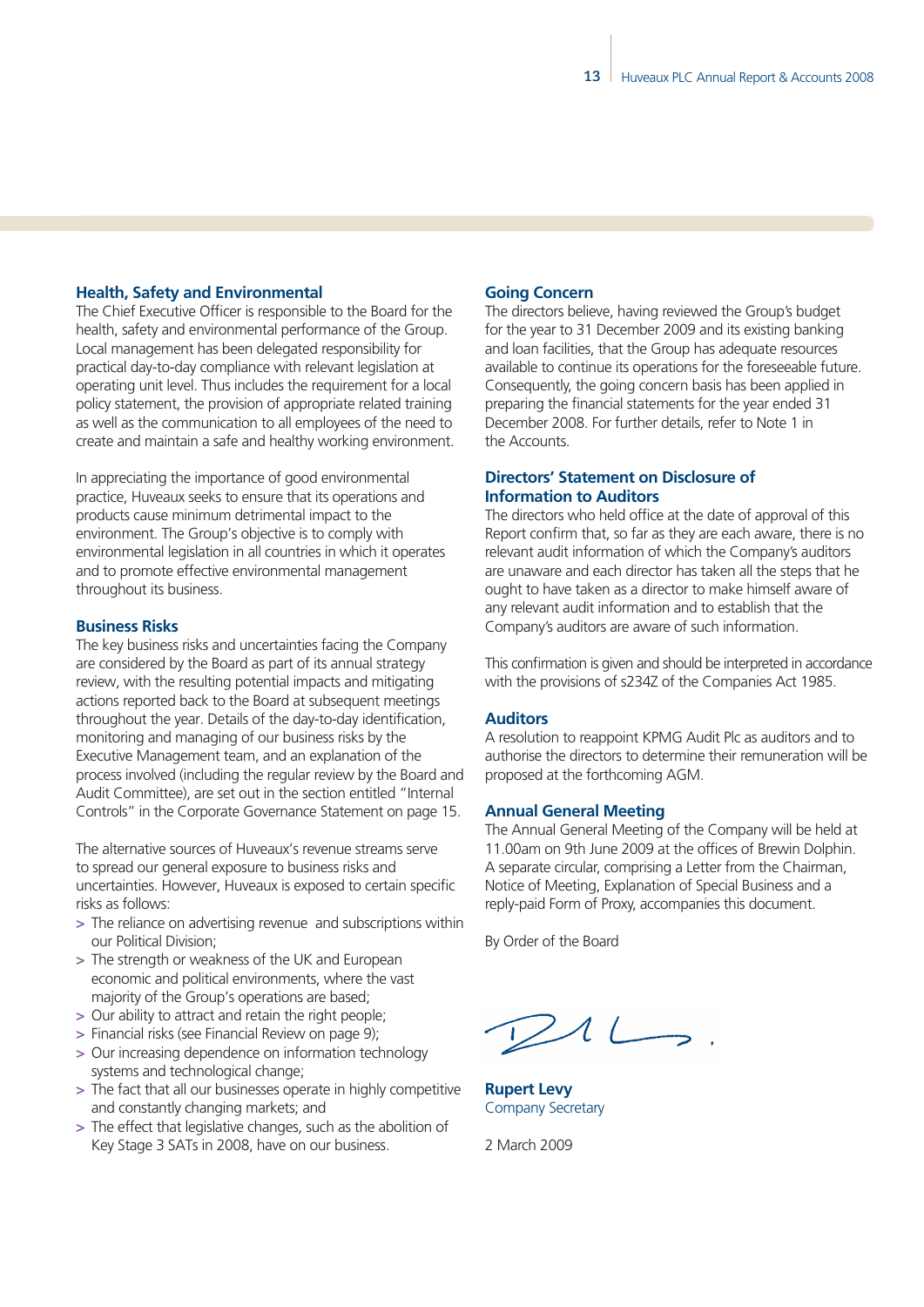### Corporate Governance Statement

The Board is committed to establishing and maintaining integrity and high ethical standards in all of its business activities; and high standards of corporate governance – the process by which the Group is directed and managed, risks are identified and controlled, and effective accountability through to shareholders is assured.

#### **The Board: Non-Executive Chairman, Kevin Hand**

The Board presently comprises two executive directors and two non-executive directors. (During most of 2008, there were four non-executive directors). The roles of the Non-Executive Chairman and the Chief Executive (Gerry Murray) are held separately and clearly defined in relation to their responsibility for managing the Board and managing the Group's operations respectively. Summary biographical details and standing committee memberships of all the directors are shown on page 10.

The Board of directors are collectively responsible for the strategic direction, investment decisions and effective leadership and control of the Group. To this end, there exists:

- **>** a schedule of matters specifically reserved to the Board for its decisions, including approval of the Group's strategy, annual budget, major capital expenditure, acquisitions and disposals, risk management policies and financial statements; and
- **>** in relation to non-reserved matters, the terms of reference under which the Board has delegated certain responsibilities to its three standing committees.

Each of the non-executive directors is considered to be independent, as determined by the Board, and together bring a wide range of relevant skills and experience to bear on issues under consideration. This helps ensure that independent judgement is exercised and that a proper balance of power is maintained for full and effective control.

All directors are required to stand for election at the first Annual General Meeting following their appointment and seek re-election at least every three years. The non-executive directors have direct access to the advice and services of the Company Secretary, who is responsible for ensuring that Board procedures are adhered to and that applicable rules and regulations are complied with. The Senior Independent Director (Kevin Hand) has authority to ensure that directors may, if necessary, take independent professional advice at the Company's expense. Appropriate training for new and existing directors is kept under review and provided where necessary.

The Board generally meets on a monthly basis and met on 11 occasions during 2008. The aggregate attendance for all Board and Committee meetings was 95%. Directors receive in advance of each meeting an agenda and set of supporting papers with detailed commentary. The non-executive directors are encouraged to voice any concerns they may have at the monthly Board meetings and to ask for further information if required. Minutes of each Board meeting are circulated for comment before being formally approved at the next meeting.

The performance of the directors and the effectiveness of the Board as a whole has been reviewed and monitored as part of an on-going assessment under the stewardship of the Non-Executive Chairman.

#### **Audit Committee: Chairman, Richard Flaye**

The Audit Committee comprises both of the non-executive directors and meets no less than twice a year with the external auditors together with various representatives of the executive and finance functions. It also meets privately with the external auditors on an adhoc basis. The Committee, inter alia:

**>** is responsible for the appointment, review and remuneration of the external auditors and has authority to pre-approve their engagement for both audit and permitted non-audit services within an agreed framework;

- **>** annually assesses the independence and objectivity of the auditors;
- **>** reviews the annual and interim financial statements, the Group's accounting policies and procedures and its financial control environment; and
- **>** reviews the Group's system of internal controls, including risk management procedures.

#### **Remuneration Committee: Chairman, Richard Flaye**

The Remuneration Committee comprises both non-executive directors and meets at least twice a year and otherwise as necessary. It advises the Board on the Company's remuneration strategy and determines, on behalf of the Board and within its remuneration framework, the individual remuneration package of each of the executive directors and certain members of the senior management team.

No director is involved in deciding his own remuneration, whether determined by the Committee, or in the case of nonexecutives, by the Board.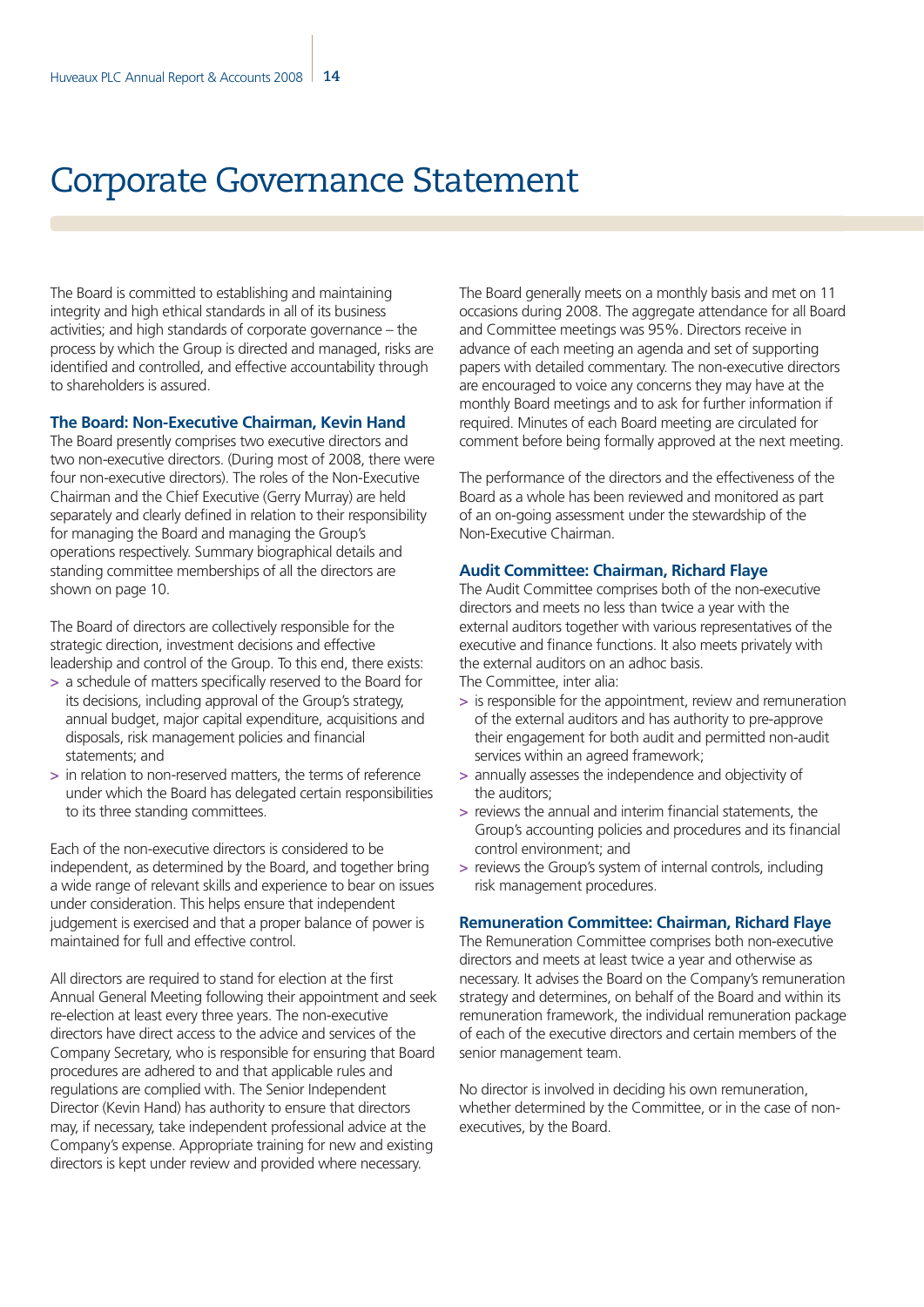#### **Nomination Committee: Chairman, Kevin Hand**

The Nomination Committee comprises both non-executive directors and meets at least once a year. It is responsible for reviewing the composition and structure of the Board and for making recommendations to the Board for its consideration and approval.

#### **Relations with Shareholders**

The Board attaches considerable importance to its relationship and communication with shareholders. The Chief Executive and the Finance Director in particular, and other representatives of the Board, meet regularly with institutional investors, fund managers, financial analysts and brokers with feedback reports provided to and discussed with the Board.

Communication with shareholders is facilitated by the issue of full-year and interim reports which, together with other corporate information and press releases, are available on the Company's website: www.huveauxplc.com

The Annual General Meeting provides a forum for private shareholders to raise issues with directors. The Notice convening the Meeting is normally issued at least 20 working days in advance and separate resolutions are proposed on each substantially separate issue. The results of the Meeting's proceedings are made available on the Company's website.

#### **Internal Controls**

The Board is ultimately responsible for the good standing of the Company, the management of assets for optimum performance and for the operation of an effective system of internal control appropriate to the business. However, it must be recognised that any control system can provide only reasonable and not absolute assurance against material misstatement or loss.

#### Internal Control Environment

Day-to-day operating and financial responsibility rests with senior management at a divisional head and operating unit level, although performance is closely monitored through the Executive management team.

The process of internal control is communicated through various operating, risk management and accounting policies and procedures. The following key elements comprise the present internal control environment which has been designed to identify, evaluate and manage, rather than eliminate, the risks faced by the Group in seeking to achieve business objectives.

- **>** an organisation structure with clear lines of responsibility and delegated levels of authority;
- **>** a comprehensive financial planning, control, budgeting and rolling forecast system, which includes monthly risk and opportunity assessment reviews at Group level; and
- **>** a flat management structure which facilitates open and timely communication.

The Board has considered the need for a separate internal audit function but has decided that, because of the present size of the Group, this function will continue to be carried out by existing finance staff. This position remains subject to annual review.

The internal control process described above, which is reviewed annually by the Board, has been in place throughout the year under review and up to the date of the 2008 Annual Report and Accounts.

#### Internal Control Process

The CEO-led "Operational Excellence" programme, which includes the requirement for all operating units to conduct an annual self-assessment risk workshop, was launched early in 2007. This programme requires divisional management to identify the key risks facing their division and to assign responsibility for each risk to a member of local management. Risks are reviewed monthly at divisional management meetings, and progress is reported to the CEO, Group Finance Director, the Board and the Audit Committee. Central risks are managed by the Executive Management team.

#### Review of Effectiveness

The Board, assisted by the Audit Committee, has reviewed the effectiveness of the system of internal controls in place for the year ended 31 December 2008, taking account of any material developments since that date, using the process set out above. The Board confirms that the review revealed nothing, which, in its opinion, indicated that the system was ineffective or unsatisfactory.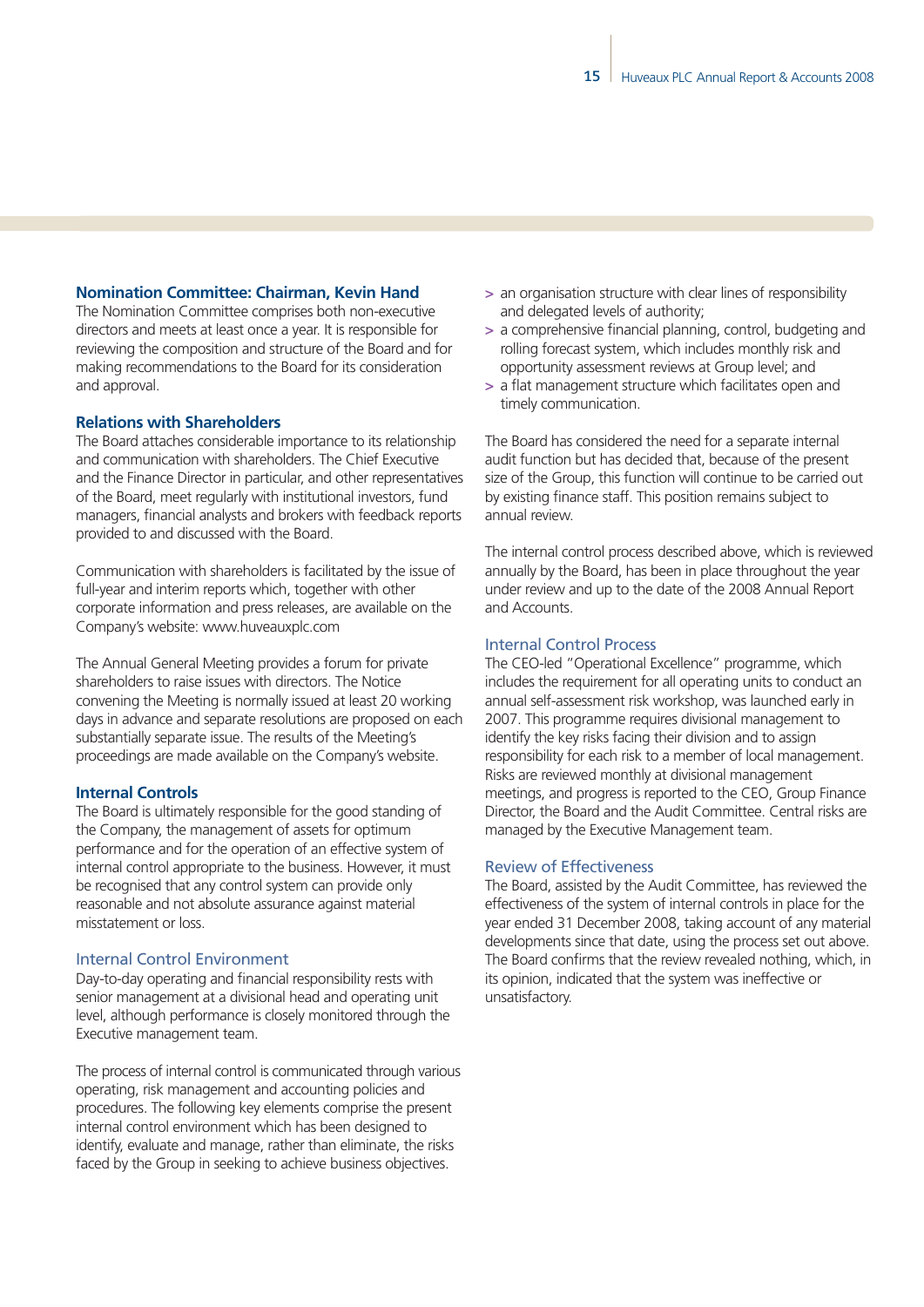### Statement of Directors' Responsibilities in Respect of the Annual Report and the Financial Statements

The directors are responsible for preparing the Annual Report and the group and parent company financial statements in accordance with applicable law and regulations.

Company law requires the directors to prepare group and parent company financial statements for each financial year. As required by the AIM Rules of the London Stock Exchange they are required to prepare the group financial statements in accordance with IFRSs as adopted by the EU and applicable law and have elected to prepare the parent company financial statements in accordance with UK Accounting Standards and applicable law (UK Generally Accepted Accounting Practice).

The group financial statements are required by law and IFRSs as adopted by the EU to present fairly the financial position and the performance of the Group; the Companies Act 1985 provides in relation to such financial statements that references in the relevant part of that Act to financial statements giving a true and fair view are references to their achieving a fair presentation.

The parent company financial statements are required by law to give a true and fair view of the state of affairs of the parent company.

In preparing each of the group and parent company financial statements, the directors are required to:

- **>** select suitable accounting policies and then apply them consistently;
- **>** make judgments and estimates that are reasonable and prudent;
- **>** for the group financial statements, state whether they have been prepared in accordance with IFRSs as adopted by the EU;
- **>** for the parent company financial statements, state whether applicable UK Accounting Standards have been followed, subject to any material departures disclosed and explained in the financial statements; and
- **>** prepare the financial statements on the going concern basis unless it is inappropriate to presume that the group and the parent company will continue in business.

The directors are responsible for keeping proper accounting records that disclose with reasonable accuracy at any time the financial position of the Company and enable them to ensure that its financial statements comply with the Companies Act 1985. They have general responsibility for taking such steps as are reasonably open to them to safeguard the assets of the Group and to prevent and detect fraud and other irregularities.

The directors are responsible for the maintenance and integrity of the corporate and financial information included on the Company's website. Legislation in the UK governing the preparation and dissemination of financial statements may differ from legislation in other jurisdictions.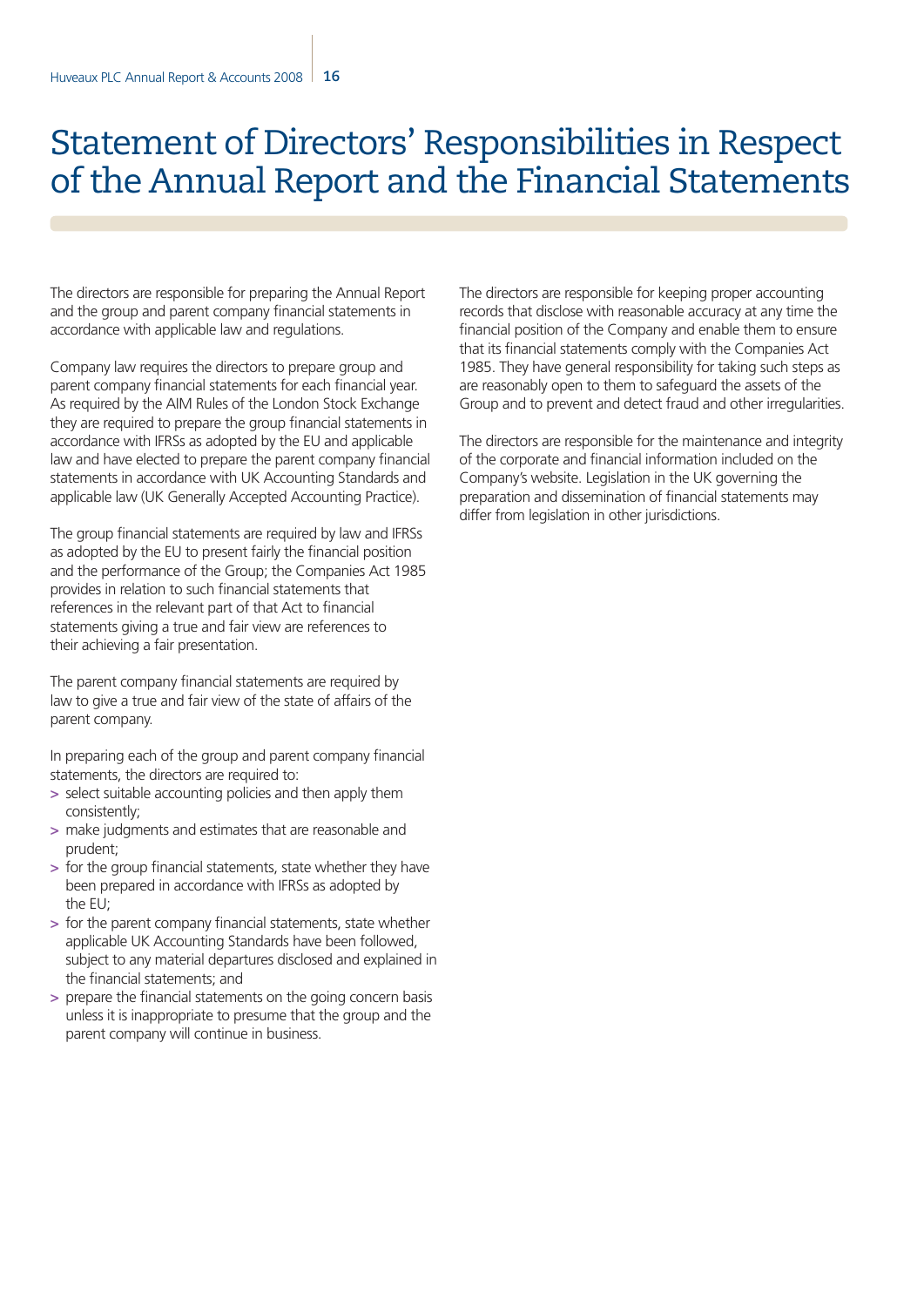### Independent Auditors' Report to the Members of Huveaux PLC

We have audited the group and parent company financial statements (the "financial statements") of Huveaux PLC for the year ended 31 December 2008 which comprise the Consolidated Income Statement, the Consolidated Balance Sheet, the Company balance sheet under UK GAAP, the Consolidated Cash Flow Statement, the Consolidated Statement of Recognised Income and Expense and the related notes. These financial statements have been prepared under the accounting policies set out therein.

This report is made solely to the Company's members, as a body, in accordance with section 235 of the Companies Act 1985. Our audit work has been undertaken so that we might state to the Company's members those matters we are required to state to them in an auditor's report and for no other purpose. To the fullest extent permitted by law, we do not accept or assume responsibility to anyone other than the Company and the Company's members as a body, for our audit work, for this report, or for the opinions we have formed.

#### **Respective Responsibilities of Directors and Auditors**

The directors' responsibilities for preparing the Annual Report, Directors' Report and the group financial statements in accordance with applicable law and International Financial Reporting Standards (IFRSs) as adopted by the EU, and for preparing the parent company financial statements in accordance with applicable law and UK Accounting Standards (UK Generally Accepted Accounting Practice) are set out in the Statement of Directors' Responsibilities on page 16.

Our responsibility is to audit the financial statements in accordance with relevant legal and regulatory requirements and International Standards on Auditing (UK and Ireland).

We report to you our opinion as to whether the financial statements give a true and fair view and whether the financial statements have been properly prepared in accordance with the Companies Act 1985. We also report to you whether in our opinion the information given in the Directors' Report is consistent with the financial statements. The information given in the Directors' Report covers the requirements of the Enhanced Business Review and includes reference to specific information presented in the Chairman's statement and Chief Executive's Business and Financial Review.

In addition we report to you if, in our opinion, the Company has not kept proper accounting records, if we have not received all the information and explanations we require for our audit, or if information specified by law regarding directors' remuneration and other transactions is not disclosed.

We read the other information contained in the Annual Report and consider whether it is consistent with the audited financial statements. We consider the implications for our report if we become aware of any apparent misstatements or material inconsistencies with the financial statements. Our responsibilities do not extend to any other information. We read the Directors' Report and consider the implications for our report if we become aware of any apparent misstatements within it.

#### **Basis of Audit Opinion**

We conducted our audit in accordance with International Standards on Auditing (UK and Ireland) issued by the Auditing Practices Board. An audit includes examination, on a test basis, of evidence relevant to the amounts and disclosures in the financial statements. It also includes an assessment of the significant estimates and judgments made by the directors in the preparation of the financial statements, and of whether the accounting policies are appropriate to the Group's and Company's circumstances, consistently applied and adequately disclosed.

We planned and performed our audit so as to obtain all the information and explanations which we considered necessary in order to provide us with sufficient evidence to give reasonable assurance that the financial statements are free from material misstatement, whether caused by fraud or other irregularity or error. In forming our opinion we also evaluated the overall adequacy of the presentation of information in the financial statements.

#### **Opinion**

In our opinion:

- **>** the group financial statements give a true and fair view, in accordance with IFRSs as adopted by the EU, of the state of the Group's affairs as at 31 December 2008 and of its loss for the year then ended;
- **>** the parent company financial statements give a true and fair view, in accordance with UK Generally Accepted Accounting Practice, of the state of the parent company's affairs as at 31 December 2008;
- **>** the financial statements have been properly prepared in accordance with the Companies Act 1985; and
- **>** the information given in the Directors' Report is consistent with the financial statements.

#### **KPMG Audit Plc**

Chartered Accountants, Registered Auditor 8 Salisbury Square, London EC4Y 8BB

2 March 2009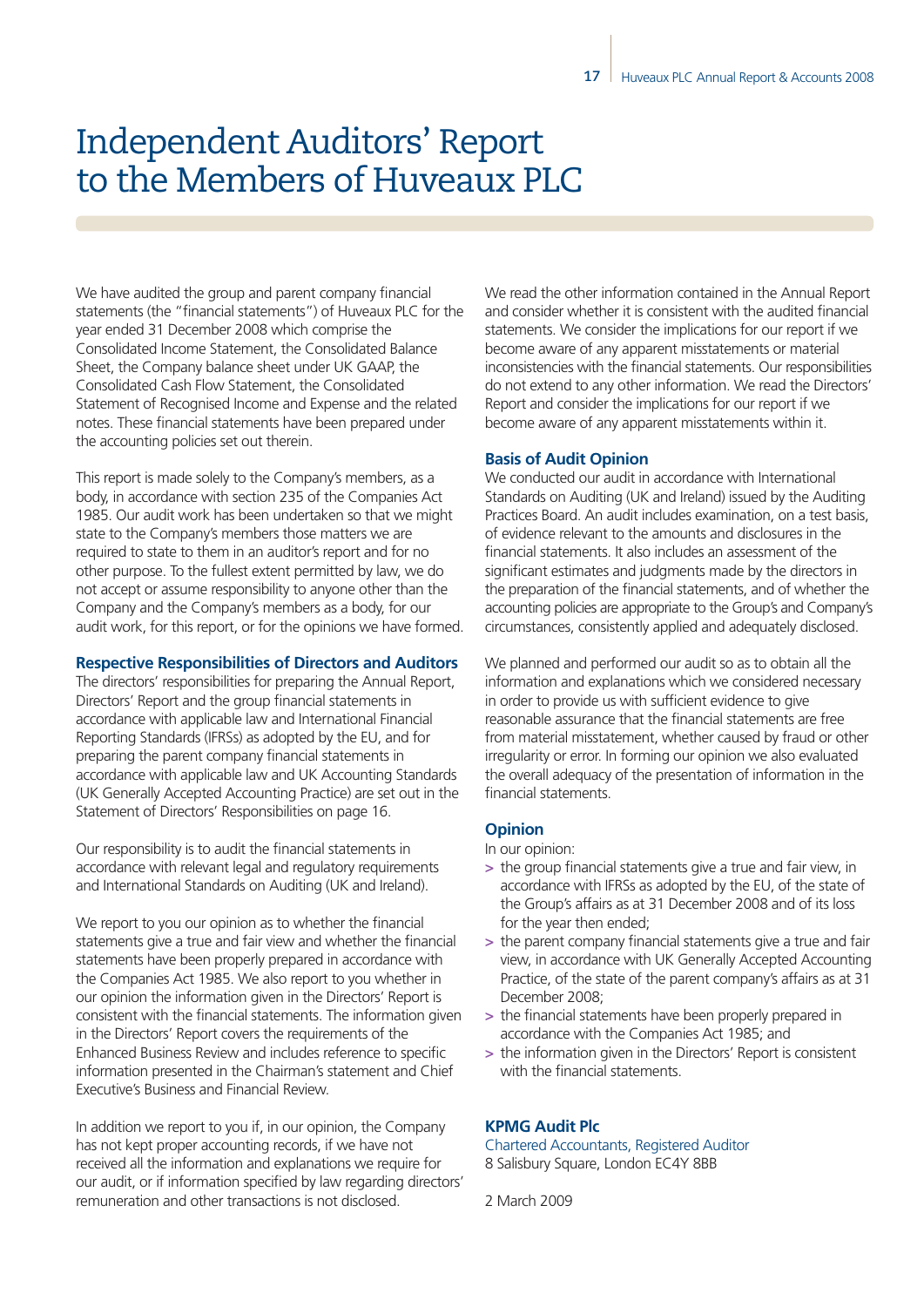# Consolidated Income Statement

for the year ended 31 December 2008

|                                                                                                                                                                                                                 | <b>Note</b>        | 2008                                   | 2007                                   |
|-----------------------------------------------------------------------------------------------------------------------------------------------------------------------------------------------------------------|--------------------|----------------------------------------|----------------------------------------|
|                                                                                                                                                                                                                 |                    | f'000                                  | f'000                                  |
| <b>Revenue</b><br>Cost of sales                                                                                                                                                                                 | $\overline{3}$     | 30,759<br>(17, 866)                    | 34,197<br>(19,512)                     |
| <b>Gross profit</b>                                                                                                                                                                                             |                    | 12,893                                 | 14,685                                 |
| <b>Administrative expenses:</b><br>Non-trading items<br>Profit on disposal of subsidiary undertaking<br>Amortisation of intangible assets acquired through business combinations<br>Net administrative expenses | 4<br>5,11<br>5, 16 | (190)<br>300<br>(2,757)<br>(8,959)     | (1,032)<br>(2,969)<br>(10,659)         |
| Total administrative expenses                                                                                                                                                                                   |                    | (11,606)                               | (14,660)                               |
| <b>Operating profit</b><br>Finance income<br>Financing costs                                                                                                                                                    | 8<br>9             | 1,287<br>276<br>(1,058)                | 25<br>129<br>(1,213)                   |
| Profit/(loss) before tax<br>Income tax credit                                                                                                                                                                   | 5<br>10            | 505<br>891                             | (1,059)<br>1,146                       |
| <b>Profit after tax from continuing operations</b><br>Results from discontinued operations                                                                                                                      | 11                 | 1,396<br>(5,380)                       | 87<br>275                              |
| (Loss)/profit for the year attributable to equity holders<br>of parent company                                                                                                                                  |                    | (3,984)                                | 362                                    |
| (Loss)/Earnings per share<br><b>Basic</b><br>Diluted                                                                                                                                                            | 13<br>13           | $(2.62)$ p<br>$(2.62)$ p               | 0.24 <sub>p</sub><br>0.24 <sub>p</sub> |
| <b>Earnings per share on continuing operations</b><br><b>Basic</b><br>Diluted                                                                                                                                   | 13<br>13           | 0.92 <sub>p</sub><br>0.92 <sub>p</sub> | 0.06 p<br>0.06 p                       |

# Consolidated Statement of Recognised Income and Expense

for the year ended 31 December 2008

|                                                                                                                                                                                  | <b>Note</b> | 2008<br>f'000  | 2007<br>f'000 |
|----------------------------------------------------------------------------------------------------------------------------------------------------------------------------------|-------------|----------------|---------------|
| Actuarial gains on defined benefit scheme<br>Exchange differences recognised on disposal of discontinued operations<br>Exchange differences on translation of foreign operations | 26<br>26    | 565<br>21      | 28<br>(723)   |
| Net income/(expense) recognised directly in equity<br>(Loss)/profit for the year                                                                                                 |             | 586<br>(3,984) | (695)<br>362  |
| Total recognised income and expense for the year attributable<br>to equity holders of parent company                                                                             |             | (3,398)        | (333)         |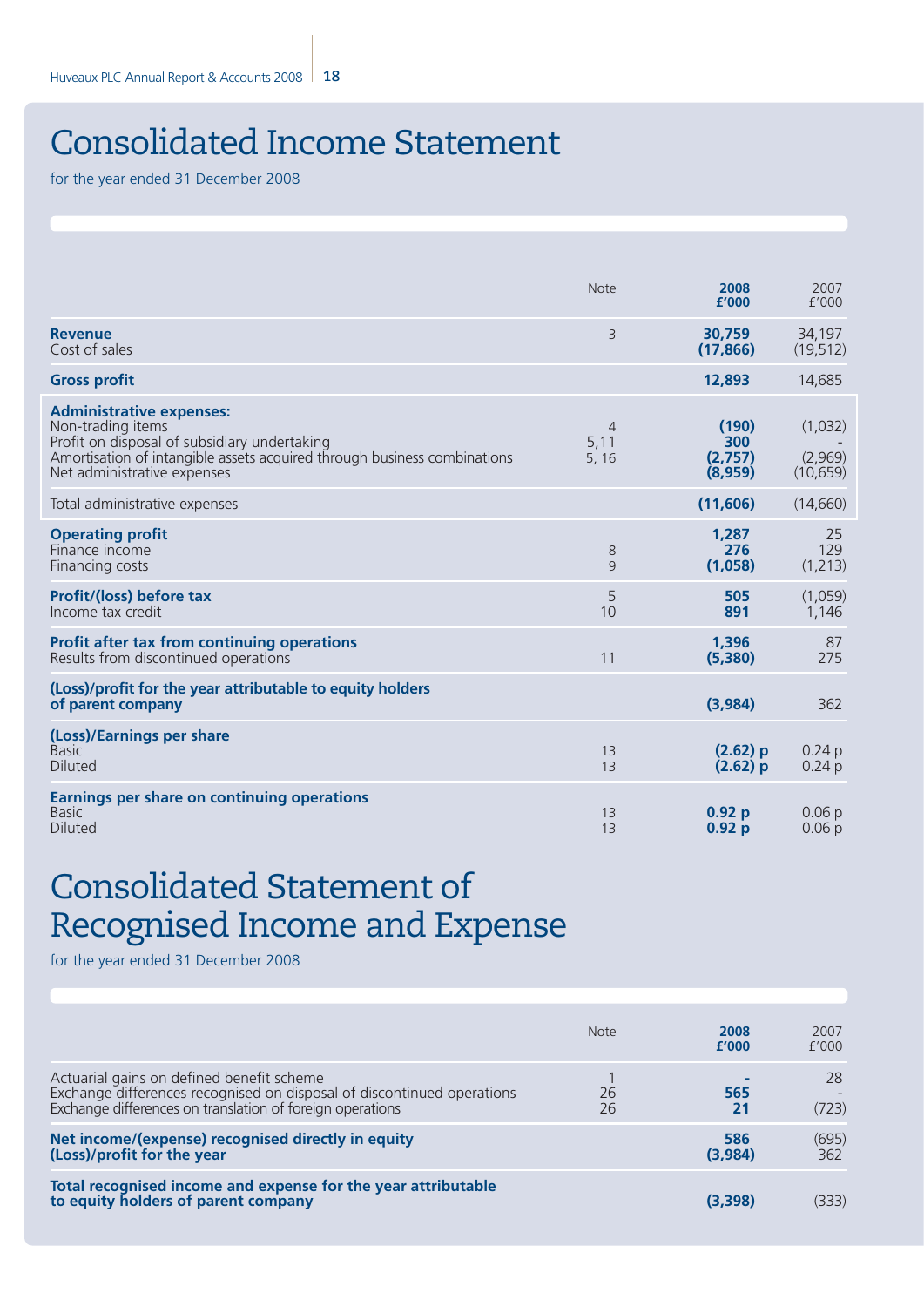# Consolidated Balance Sheet

at 31 December 2008

|                                                                                                                                                              | <b>Note</b>                | 2008<br>£'000                             | 2007<br>f'000                                    |
|--------------------------------------------------------------------------------------------------------------------------------------------------------------|----------------------------|-------------------------------------------|--------------------------------------------------|
| Goodwill<br>Intangible assets<br>Property, plant and equipment                                                                                               | 15<br>16<br>17             | 22,847<br>31,024<br>378                   | 28,651<br>42,325<br>887                          |
| <b>Non-current assets</b><br>Inventories<br>Trade and other receivables<br>Derivative financial instruments<br>Cash<br>Income tax receivable                 | 19<br>21<br>20<br>21       | 54,249<br>2,496<br>4,967<br>45<br>96      | 71,863<br>3,181<br>12,175<br>117<br>1,994<br>163 |
| <b>Current assets</b><br>Interest bearing loans and borrowings<br>Income tax payable<br>Provisions<br>Trade and other payables                               | 23<br>22<br>22             | 7,604<br>(2, 130)<br>(240)<br>(6, 207)    | 17,630<br>(3,788)<br>(709)<br>(14, 703)          |
| <b>Current liabilities</b><br><b>Net current liabilities</b>                                                                                                 |                            | (8, 577)<br>(973)                         | (19,200)<br>(1, 570)                             |
| <b>Total assets less current liabilities</b><br>Interest bearing loans and borrowings<br>Employee benefits<br>Deferred tax liability                         | 23<br>$\mathbf{1}$<br>24   | 53,276<br>(7,010)<br>(4,937)              | 70,293<br>(16, 877)<br>(141)<br>(7, 390)         |
| <b>Non-current liabilities</b>                                                                                                                               |                            | (11, 947)                                 | (24, 408)                                        |
| <b>Net assets</b>                                                                                                                                            |                            | 41,329                                    | 45,885                                           |
| Equity attributable to equity holders of parent<br>Issued capital<br>Share premium<br>Other reserves<br>(Deficit) / retained earnings<br>Translation reserve | 25<br>26<br>26<br>26<br>26 | 15,200<br>30,816<br>409<br>(5, 117)<br>21 | 15,200<br>30,816<br>409<br>25<br>(565)           |
| <b>Total equity</b>                                                                                                                                          |                            | 41,329                                    | 45,885                                           |

The accompanying notes form an integral part of this consolidated balance sheet.

These financial statements were approved by the Board of Directors and were signed on its behalf by:

**Gerry Murray Rupert Levy** Chief Executive Officer Finance Director

2 March 2009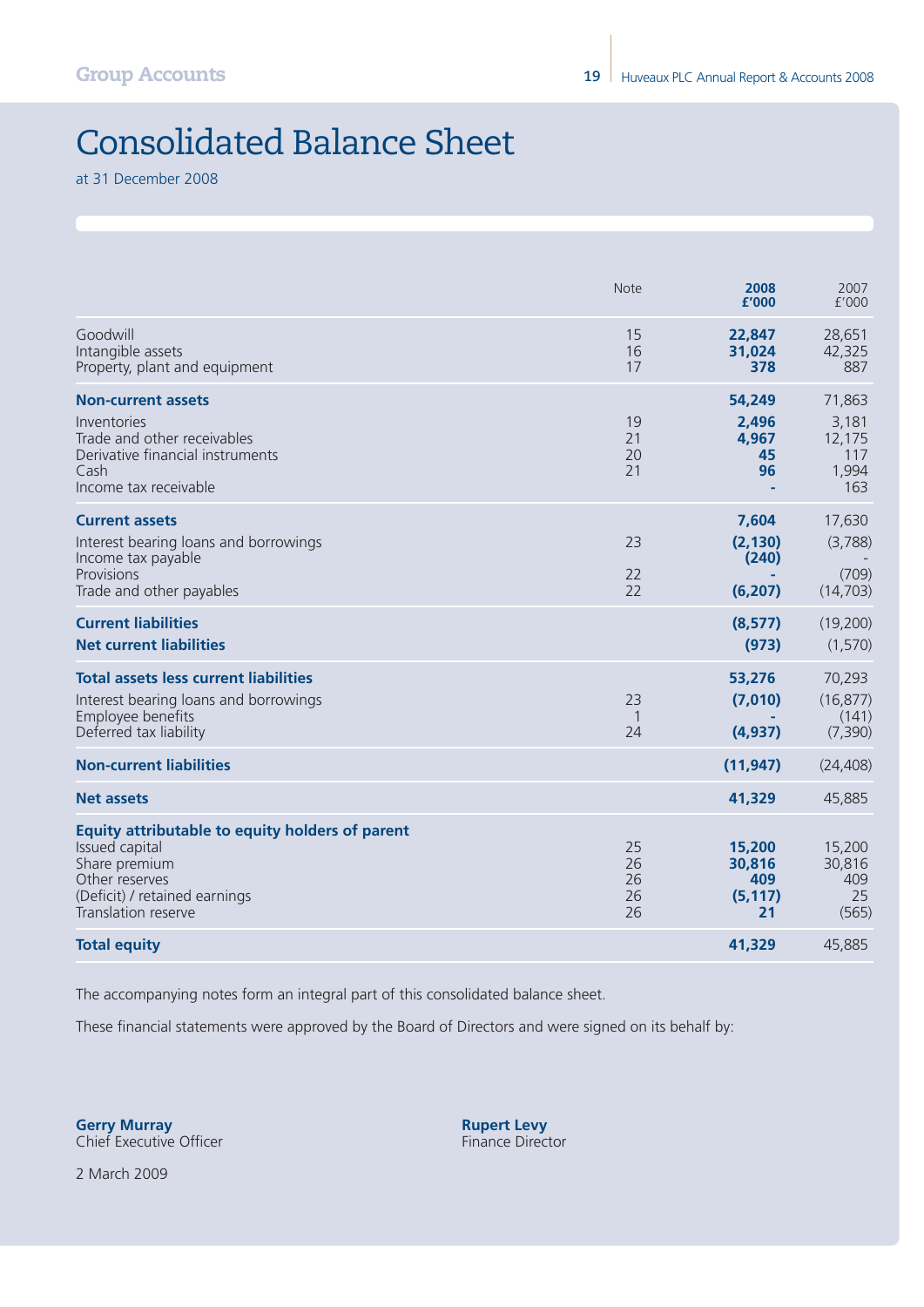# Consolidated Cash Flow Statement

for the year ended 31 December 2008

|                                                                                                                                                                                                                                                                                                                                                                                                                                                                  | <b>Note</b> | 2008<br>f'000                                                                       | 2007<br>f'000                                                                    |
|------------------------------------------------------------------------------------------------------------------------------------------------------------------------------------------------------------------------------------------------------------------------------------------------------------------------------------------------------------------------------------------------------------------------------------------------------------------|-------------|-------------------------------------------------------------------------------------|----------------------------------------------------------------------------------|
| (Loss)/Profit for the year<br>Depreciation of property, plant and equipment<br>Amortisation of intangible assets acquired through business combinations<br>Amortisation of other intangible assets<br>Results from discontinued operations<br>Profit on sale of subsidiary undertaking<br>Profit on disposal of assets held for sale<br>Share based payments charges<br>Net finance costs<br>Income tax credit<br>Cash flow relating to restructuring provisions |             | (3,984)<br>153<br>2,757<br>1,069<br>5,380<br>(300)<br>(18)<br>782<br>(891)<br>(899) | 362<br>300<br>2,969<br>828<br>(275)<br>(64)<br>105<br>1,083<br>(1, 146)<br>(719) |
| Operating cash flows before movements in working capital                                                                                                                                                                                                                                                                                                                                                                                                         |             | 4,049                                                                               | 3,443                                                                            |
| Change in inventories<br>Change in receivables<br>Change in payables                                                                                                                                                                                                                                                                                                                                                                                             |             | 714<br>6,612<br>(8,059)                                                             | (76)<br>1,363<br>1,819                                                           |
| Cash generated by operations                                                                                                                                                                                                                                                                                                                                                                                                                                     |             | 3,316                                                                               | 6,549                                                                            |
| Income tax paid                                                                                                                                                                                                                                                                                                                                                                                                                                                  |             | (22)                                                                                | (417)                                                                            |
| <b>Net cash from operating activities</b>                                                                                                                                                                                                                                                                                                                                                                                                                        |             | 3,294                                                                               | 6,132                                                                            |
| <b>Cash flows from investing activities</b><br>Interest and similar income received<br>Proceeds from sale of property, plant and equipment<br>Proceeds from sale of assets held for sale<br>Net deferred consideration paid<br>Proceeds from sale of subsidiary undertaking<br>Cash divested with sale of subsidiary undertaking<br>Acquisition of property, plant and equipment<br>Acquisition of publishing rights<br>Acquisition of other intangible assets   | 14<br>16    | 276<br>439<br>4,600<br>(69)<br>(124)<br>(1, 468)                                    | 129<br>19<br>252<br>(140)<br>(256)<br>(183)<br>(1,697)                           |
| Net cash provided by/(used in) investing activities                                                                                                                                                                                                                                                                                                                                                                                                              |             | 3,654                                                                               | (1,876)                                                                          |
| <b>Cash flows from financing activities</b><br>Interest and similar expenses paid<br>Repayment of borrowings<br>Dividends paid                                                                                                                                                                                                                                                                                                                                   |             | (958)<br>(11, 525)<br>(1, 140)                                                      | (1,460)<br>(3, 186)<br>(1,839)                                                   |
| Net cash used in financing activities                                                                                                                                                                                                                                                                                                                                                                                                                            |             | (13, 623)                                                                           | (6,485)                                                                          |
| Net decrease in cash<br>Opening cash<br>Effect of exchange rate fluctuations on cash held                                                                                                                                                                                                                                                                                                                                                                        |             | (6, 675)<br>1,477<br>(913)                                                          | (2,229)<br>3,685<br>21                                                           |
| <b>Closing cash from continuing operations</b>                                                                                                                                                                                                                                                                                                                                                                                                                   |             | (6, 111)                                                                            | 1,477                                                                            |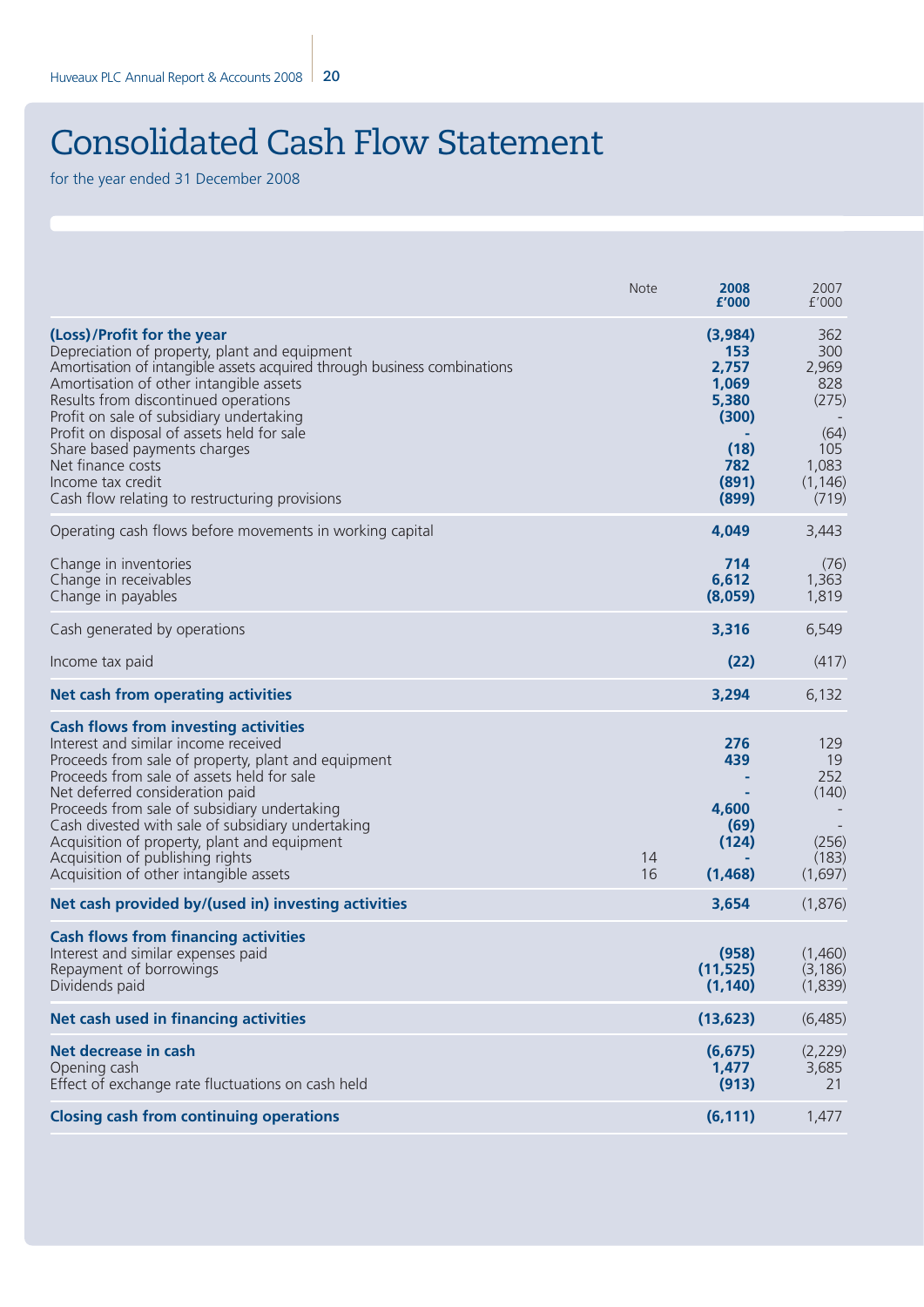# **Consolidated Cash Flow Statement continued**

for the year ended 31 December 2008

| <b>Cash flows from discontinued operations</b><br>Net cash increase/(decrease) from operating activities<br>Net cash from investing activities<br>Net cash used in financing activities | <b>Note</b> | 2008<br>f'000<br>679<br>5,149<br>(210) | 2007<br>f'000<br>(558)<br>417<br>(18) |
|-----------------------------------------------------------------------------------------------------------------------------------------------------------------------------------------|-------------|----------------------------------------|---------------------------------------|
| Net increase/(decrease) in cash<br>Opening cash<br>Effect of exchange rate fluctuations on cash held                                                                                    |             | 5,618<br>517<br>72                     | (159)<br>622<br>54                    |
| <b>Closing cash from discontinued operations</b>                                                                                                                                        |             | 6,207                                  | 517                                   |
| <b>Closing cash</b>                                                                                                                                                                     | 28          | 96                                     | 1.994                                 |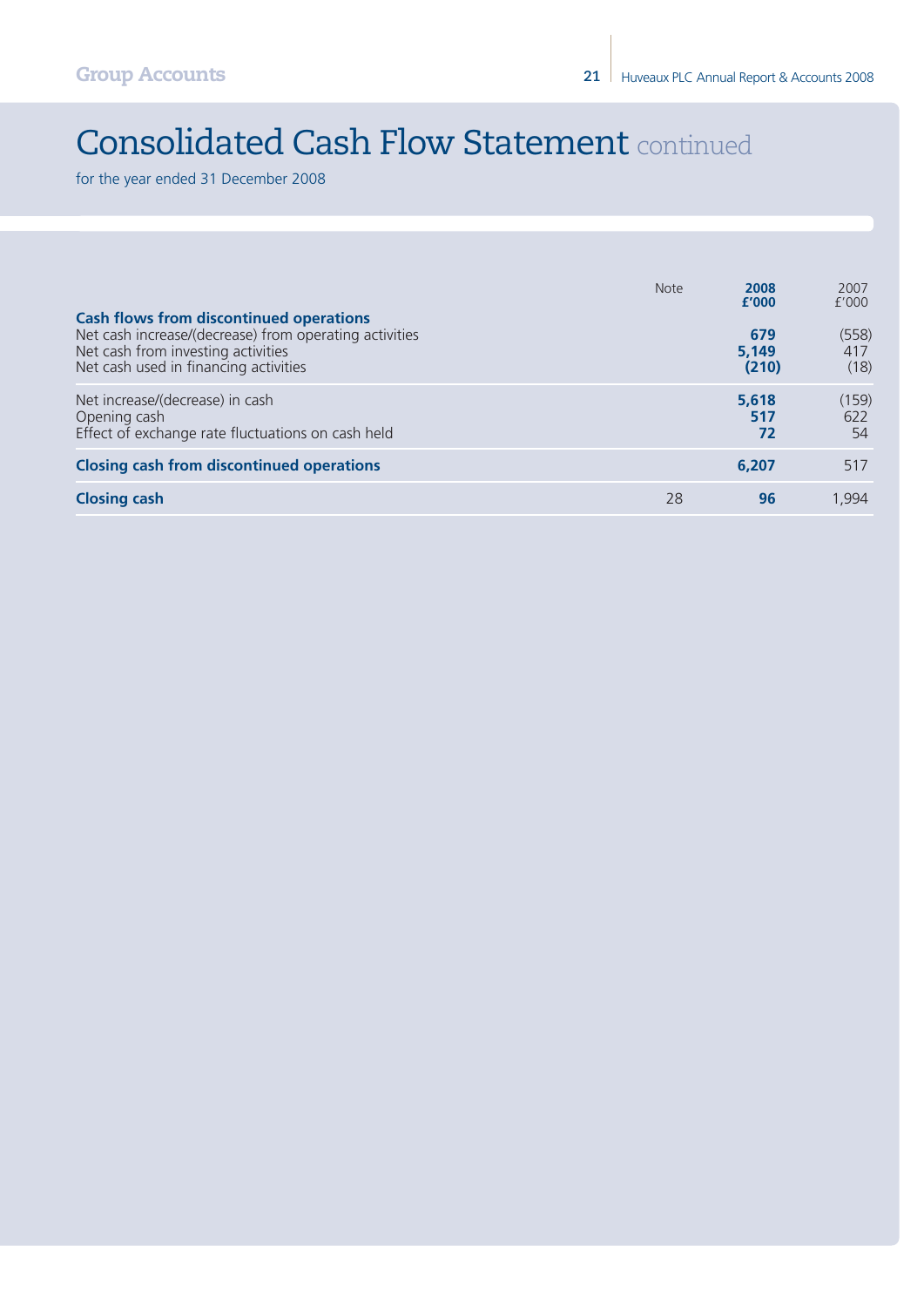## Notes to the Financial Statements

31 December 2008

### **1 Statement of Accounting Policies**

Huveaux PLC is a Company incorporated in the UK.

The consolidated financial statements of Huveaux PLC have been prepared and approved by the directors in accordance with International Financial Reporting Standards as endorsed by the International Accounting Standards Board and as adopted by the EU ("adopted IFRS"). The Company has elected to prepare its parent company financial statements in accordance with UK GAAP; these are presented after the notes to the consolidated financial statements.

The group financial statements consolidate those of the Company and its subsidiaries (together referred to as the "Group"). The parent company financial statements present information about the Company as a separate entity and not about its group.

The accounting policies set out below, have, unless otherwise stated, been applied consistently to all periods presented in these Group financial statements.

Judgements made by the directors in the application of these accounting policies that have a significant effect on the financial statements and estimates with a significant risk of material adjustment in the next year are discussed in note 2.

#### Basis of preparation

The financial statements have been prepared in accordance with applicable accounting standards, and under the historical cost accounting rules, except for derivative financial instruments which are stated at their fair value, and non-current assets and disposal groups held for sale which are stated at the lower of previous carrying value and fair value less costs to sell.

#### Going Concern

The Group had net current liabilities as at 31 December 2008 of £973,000. The Directors have considered the implications for Going Concern below.

The Board remains satisfied with the Group's funding and liquidity position. The main source of debt funding is the bank loan from Bank of Scotland, which is £9.1 million, together with a £2.5 million overdraft facility.

As highlighted in note 23 to the financial statements, the group meets its day to day working capital requirements through this overdraft facility. Management have recently renegotiated these facilities increasing the working capital overdraft facility from £2 million to £2.5 million, available from July 2009, and rephasing the repayments of the outstanding loans so as to better reflect the seasonality of the business following the disposals. In addition, covenants attached to the outstanding loans have been relaxed accordingly for 2009. Further details of available overdraft facilities are given in note 23.

The overdraft facility is due for renewal in October 2009. The group has held discussions with its bankers about its future borrowing needs and no matters have been drawn to its attention to suggest that renewal may not be forthcoming on acceptable terms. At 2 March 2009, the full overdraft facility remains undrawn.

The Board remains mindful regarding the uncertainties inherent in the current economic conditions. The Group's forecasts and projections, taking account of reasonable changes in trading performance given these uncertainties, show the Group operating within its current facility.

The Board has reviewed the new arrangements in the light of current trading expectations and believes that they provide significant headroom going forward. Forecasts reviewed by the Board, including forecasts adjusted for significantly worse economic conditions together with appropriate cost reduction measures already in place show continued compliance with these covenants, and sufficient available working capital facilities. The ratios of EBITDA to net debt, cash flow, and interest, as well as a net worth calculation are currently well within the covenant limits set by the bank.

On the basis of these forecasts, both base case and adjusted as described above, and given the level of available facilities, the Board has concluded that the going concern basis of preparation continues to be appropriate.

Further information on the Group's business activities, together with factors likely to affect its future development, performance and position are set out in Business and Financial review on page 4 to 9, and in the Directors' Report on page 11. In addition, note 20 sets out the Group's objectives, policies and processes for managing its capital, financial risks, financial instruments and hedging activities, and its exposures to credit and liquidity risk.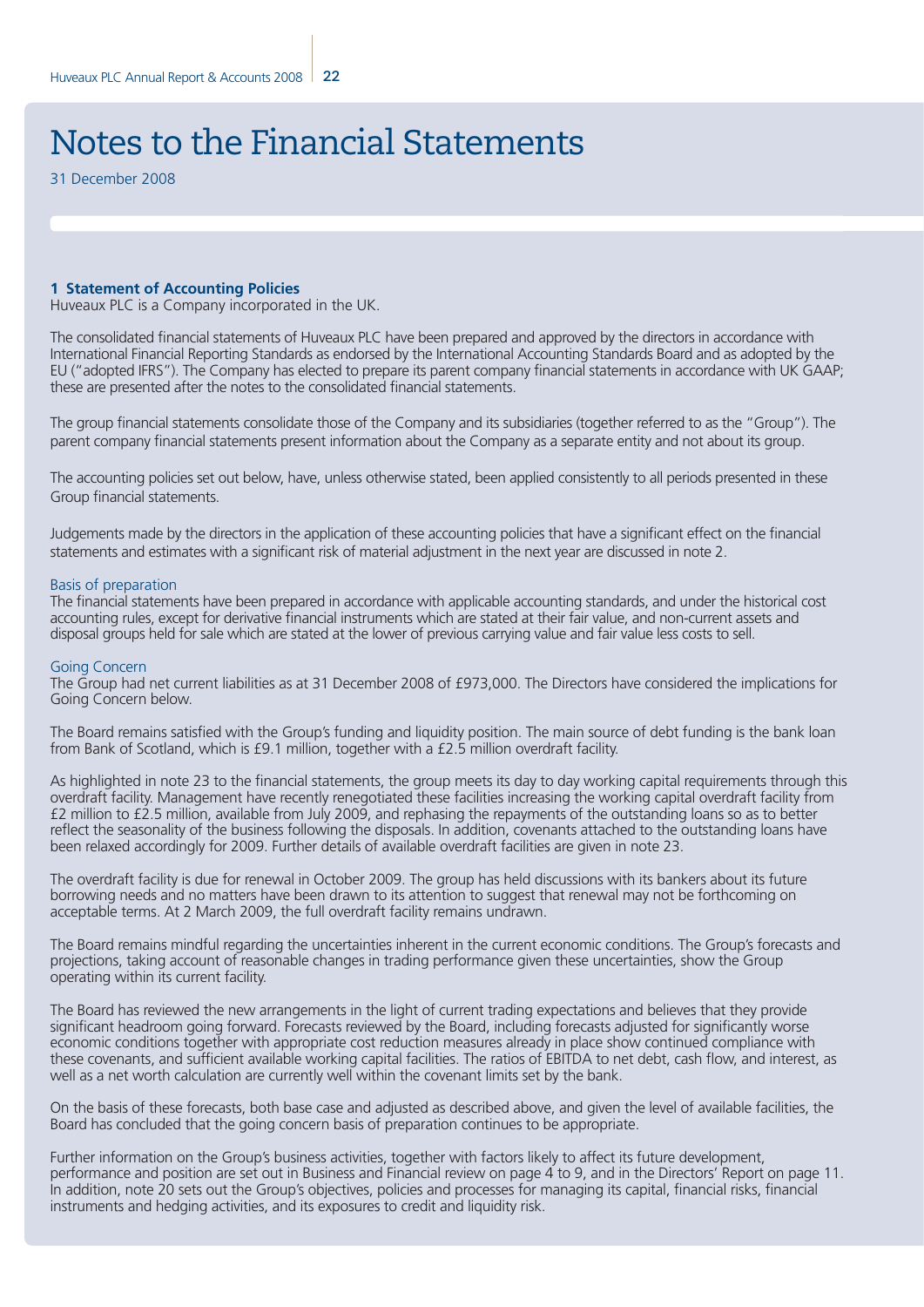31 December 2008

#### Basis of consolidation

Subsidiaries are entities controlled by the Group (parent company and its subsidiaries referred to as the "Group"). Control is achieved where the Group has the power to govern the financial and operating policies of an investee entity so as to obtain benefits from its activities. The results of subsidiaries acquired or sold are included in the consolidated financial statements from the date control commences to the date control ceases. Where necessary, adjustments are made to the results of the acquired subsidiaries to align their accounting policies with those of the Group. All intra-group transactions, balances, income and expenditure are eliminated on consolidation.

#### Business combinations

The acquisition of subsidiaries is accounted for using the purchase method. The cost of acquisition is measured at the aggregate of the fair values, at the date of exchange, of assets given, liabilities incurred or assumed, and equity instruments issued by the Group in exchange for control of the acquiree, plus any costs attributable to the business combination. The acquiree's identifiable assets, liabilities and contingent liabilities that meet the conditions for recognition under IFRS 3 "Business Combinations" are recognised at fair value at the acquisition date, except for non-current assets (or disposal groups) that are classified as held for sale in accordance with IFRS 5 "Non-Current Assets Held for Sale and Discontinued Operations", which are recognised and measured at fair value less costs to sell.

In respect of acquisitions prior to 1 October 2003, publishing rights are held at deemed cost, which represents the amount recorded under UK GAAP. Under UK GAAP these assets were not amortised. Management have reviewed this accounting policy and consider it more appropriate to assign useful lives to these assets in accordance with the policy adopted for other publishing rights as detailed above.

#### Discontinued operations

A discontinued operation is a component of the Group's business that represents a separate major line of business or geographical area of operations that has been disposed of or that meets the criteria to be classified as held for sale. Discontinued operations are presented in the income statement (including the comparative period) analysing the post-tax profit or loss of the discontinued operation. The Healthcare business has been treated as a discontinued operation for both the current and comparative periods.

#### Revenue recognition sale of goods

Revenue is measured at the fair value of consideration received or receivable and represents amounts receivable for goods and services provided in the normal course of business, net of discounts, VAT and other sales-related taxes, and provisions for returns and cancellations.

Revenue on books or magazines provided for clients is recognised when the significant risks and rewards of ownership of the goods have passed to the buyer and the amount of revenue can be measured reliably.

When books are sold on a sale or return basis, revenue is recognised on distribution less a provision for expected returns.

#### Revenue recognition - sale of services

Revenue in respect of subscription-based services, including online services and licensing, is recognised on a straight line basis over the period of subscription or license. The unrecognised element is carried within creditors as deferred revenue.

Revenue in respect of advertising services is recognised on publication. Where publications are printed and distributed in more than one volume, the fair value of the revenue attributable to each volume is recognised as it is distributed.

Where the outcome of an e-learning contract can be estimated reliably, revenue is recognised in proportion to the stage of completion of the contract. Where the outcome of an e-learning contract cannot be estimated reliably, contract revenue is recognised to the extent of contract costs incurred that it is probable will be recoverable. Contract costs are recognised as expenses in the period in which they are incurred and work in progress amounts are recorded in the balance sheet at cost. Costs consist of salaries of staff allocated to specific contracts on the basis of time spent on the contract, and any materials directly incurred on that contract. Costs do not include an apportionment of overheads. When it is probable that total contract costs will exceed total contract revenue, the expected loss is recognised as an expense immediately.

Where long term training is provided together with training materials, the fair value of the materials provided to delegates is recognised as revenue upon distribution. The remaining revenue is recognised in stages as courses occur.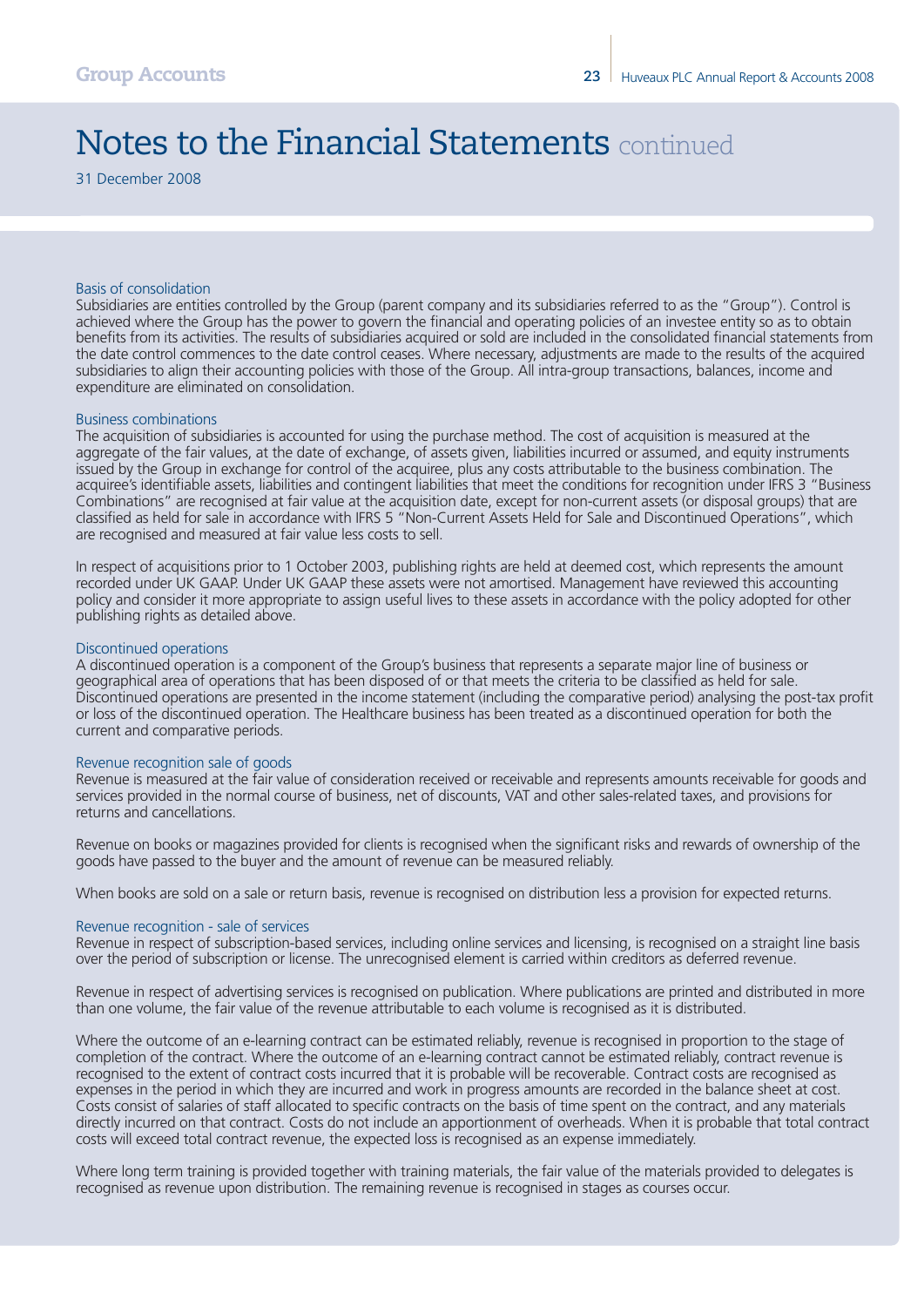31 December 2008

#### **1 Statement of Accounting Policies (continued)**

When long term training programmes are designed on a client's behalf, revenue relating to the conception, set-up and design of the programme is recognised when the first event occurs. Revenue in relation to the organisation and administration of the programme is recognised over the programme's life.

Revenue on all one-off events and conferences is recognised as they occur. Cash received in advance and directly attributable costs relating to future events are deferred. Losses anticipated at the balance sheet date are provided in full.

Revenue for recruitment services provided is recognised when an unconditional offer is accepted. Retainer revenue is recognised upon completion of the candidate's probationary period. Interim revenue is recognised for the period in which the interim staff member works.

#### Leases

Operating lease rentals are charged to the income statement on a straight line basis over the period of the lease. Lease incentives are recognised in the income statement as an integrated part of the total lease expense.

#### Post retirement benefits - defined contribution

The Group contributes to independent defined contribution pension schemes. The assets of the schemes are held separately from those of the Group in independently administered funds. The amount charged to the profit and loss account represents the contributions payable to the schemes in respect of the accounting period.

#### Post retirement benefits - defined benefit

The Group's French subsidiary operated a defined benefit pension scheme which was open to all employees, who were entitled to a lump sum on retirement. The assets of the scheme are held separately from those of the Group. Pension scheme assets are measured using market values. Pension scheme liabilities are measured using a projected unit method and discounted at the current rate of return on a high quality corporate bond of equivalent term and currency to the liability. The pension scheme deficit is recognised in full. The movement in the scheme deficit is split between operating charges, finance items and, in the statement of total recognised income and expense, actuarial gains and losses. The Group recognises all actuarial gains and losses in the period in which they are valued.

Following the disposal of the major part of the French business in June 2008, the scheme remains available to the five remaining French employees of the Group. At the time of the transfer of the business the liability was calculated by a qualified independent actuary to determine the net defined obligations. The liability was less than €500. The Directors consider this to be an immaterial amount and therefore have not given the disclosures required by IAS 19, "Employee Benefits".

#### Share based payment

The Group operates a number of equity-settled, share-based compensation plans. The fair value of the employee services received in exchange for the grant of the options is recognised as an expense with a corresponding increase in equity. The total amount to be expensed over the vesting period is determined by reference to the fair value of the options granted, excluding the impact of any non-market vesting conditions. Non-market vesting conditions are included in assumptions about the number of options that are expected to vest. At each balance sheet date, the Group revises its estimates of the number of options that are expected to vest. It recognises the impact of the revision to original estimates, if any, in the income statement, with a corresponding adjustment to equity.

Deferred tax is recognised where it is likely that tax relief will be available on the difference between exercise price and market price at the balance sheet date.

#### Non-trading items

Non-trading items are items which in management's judgement need to be disclosed by virtue of their size, incidence or nature. Such items are included within the income statement caption to which they relate and are separately disclosed either in the notes to the consolidated financial statements or on the face of the consolidated income statement.

#### Taxation

The tax expense represents the sum of the tax currently payable and deferred tax.

Current tax is based on taxable profit for the year and any adjustment to tax payable in respect of previous years. Taxable profit differs from net profit as reported in the income statement because it excludes items of income or expense that are taxable or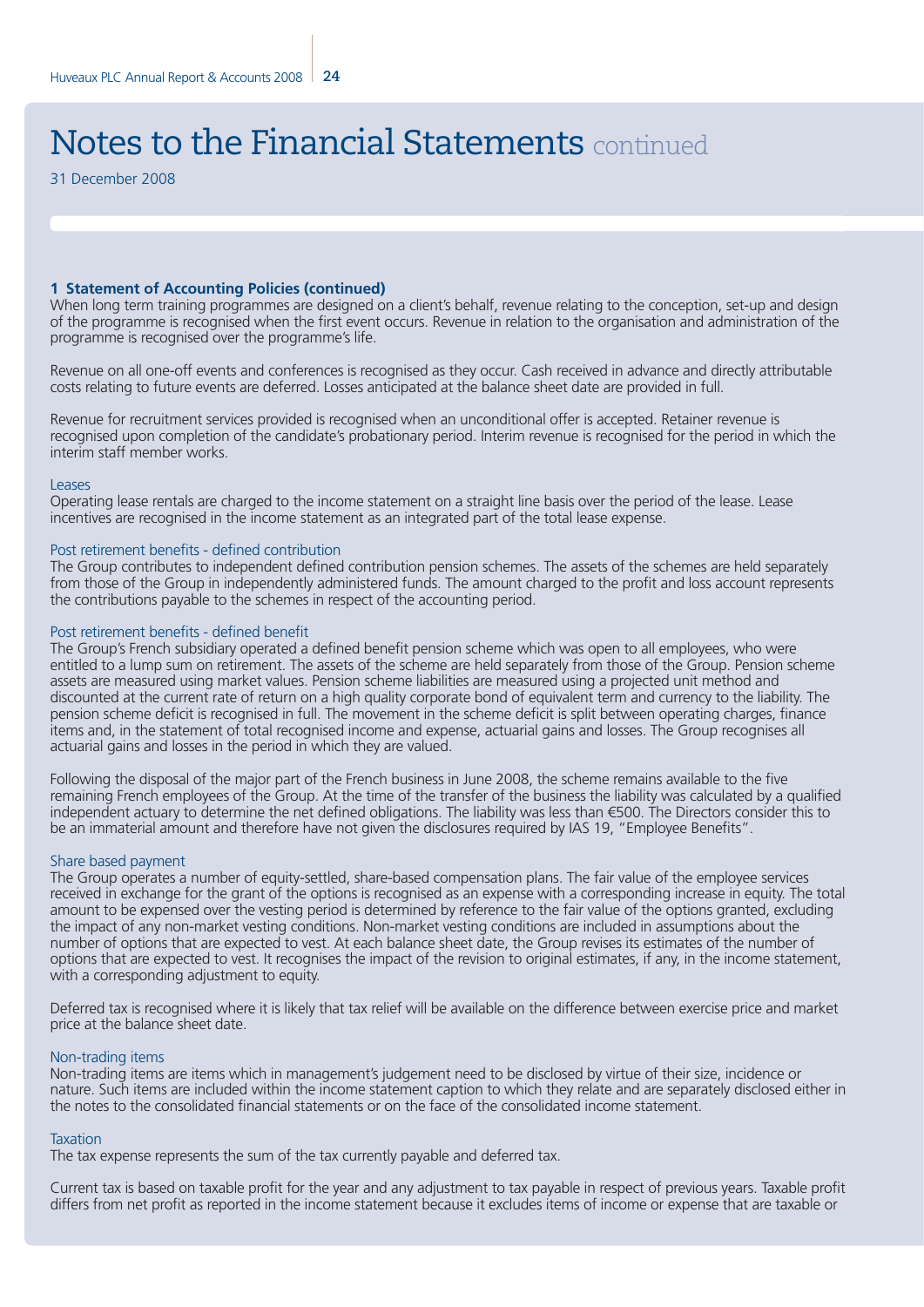31 December 2008

#### **1 Statement of Accounting Policies (continued)**

deductible in other years and it further excludes items that are never taxable or deductible. The Group's assets and liabilities for current tax are calculated using tax rates that have been enacted or substantively enacted by the balance sheet date.

Deferred tax is tax expected to be payable or recoverable on differences between the carrying amounts of assets and liabilities in the financial statements and the corresponding tax bases used in the computation of taxable profit, and is accounted for using the balance sheet liability method. Deferred tax liabilities are generally recognised for all taxable temporary differences and deferred tax assets are recognised to the extent that it is probable that taxable profit will be available against which temporary differences can be utilised. Such assets and liabilities are not recognised if the temporary difference arises from the initial recognition of goodwill or from the initial recognition of other assets and liabilities in a transaction that affects neither the tax nor the accounting profit other than in a business combination.

Deferred tax liabilities are recognised for taxable temporary differences arising on investments in subsidiaries except where the Group is able to control the reversal of the temporary difference and it is probable that the temporary difference will not reverse in the foreseeable future.

The carrying amount of the deferred tax asset is reviewed at each balance sheet date and reduced to the extent that it is no longer probable that sufficient taxable profits will be available to allow all or part of the asset to be recovered.

Deferred tax is calculated at the tax rates enacted or that are expected to apply (substantively enacted) at the balance sheet dated when the liability is settled or the asset is realised. Deferred tax is charged or credited to the income statement, except when it relates to items charged or credited directly to equity, in which case the deferred tax is also dealt with in equity.

Deferred tax assets and liabilities are offset when there is a legally enforceable right to set off current tax assets against current tax liabilities and when they relate to income taxes levied by the same taxation authority or the Group intends to settle its current tax assets and liabilities on a net basis.

#### Goodwill

Goodwill represents the difference between the cost of acquisition of a business and the fair value of identifiable assets, liabilities and contingent liabilities acquired. Identifiable intangibles are those which can be sold separately or which arise from legal rights regardless of whether those rights are separable. Goodwill is stated at cost less any accumulated impairment losses. Goodwill is allocated to cash generating units and is tested annually for impairment. Any impairment is recognised immediately in profit or loss and is not subsequently reversed.

#### Intangible assets

Intangible assets acquired by the Group are stated at cost less accumulated amortisation and impairment losses, if any. Intangible assets are amortised on a straight-line basis over their useful lives in accordance with IAS 38 "Intangible Assets". Assets are not revalued. The amortisation period and method are reviewed at each financial year end and are changed in accordance with IAS 8 "Accounting Policies, Changes in Accounting Estimates and Errors" if this is considered necessary. The estimated useful lives are as follows:

| Publishing rights<br>Brand names | 10-75 years<br>$15-20$ years |
|----------------------------------|------------------------------|
| Customer relationships           | 1-8 years                    |
| Customer lists                   | 4 years                      |
| Order books                      | l year                       |
| Other assets                     | l vear                       |
|                                  |                              |

Software which is not integral to a related item of hardware is included in intangible assets and amortised over its estimated useful life of 3 years. The salaries of staff employed in the production of new software within the Group are capitalised into software.

For new publications and other new products, development costs are deferred and amortised over periods of between one and five years following the first release of the new product for sale. The costs of the design and development of revision material ("plate costs") are capitalised on individual projects where the future recoverability of the costs can be foreseen with reasonable certainty. Plate costs are stated at their direct cost less accumulated amortisation. Full provision is made for any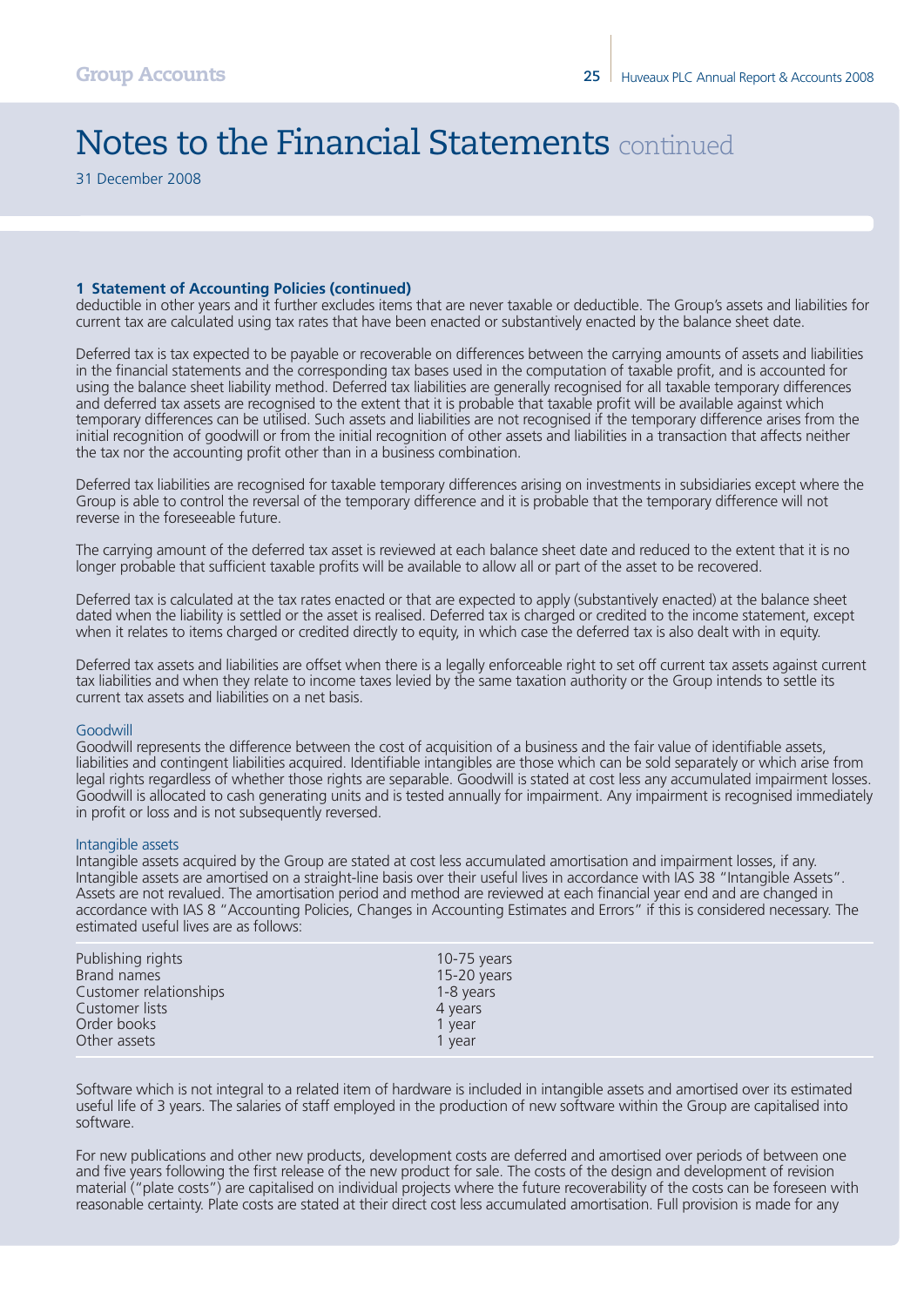31 December 2008

#### **1 Statement of Accounting Policies (continued)**

plate costs where the revision material titles are excess to requirements or where they will no longer be used in the business. Amortisation is provided to write off the plate costs over one to three years at varying rates to match the anticipated future income streams.

#### Impairment

The carrying amounts of the Group's intangible assets are reviewed at each reporting date to determine whether there is any indication of impairment. If any such indication exists, then the asset's recoverable amount is estimated. For goodwill the recoverable amount is estimated each year at each balance sheet date.

The recoverable amount of an asset or cash-generating unit is the greater of its value in use and its fair value less costs to sell. In assessing value in use, the estimated future cash flows are discounted to their present value using a pre-tax discount rate that reflects current market assessments of the time value of money and the risks specific to the asset. For the purpose of impairment testing, assets are grouped together into the smallest group of assets that generates cash inflows from continuing use that are largely independent of the cash inflows of other assets or groups of assets (the "cash-generating unit"). The goodwill acquired in a business combination, for the purpose of impairment testing, is allocated to cash-generating units that are expected to benefit from the synergies of the combination.

An impairment loss is recognised whenever the carrying amount of an asset or its cash-generating unit exceeds its estimated recoverable amount. Impairment losses are recognised in profit or loss. Impairment losses recognised in respect of cashgenerating units are allocated first to reduce the carrying amount of any goodwill allocated to the units and then to reduce the carrying amounts of the other assets in the unit (group of units) on a pro rata basis.

An impairment loss in respect of goodwill is not reversed. In respect of other assets, impairment losses recognised in prior periods are assessed at each reporting date for any indications that the loss has decreased or no longer exists. An impairment loss is reversed if there has been a change in the estimates used to determine the recoverable amount. An impairment loss is reversed only to the extent that the asset's carrying amount does not exceed the carrying amount that would have been determined, net of depreciation or amortisation, if no impairment loss had been recognised.

#### Property, plant and equipment

Property, plant and equipment is stated at cost less accumulated depreciation and impairment losses, if any.

Depreciation is provided to write off the cost less estimated residual value of property, plant and equipment by equal installments over their estimated useful economic lives as follows:

| Equipment, fixtures and fittings<br>5 years<br>Database development costs<br>5 years<br>Motor vehicles<br>4 years<br>IT systems<br>3 years | Leasehold improvements | Over the shorter of the life of the asset or lease period |
|--------------------------------------------------------------------------------------------------------------------------------------------|------------------------|-----------------------------------------------------------|
|--------------------------------------------------------------------------------------------------------------------------------------------|------------------------|-----------------------------------------------------------|

#### Inventories, work in progress and long term contracts

Inventories are stated at the lower of cost and net realisable value. Work in progress consists of internal and third party editorial and production costs prior to print, which are capitalised for new publications and substantial updates of continuing publications. Work in progress is valued at the lower of cost and net realisable value being the recoverable amount based on anticipated forward sales from the first print run. Inventories are expensed through cost of sales.

E-learning contracts work in progress represents the gross unbilled amount expected to be collected for contract work performed to date. It is measured at cost plus profit recognised to date less progress billings and recognised losses. This work in progress is presented as part of inventories If payments received from customers exceed income recognised then the difference is presented as deferred income on the balance sheet.

#### Cash

Cash includes cash on hand and in banks. Cash in banks earn interest at the respective bank deposit rates.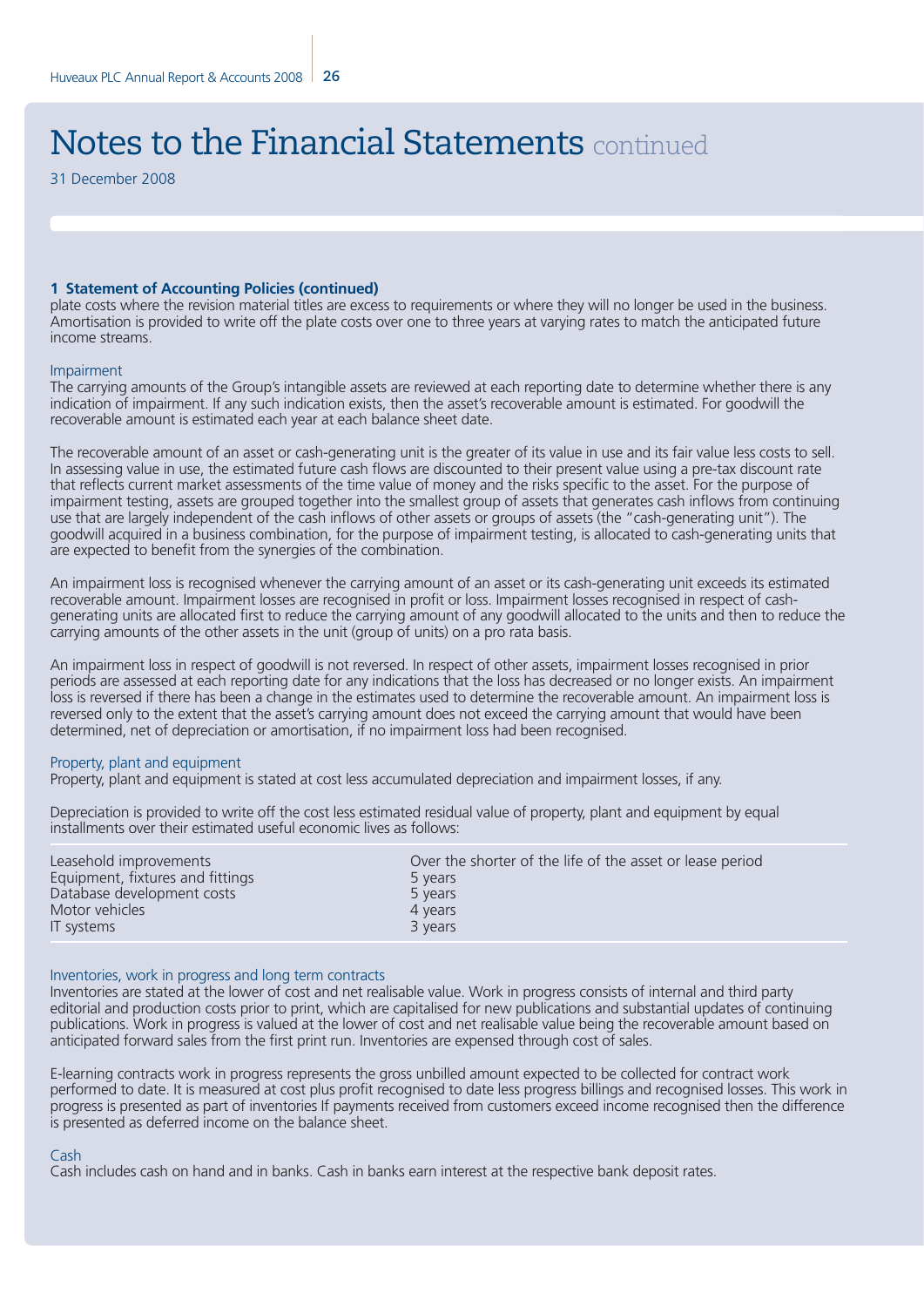31 December 2008

#### **1 Statement of Accounting Policies (continued)**

#### **Provisions**

A provision is recognised in the balance sheet when the Group has a present legal or constructive obligation as a result of a past event, and it is probable that an outflow of economic benefits will be required to settle the obligation. If the effect is material, provisions are determined by discounting the expected future cash flows at a pre tax rate that reflects current market assessments of the time value of money and, where appropriate, the risks specific to the liability.

#### Financial liabilities and equity instruments

Financial assets and financial transactions are recognised on the Group's balance sheet when the Group becomes a party to the contractual provisions of the instrument.

Financial liabilities and equity instruments are classified according to the substance of the contractual arrangements entered into. An equity instrument is any contract that evidences a residual interest in the assets of the Group after deducting all of its liabilities, and includes no contractual obligations upon the Group to deliver cash or other financial assets or to exchange financial assets or financial liabilities with another party under conditions that are potentially unfavourable to the Group, and, where the instrument will or may be settled in the Company's own equity instruments, it is either a non-derivative that includes no obligation to deliver a variable number of the Company's own equity instruments or is a derivative that will be settled by the Company's exchanging a fixed amount of cash or other financial assets for a fixed number of its own equity instruments.

Interest bearing bank loans and overdrafts are recorded at the proceeds received, net of direct issue costs. Finance charges, including premiums payable on settlement or redemption and incremental costs directly attributable to the issue, are accounted for on an accruals basis as part of finance expenses in the income statement using the effective interest rate method and are added to the carrying amount of the instrument to the extent that they are not settled in the period that they arise.

Equity instruments issued by the Company are recorded at the proceeds received, net of direct issue costs.

#### Derivative financial instruments

The Group's activities expose it primarily to the financial risks of changes in foreign currency exchange rates and interest rates. The Group uses foreign exchange forward contracts and interest rate caps to hedge these exposures. The Group does not apply hedge accounting. The Group does not use derivative financial instruments for speculative purposes.

Subsequent to initial recognition derivative financial instruments are recognised at fair value. The gain or loss on remeasurement to fair value is recognised immediately in the income statement.

#### Foreign currencies

The individual financial statements of each Group company are presented in the currency of the primary economic environment in which it operates (its functional currency). For the purpose of the consolidated financial statements, the results and financial position of each Group company are expressed in pounds sterling, which is the presentation currency of the Group, and the presentation currency for the consolidated financial statements.

In preparing the financial statements of the individual companies, transactions in currencies other than the entity's functional currency (foreign currencies) are recorded at the rates of exchange prevailing on the dates of the transactions. At each balance sheet date, monetary assets and liabilities that are denominated in foreign currencies are retranslated at the rates prevailing on the balance sheet date. Non-monetary items carried at fair value that are denominated in foreign currencies are translated at the rates prevailing at the date when the fair value was determined. Non-monetary items that are measured in terms of historical cost in a foreign currency are not retranslated but remain at the exchange rate at the date of the transaction.

Exchange differences arising on the settlement of monetary items, and on the retranslation of monetary items, are included in profit or loss for the period. Exchange differences arising on the retranslation of non-monetary items carried at fair value are included in the income statement for the period except for differences arising on the retranslation of non-monetary items in respect of which gains and losses are recognised directly in equity. For such non-monetary items, any exchange component of that gain or loss is also recognised directly in equity.

For the purpose of presenting consolidated financial statements, the assets and liabilities of the Group's foreign operations are translated at exchange rates prevailing on the balance sheet date. Income and expense items are translated at the average exchange rates for the period ended on the balance sheet date. Exchange rate differences arising, if any, are recognised directly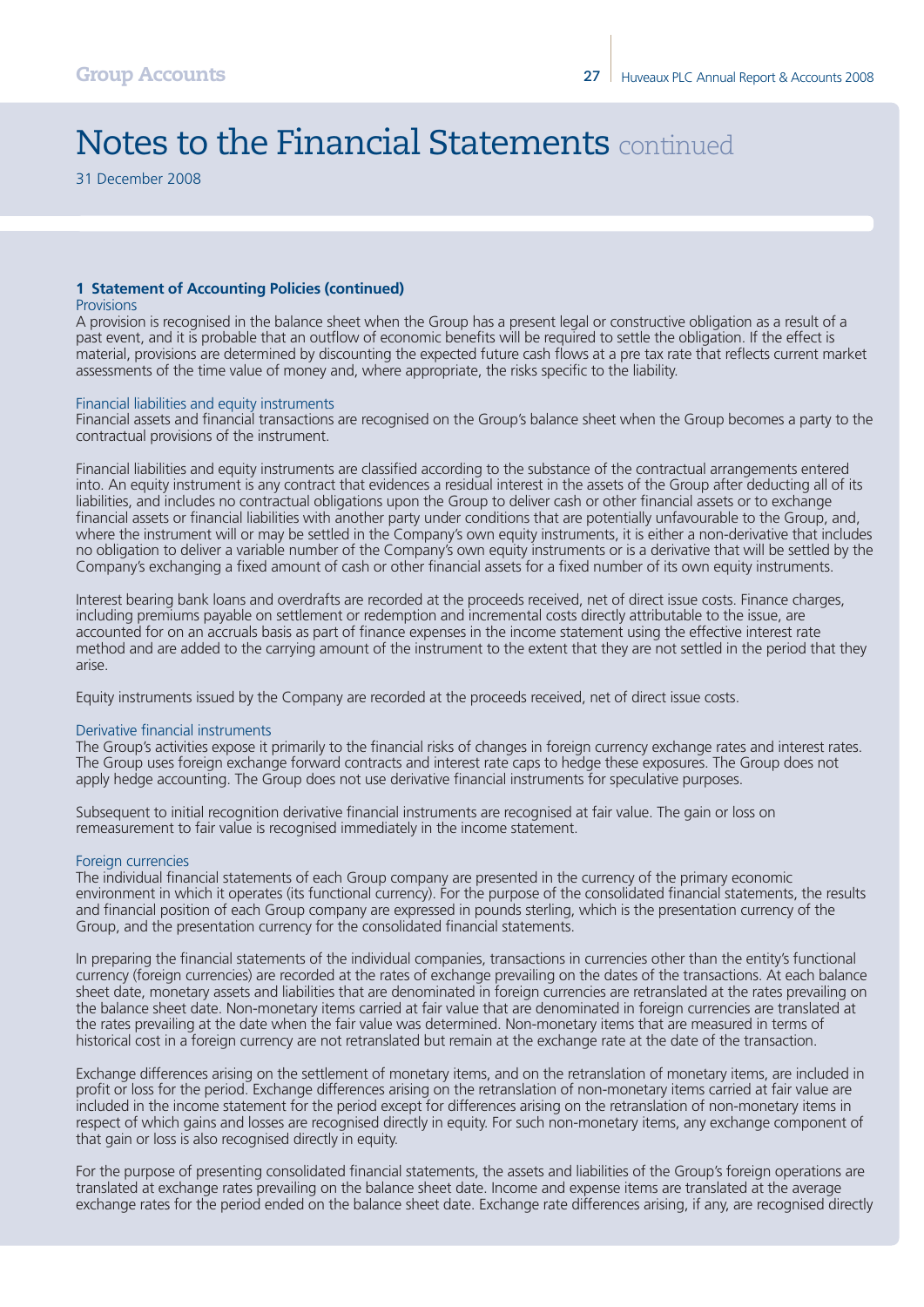31 December 2008

#### **1 Statement of Accounting Policies (continued)**

in equity in the Group's translation reserve. Such translation differences are recognised as income or as expense in the income statement in the period in which the operation is disposed of.

Foreign currency differences arising on the retranslation of a financial liability designated as a hedge of a net investment in a foreign operation are recognised directly in equity, to the extent the hedge is effective. To the extent the hedge is ineffective such differences are recognised in the income statement. When the hedged part of a net investment is disposed of, the associated cumulative amount in equity is transferred to the income statement as an adjustment to the profit or loss on disposal.

### **2 Accounting estimates, judgements and adopted IFRS not yet effective**

**Estimates** 

The key assumptions concerning the future and other key sources of estimation at the balance sheet date that have a risk of causing a material adjustment to the carrying amounts of assets and liabilities within the next financial year are discussed below.

#### a) Capitalisation of internal costs and assessment of their future recoverability

Management has capitalised costs incurred in relation to the development of internally generated intangible assets. The two main areas where costs have been capitalised are summarised below:

#### *i) Production of software*

The salaries of staff employed in the production of new software within the Group have been capitalised into software, within other intangible assets. These production costs are then expensed over the estimated useful life of the software, being 3 years.

### *ii) Production of plate costs*

The Group leases a property at which all staff are employed on developing plate costs. Management considers that the location serves an equivalent function to an outsourcing agency and has therefore capitalised all costs associated with the operation of those premises, in addition to the salaries of staff employed there, into plate costs, held within intangible assets as described in note 1. These costs are then expensed as each product is sold.

Management estimate the extent to which internally generated intangibles will be recovered by assessing future earnings. This is based on past revenue performance and the likelihood of future releases or the use of catalogue. Future sales performance varies from such assessments and changes for provisions against specific publications may be necessary.

#### b) Intangible assets

When the Group makes an acquisition, management review the business and assets acquired to determine whether any intangible assets should be recognised separately from goodwill. If such an asset is identified, it is valued by discounting the probable future cash flows expected to be generated by the asset over the estimated life of the asset. Where there is uncertainty over the amount of economic benefit and the useful life, this is factored into the calculation. Details of intangible assets are given in note 16.

#### c) Recoverability of trade receivables

Trade receivables are reflected net of estimated provisions for doubtful accounts. This provision is based on the ageing of receivable balances and historical experience. Details of trade receivables are given in note 20.

#### d) Deferred tax

Deferred tax assets and liabilities require management judgement in determining the amounts to be recognised. In particular, judgement is used when assessing the extent to which deferred tax assets should be recognised with consideration given to the timing and level of future taxable income. Details of deferred tax are given in note 24.

Details of judgements and estimates in relation to the impairment of goodwill are given in note 15.

#### Adopted IFRS not yet applied

The following IFRS were available for early adoption but have not been applied by the Group in these financial statements. These IFRS are effective for the Group after 1 January 2009 and the Directors do not consider that the IFRS will have a material impact on the Group's financial statements.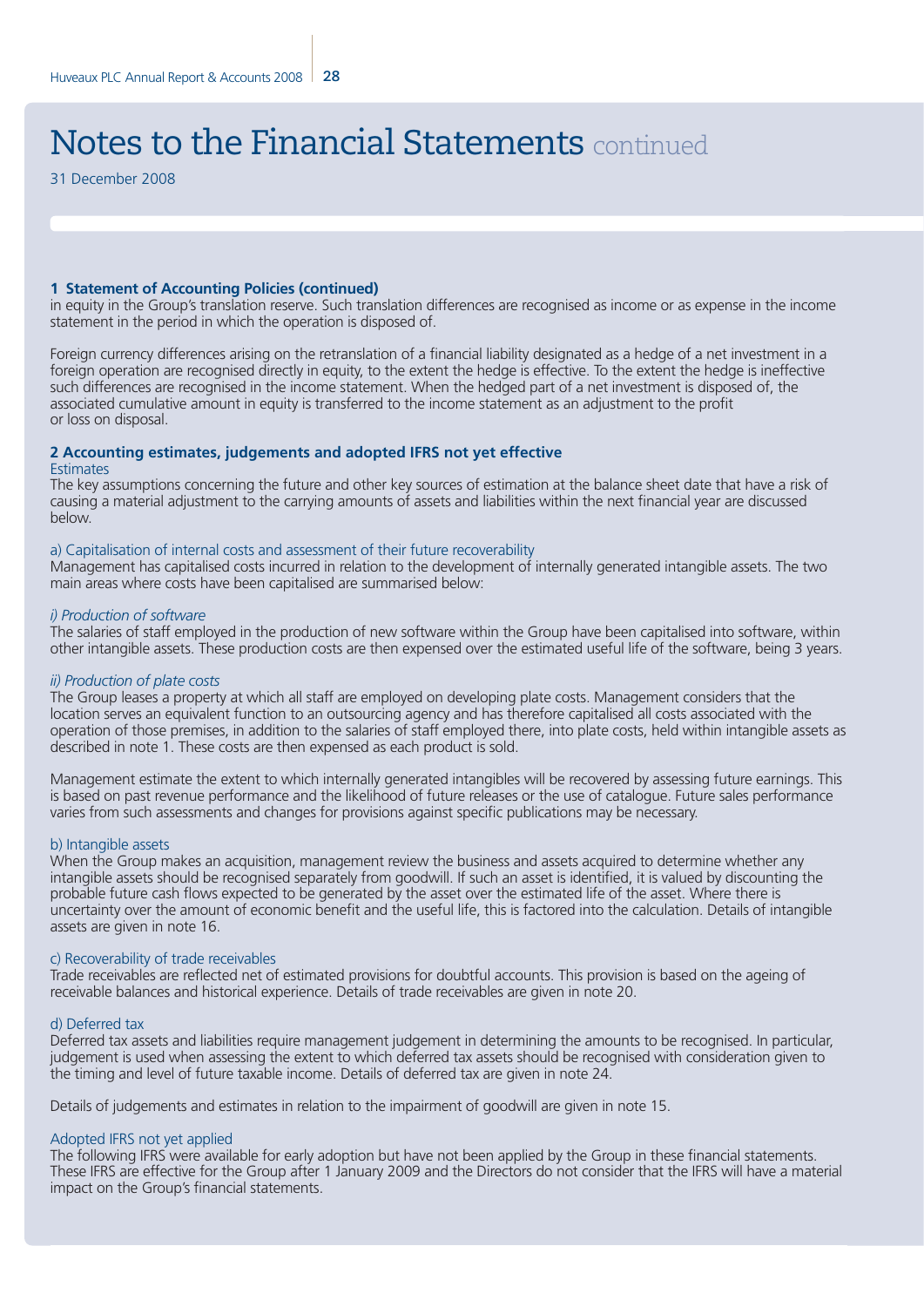31 December 2008

### **2 Accounting estimates, judgements and adopted IFRS not yet effective (continued)**

Endorsed:

IFRS 8 "Operating Segments" Amendments to IAS 1, "Presentation of Financial Statements: A Revised Presentation". Amendment to IFRS 2, "Share Based Payments - Vesting Conditions and Cancellations". Amendments to IFRS 1 and IAS 27 "Cost of an Investment in a Subsidiary, Jointly Controlled Entity or Associate". Improvements to IFRSs (2007).

### **3 Segmental information**

#### Business segments

Segmental information is presented in respect of the Group's business and geographical segments. The primary format, business segments, is based on the Group's management and internal reporting structure. The secondary segment represents geographical destination of turnover.

Subsequent to the disposals in the year, the Group is now organised into two operating divisions: Political and Education. Previously, the Learning Division was reported as one business segment, but with the disposal of Epic Group PLC, the remainder of the segment has been incorporated into the Political division to best reflect the internal reporting structure.

Previously the Healthcare division was reported separately as one business segment, but with the disposal of the French healthcare business, the remaining business, being the French Political business, has now been included within the Political segment, again mirroring the internal reporting structure.

The 2007 comparatives have been adjusted accordingly. These divisions are the basis on which the Group reports its primary segment information.

#### Principal activities are as follows:

Political Division - The market leader in political business-to-business publishing in the UK and EU, serving both the political and public affairs communities. The Division comprises *Dods Parliamentary Companion, The House Magazine, Epolitix.com, Whitehall & Westminster World, Civil Service Live* and numerous other political magazines, reference books, monitoring products and revenue-generating websites as well as events, awards and recruitment services.

Education Division - The leading supplier of study aids and revision guides in the UK, with full product coverage across all subjects and stages of the entire curriculum in UK schools. The Division comprises *Lonsdale, Letts Educational* and *Leckie & Leckie.*

The Learning division consists of Epic Group PLC which was disposed of in June 2008.

The following segmental information about the business is presented below:

| <b>Year ended 31 December 2008</b>                                                   | Political<br>f'000 | Education<br>f'000 | Learning<br>f'000 | <b>Continuing</b><br><b>Operations</b><br>f'000 | Healthcare<br>f'000 | (Discontinued) <b>Consolidated</b><br>f'000 |
|--------------------------------------------------------------------------------------|--------------------|--------------------|-------------------|-------------------------------------------------|---------------------|---------------------------------------------|
| <b>Revenue</b><br>External revenue - sale of goods<br>- rendering of services 13,426 | 3.803              | 10,642<br>71       | 2,817             | 14,445<br>16,314                                | 1,572<br>3,992      | 16,017<br>20,306                            |
| <b>Total revenue</b>                                                                 | 17,229             | 10,713             | 2.817             | 30.759                                          | 5,564               | 36,323                                      |
| Segment result<br>Unallocated Head Office expenses                                   | 1,052              | 1,137              | (42)              | 2.147<br>(860)                                  | 226                 | 2,373<br>(860)                              |
| <b>Operating profit</b><br>Finance income<br>Financing costs                         |                    |                    |                   | 1.287<br>276<br>(1,058)                         | 226<br>8<br>(210)   | 1,513<br>284<br>(1, 268)                    |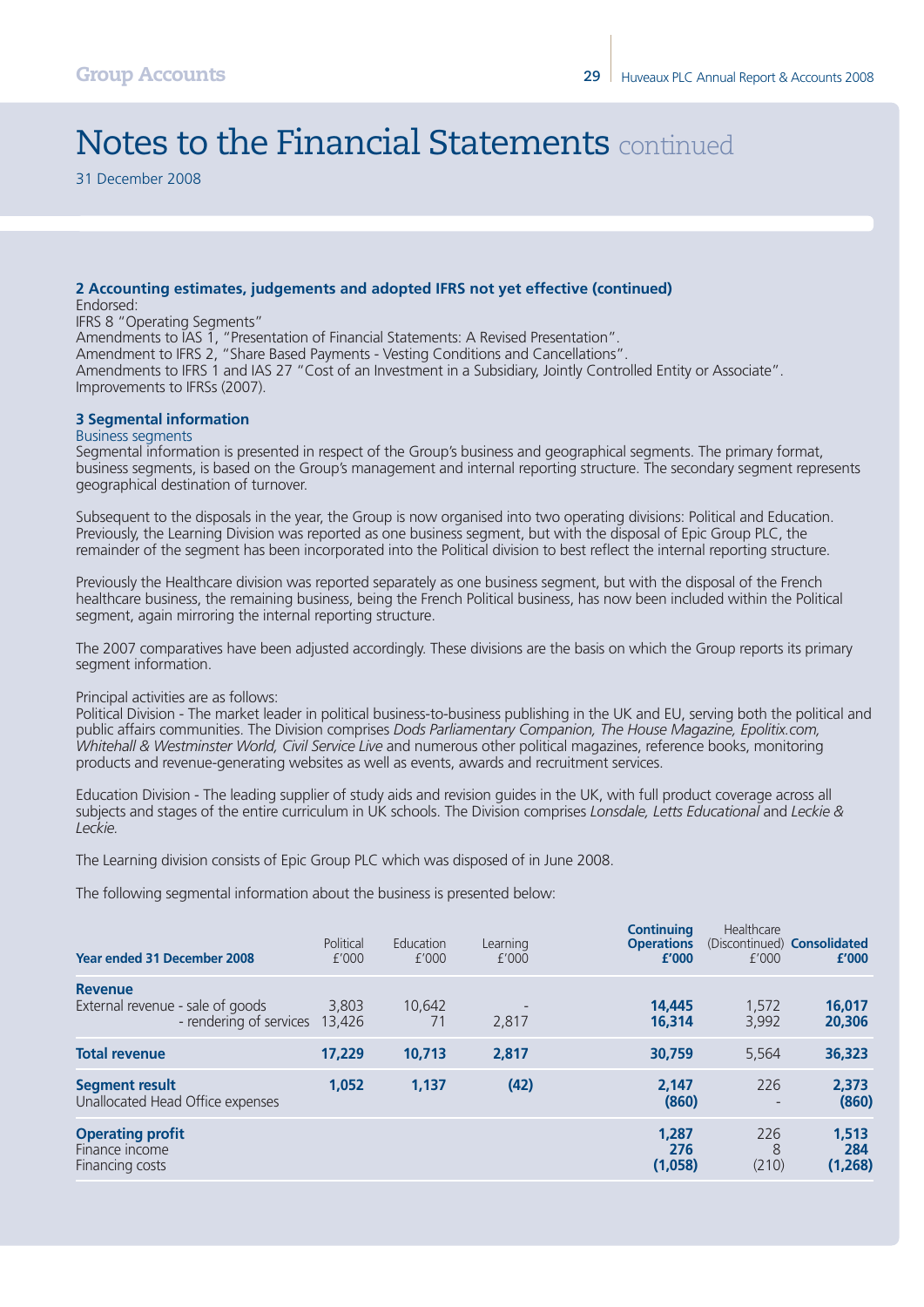31 December 2008

### **3 Segmental information (continued)**

| <b>Year ended 31 December 2008</b>                                                                    | Political<br>f'000                     | Education<br>f'000   | Learning<br>f'000     | <b>Continuing</b><br><b>Operations</b><br>f'000 | Healthcare<br>f'000 | (Discontinued) Consolidated<br>f'000 |
|-------------------------------------------------------------------------------------------------------|----------------------------------------|----------------------|-----------------------|-------------------------------------------------|---------------------|--------------------------------------|
| <b>Profit before tax</b><br>Income tax credit<br>Loss on sale of discontinued operations (net of tax) | 505<br>891<br>$\overline{\phantom{a}}$ | 24<br>2.077<br>7.481 | 529<br>2.968<br>7,481 |                                                 |                     |                                      |
| <b>Profit/(loss) after tax</b>                                                                        |                                        |                      |                       | 1,396                                           | (5,380)             | (3,984)                              |

Head Office expenses includes credits of £200,000 in respect of non-trading items (2007: expenses of £910,000). For a breakdown of non-trading items by division see Schedule A.

| 2008 - Other information                                                                                                    | Political<br>f'000       | Education<br>f'000 | Learning<br>f'000                                                | Head Office<br>f'000 | <b>Continuing</b><br><b>Operations</b><br>f'000 | Healthcare<br>f'000 | (Discontinued) <b>Consolidated</b><br>f'000 |
|-----------------------------------------------------------------------------------------------------------------------------|--------------------------|--------------------|------------------------------------------------------------------|----------------------|-------------------------------------------------|---------------------|---------------------------------------------|
| Capital expenditure - intangible assets<br>Capital expenditure - other<br>Depreciation<br>Amortisation of intangible assets | 134<br>109<br>70<br>838. | 580<br>74<br>1.791 | $\overline{\phantom{0}}$<br>$\overline{\phantom{a}}$<br>-<br>184 | 4<br>q<br>13         | 714<br>124<br>153<br>3,826                      | -<br>41<br>138      | 714<br>124<br>194<br>3,964                  |

| <b>Balance Sheet</b>                                                             | Political<br>f'000 | Education<br>f'000 | Learning<br>f'000 | <b>Continuing</b><br><b>Operations</b><br>f'000 | Healthcare<br>f'000           | (Discontinued) Consolidated<br>f'000 |
|----------------------------------------------------------------------------------|--------------------|--------------------|-------------------|-------------------------------------------------|-------------------------------|--------------------------------------|
| <b>Assets</b><br>Segment assets<br>Unallocated Head Office assets                | 38,159             | 25,842             | ٠                 | 64,001<br>(2, 148)                              | ٠<br>$\overline{\phantom{a}}$ | 64,001<br>(2, 148)                   |
| <b>Consolidated total assets</b>                                                 |                    |                    |                   | 61,853                                          | $\overline{\phantom{a}}$      | 61,853                               |
| <b>Liabilities</b><br>Segment liabilities<br>Unallocated Head Office liabilities | (10, 221)          | (3,485)            | ۰                 | (13,706)<br>(6, 818)                            | ٠<br>$\overline{\phantom{a}}$ | (13, 706)<br>(6, 818)                |
| <b>Consolidated total liabilities</b>                                            |                    |                    |                   | (20, 524)                                       | ٠                             | (20, 524)                            |
| <b>Consolidated net assets</b>                                                   |                    |                    |                   | 41,329                                          | ۰                             | 41,329                               |

| <b>Year ended 31 December 2007</b>                                                   | Political<br>f'000 | Education<br>f'000                 | Learning<br>f'000 | Eliminations<br>f'000 | <b>Continuing</b><br><b>Operations</b><br>f'000 | Healthcare<br>f'000 | (Discontinued) Consolidated<br>f'000 |
|--------------------------------------------------------------------------------------|--------------------|------------------------------------|-------------------|-----------------------|-------------------------------------------------|---------------------|--------------------------------------|
| <b>Revenue</b><br>External revenue - sale of goods<br>- rendering of services 12,405 | 3,604              | 12,060<br>$\overline{\phantom{a}}$ | 6.128             |                       | 15,664<br>18,533                                | 2,764<br>9.108      | 18,428<br>27,641                     |
| Inter-segment revenue                                                                |                    | $\overline{\phantom{a}}$           | 160               | (160)                 | ۰                                               |                     |                                      |
| <b>Total revenue</b>                                                                 | 16,009             | 12,060                             | 6,288             | (160)                 | 34,197                                          | 11,872              | 46,069                               |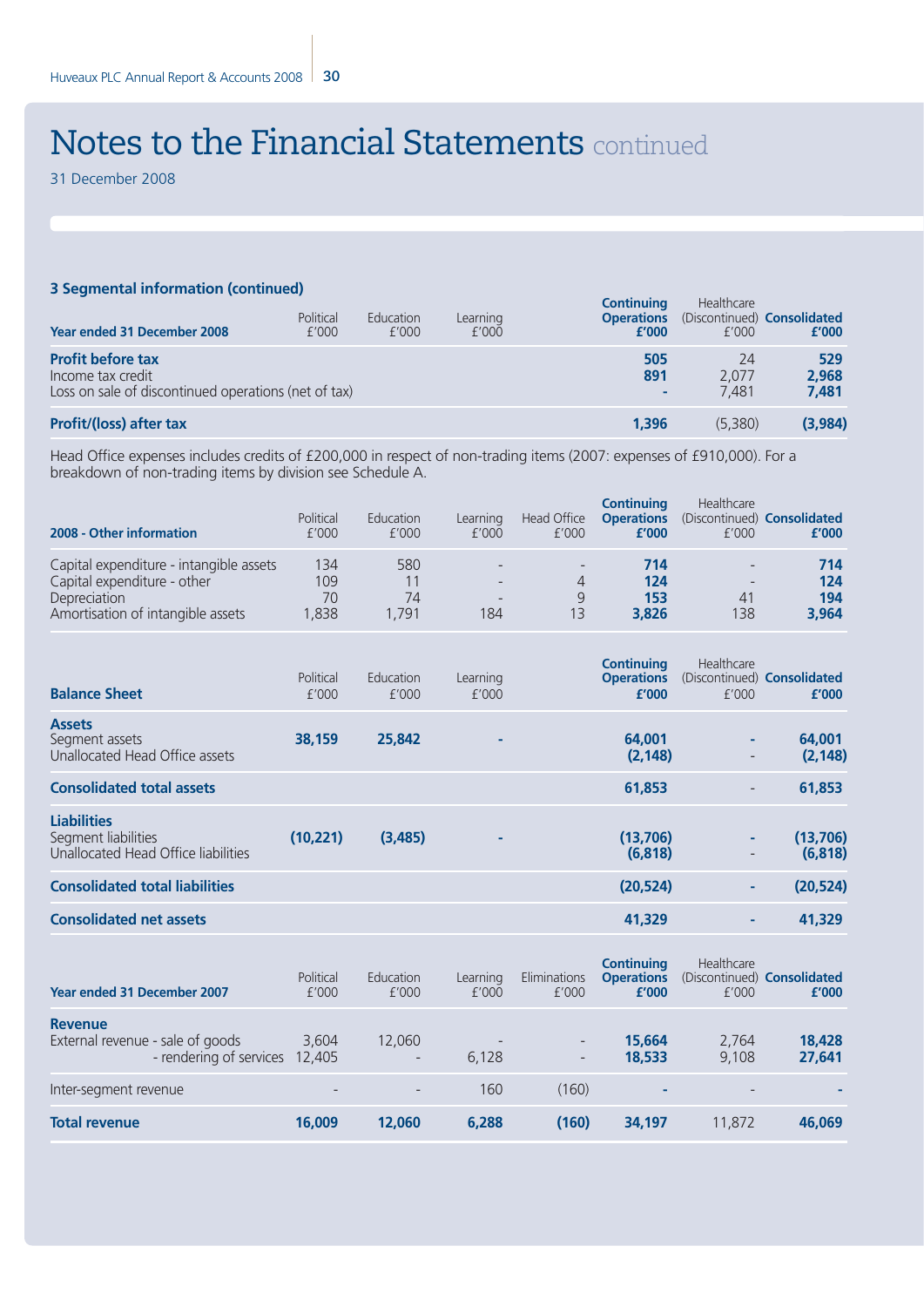31 December 2008

### **3 Segmental information (continued)**

| <b>Year ended 31 December 2007</b>                           | Political<br>f'000 | Education<br>f'000 | Learning<br>f'000 | Eliminations<br>f'000 | <b>Continuing</b><br><b>Operations</b><br>f'000 | Healthcare<br>(Discontinued) <b>Consolidated</b><br>f'000 | f'000                 |
|--------------------------------------------------------------|--------------------|--------------------|-------------------|-----------------------|-------------------------------------------------|-----------------------------------------------------------|-----------------------|
| <b>Segment result</b><br>Unallocated Head Office expenses    | 921                | 1,910              | (500)             |                       | 2,331<br>(2,306)                                | 946                                                       | 3,277<br>(2,306)      |
| <b>Operating profit</b><br>Finance income<br>Financing costs |                    |                    |                   |                       | 25<br>129<br>(1, 213)                           | 946<br>19<br>(476)                                        | 971<br>148<br>(1,689) |
| (Loss)/profit before tax<br>Income tax credit/(expense)      |                    |                    |                   |                       | (1,059)<br>1,146                                | 489<br>(214)                                              | (570)<br>932          |
| <b>Profit after tax</b>                                      |                    |                    |                   |                       | 87                                              | 275                                                       | 362                   |

| 2007 - Other information                                                                                                    | Political<br>f'000       | Education<br>f'000       | Learning<br>f'000     | Head Office<br>f'000       | <b>Continuing</b><br><b>Operations</b><br>f'000 | Healthcare<br>f'000    | (Discontinued) <b>Consolidated</b><br>f'000 |
|-----------------------------------------------------------------------------------------------------------------------------|--------------------------|--------------------------|-----------------------|----------------------------|-------------------------------------------------|------------------------|---------------------------------------------|
| Capital expenditure - intangible assets<br>Capital expenditure - other<br>Depreciation<br>Amortisation of intangible assets | 485<br>67<br>130<br>.697 | 799<br>110<br>63<br>.674 | 25<br>78<br>91<br>422 | 13<br>16<br>$\overline{4}$ | 1.322<br>256<br>300<br>3.797                    | 162<br>15<br>66<br>388 | 1,484<br>271<br>366<br>4,185                |

| <b>Balance Sheet</b>                                                             | Political<br>f'000 | Education<br>f'000 | Learning<br>f'000 | Eliminations<br>f'000 | <b>Continuina</b><br><b>Operations</b><br>f'000 | Healthcare<br>(Discontinued) Consolidated<br>f'000 | f'000                  |
|----------------------------------------------------------------------------------|--------------------|--------------------|-------------------|-----------------------|-------------------------------------------------|----------------------------------------------------|------------------------|
| <b>Assets</b><br>Segment assets<br>Unallocated Head Office assets                | 43,529             | 29,610             | 5,731             | (8, 747)              | 70.123<br>523                                   | 18,847                                             | 88,970<br>523          |
| <b>Consolidated total assets</b>                                                 |                    |                    |                   |                       | 70,646                                          | 18,847                                             | 89,493                 |
| <b>Liabilities</b><br>Segment liabilities<br>Unallocated Head Office liabilities | (7, 161)           | (4,834)            | (1,760)           | 8,747                 | (5,008)<br>(24,062)                             | (14, 538)                                          | (19, 546)<br>(24, 062) |
| <b>Consolidated total liabilities</b>                                            |                    |                    |                   |                       | (29,070)                                        | (14, 538)                                          | (43, 608)              |
| <b>Consolidated net assets</b>                                                   |                    |                    |                   |                       | 41,576                                          | 4,309                                              | 45,885                 |

### Geographical segments

The following table provides an analysis of the Group's performance and assets by geographical market. Segment revenue is based on the geographical location of customers and segment assets on the basis of location of assets.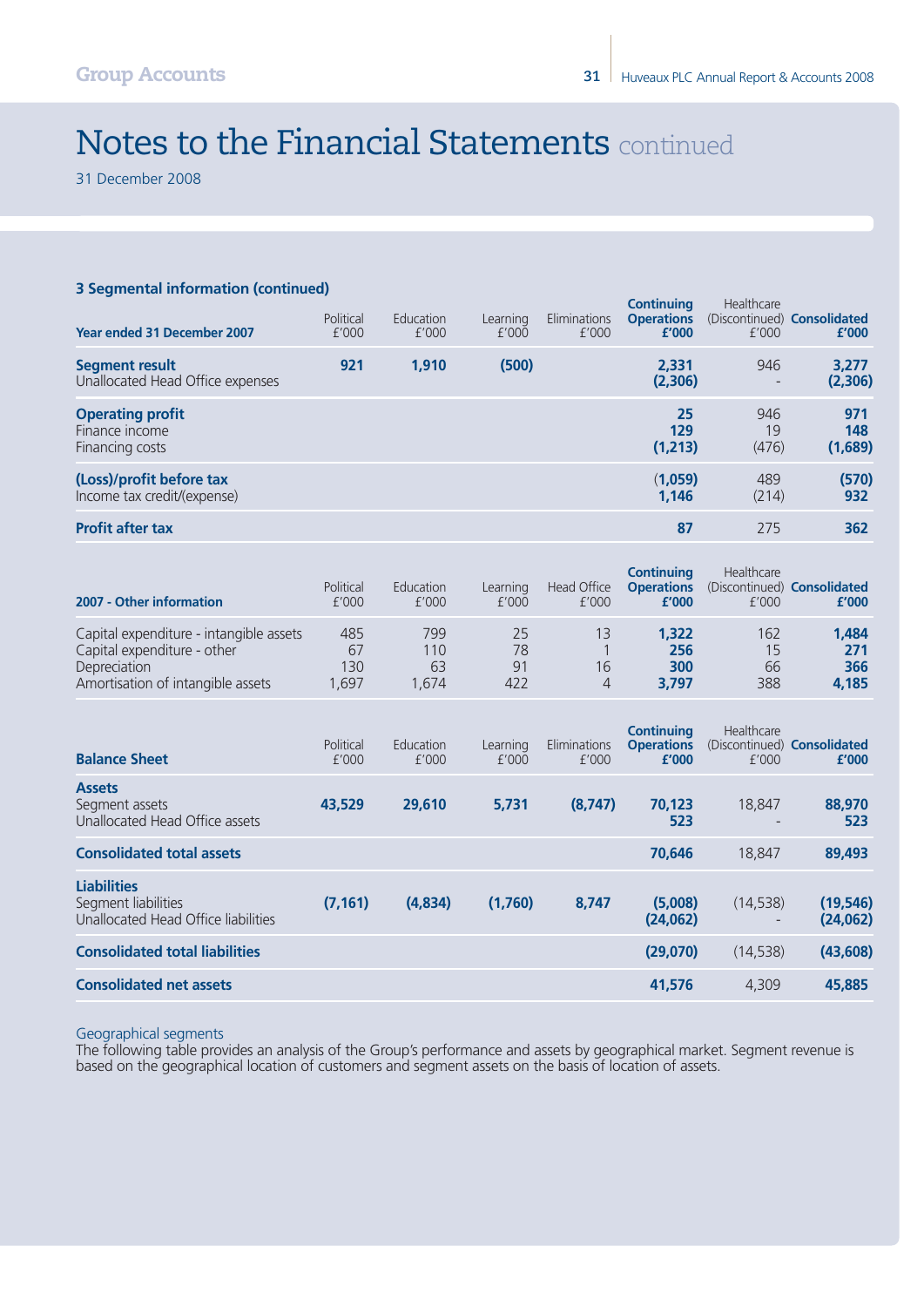31 December 2008

### **3 Segmental information (continued)**

|                                                 | 2008<br>£'000 | Revenue by<br>geographical market<br>2007<br>f'000 | 2008<br>f'000 | Carrying amount of<br>segment assets<br>2007<br>f'000 | 2008<br>f'000 | <i>I</i> luditions to property,<br>plant and equipment<br>and intangible assets<br>2007<br>f'000 |
|-------------------------------------------------|---------------|----------------------------------------------------|---------------|-------------------------------------------------------|---------------|--------------------------------------------------------------------------------------------------|
| <b>UK</b><br>Continental Europe and             | 26,545        | 30,164                                             | 61,337        | 70,646                                                | 766           | 1,578                                                                                            |
| Rest of World                                   | 4,214         | 4,033                                              | 516           | ٠                                                     | 72            |                                                                                                  |
| Continuing operations<br>Continental Europe and | 30,759        | 34,197                                             | 61,853        | 70.646                                                | 838           | 1,578                                                                                            |
| Rest of World (discontinued)                    | 5,564         | 11,872                                             | ۰.            | 18,847                                                | ۰             | 177                                                                                              |
|                                                 | 36,323        | 46,069                                             | 61,853        | 89,493                                                | 838           | 1,755                                                                                            |

Additions to property,

#### **4 Non-trading items**

|                                                                                                      | 2008<br>f'000                         | 2007<br>f'000      |
|------------------------------------------------------------------------------------------------------|---------------------------------------|--------------------|
| Redundancy and people related costs<br>Abortive deal costs<br>Profit on sale of assets held for sale | 151<br>39<br>$\overline{\phantom{0}}$ | 648<br>448<br>(64) |
|                                                                                                      | 190                                   | 1,032              |

Non-trading redundancy and people related costs represent the effect of a Group initiative to reduce costs.

Abortive deal costs represent advisory fees relating to the aborted deal process with private equity firms.

Assets held for sale comprises a warehouse sold in 2007. The sale was completed on 16 March 2007. The asset formed part of the Education Division.

#### **5 Profit/(loss) before tax**

| Profit/(loss) before tax has been arrived at after charging/(crediting):                                                                                                                                                                                                                                                                                                                | 2008<br>£'000                                                    | 2007<br>f'000                                            |
|-----------------------------------------------------------------------------------------------------------------------------------------------------------------------------------------------------------------------------------------------------------------------------------------------------------------------------------------------------------------------------------------|------------------------------------------------------------------|----------------------------------------------------------|
| Depreciation of property, plant and equipment<br>Amortisation of intangible assets acquired through business combinations<br>Amortisation of other intangible assets<br>Cost of inventories recognised as an expense<br>Writeback of inventories recognised as an expense<br>Staff costs (see note 7)<br>Profit on disposal of subsidiary undertaking<br>Non-trading items (see note 4) | 153<br>2.757<br>1.069<br>3,595<br>(25)<br>13,783<br>(300)<br>190 | 300<br>2,969<br>828<br>4.154<br>(111)<br>16,041<br>1.032 |

The profit on disposal of subsidiary undertaking arises on the sale of Epic Group PLC during the year. The results of Epic Group PLC are disclosed in continuing business for statutory purposes.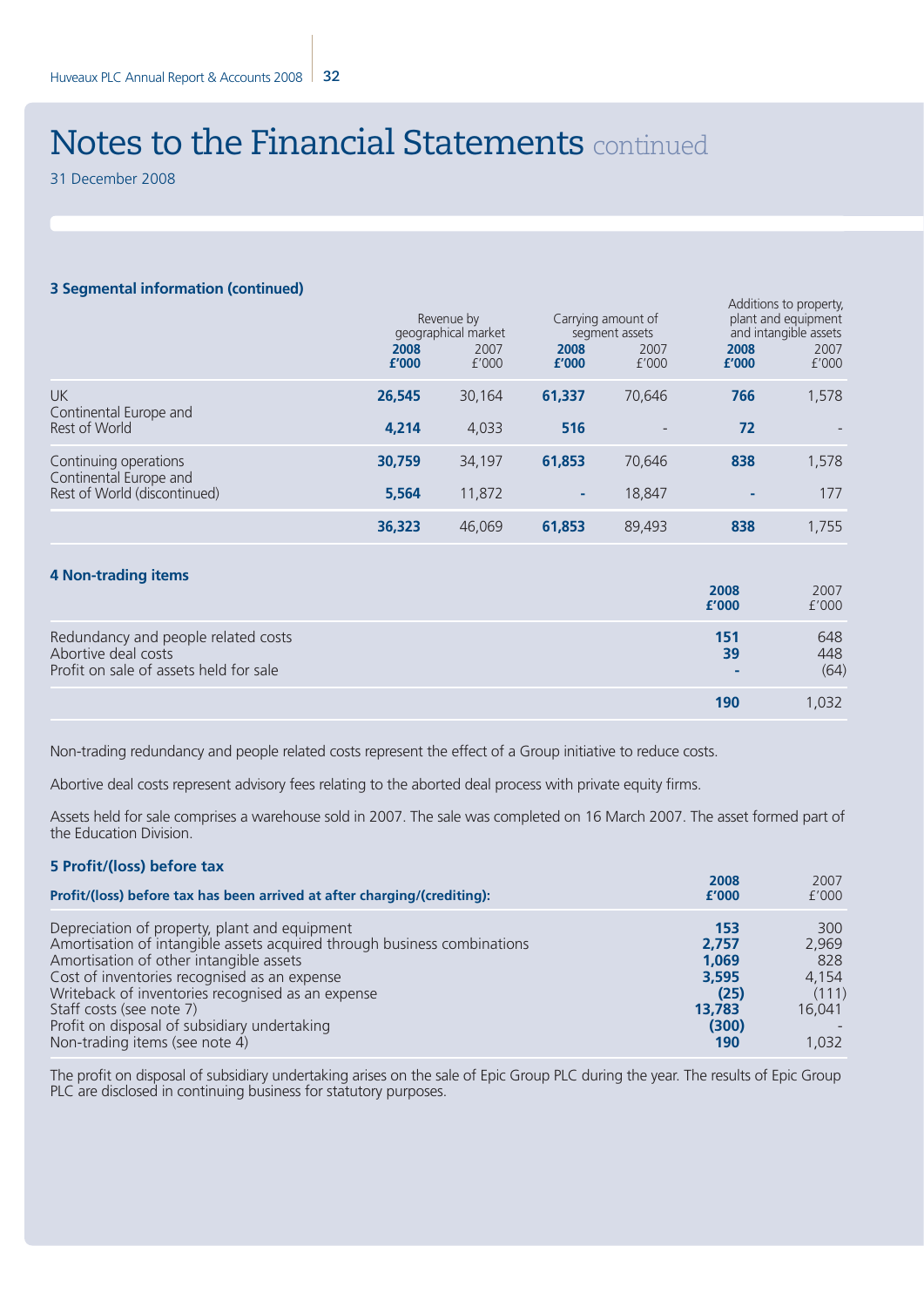31 December 2008

### **5 Profit/(loss) before tax (continued)**

| <b>Auditors' remuneration</b>                                                                                                                                                                                                                                    | 2008<br>f'000 | 2007<br>f'000    |
|------------------------------------------------------------------------------------------------------------------------------------------------------------------------------------------------------------------------------------------------------------------|---------------|------------------|
| Fees payable to the Company's auditor for the audit of the Company's annual accounts<br>Fees payable to the Company's auditor and its associates for other services:                                                                                             |               | 75               |
| The audit of the Company's subsidiaries, pursuant to legislation<br>Services relating to corporate finance transactions entered into by the Group<br>Other services relating to accounting advice in respect of the transition to Adopted IFRS<br>Other services | 40            | 125<br>102<br>43 |
|                                                                                                                                                                                                                                                                  |               | 345.             |

Amounts paid to the Company's auditor and their associates in respect of services to the Company, other than the audit of the Company's financial statements, have not been disclosed as the information is required instead to be disclosed on a consolidated basis.

#### **6 Directors' remuneration**

|                                                                                                                                                             | 2008<br>f'000           | 2007<br>f'000   |
|-------------------------------------------------------------------------------------------------------------------------------------------------------------|-------------------------|-----------------|
| Directors' emoluments<br>Company contributions to money purchase pension schemes<br>Compensation for loss of office<br>Share based payments (credit)/charge | 576<br>54<br>56<br>(27) | 690<br>91<br>97 |
|                                                                                                                                                             | 659                     | 878             |

The emoluments of the highest paid director were £304,750 (2007: £236,000) and company pension contributions of £32,000 (2007: £35,000) were made to a money purchase scheme on the director's behalf.

| Retirement benefits are accruing to the following number of directors under: | 2008 | 2007 |
|------------------------------------------------------------------------------|------|------|
| Money purchase schemes                                                       |      |      |

### **7 Staff costs**

The average number of persons employed by the Group (including executive directors) during the year within each category was:

|                                                                                                    | 2008       | 2007             |
|----------------------------------------------------------------------------------------------------|------------|------------------|
| Editorial and production staff<br>Sales and marketing staff<br>Managerial and administration staff | 150<br>147 | 218<br>137<br>57 |
|                                                                                                    | 366        | 412              |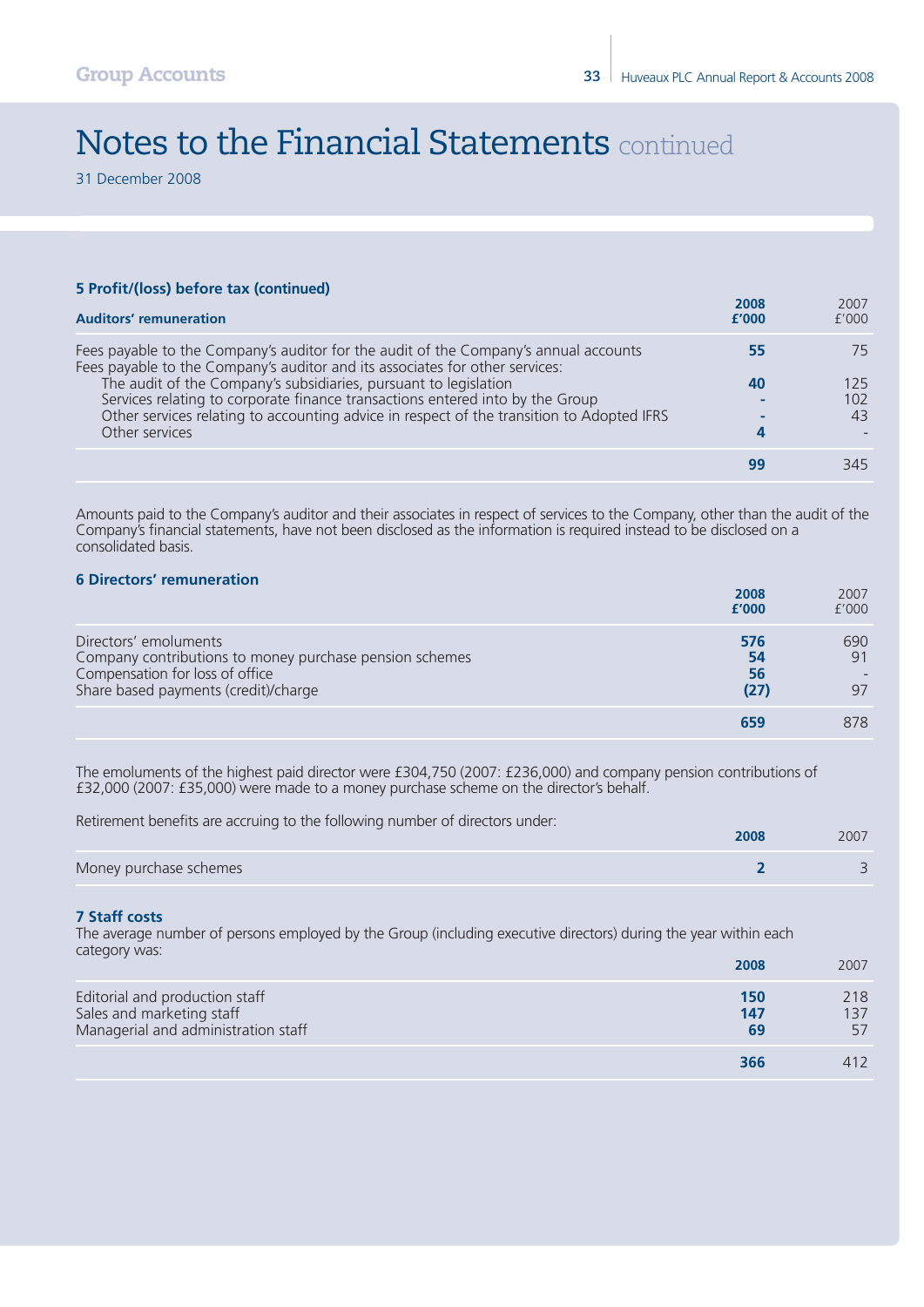31 December 2008

### **7 Staff costs (continued)**

The aggregate payroll costs in respect of these employees (including executive directors) were:

|                                                                                                                                                                                    | 2008<br>f'000                  | 2007<br>f'000                 |
|------------------------------------------------------------------------------------------------------------------------------------------------------------------------------------|--------------------------------|-------------------------------|
| Wages and salaries<br>Social security costs<br>Pension and other costs<br>Share based payment (credit)/charges                                                                     | 11,652<br>1,816<br>333<br>(18) | 13,931<br>1,495<br>491<br>124 |
|                                                                                                                                                                                    | 13,783                         | 16,041                        |
| <b>8 Finance income</b>                                                                                                                                                            | 2008<br>f'000                  | 2007<br>f'000                 |
| Bank interest receivable                                                                                                                                                           | 276                            | 129                           |
| <b>9 Financing costs</b>                                                                                                                                                           | 2008<br>f'000                  | 2007<br>f'000                 |
| On bank loans and overdrafts<br>Net exchange losses                                                                                                                                | 1,055<br>3                     | 1,067<br>146                  |
|                                                                                                                                                                                    | 1,058                          | 1,213                         |
| <b>10 Taxation</b>                                                                                                                                                                 | 2008<br>f'000                  | 2007<br>f'000                 |
| Current tax<br>Current tax on income for the year at 28.5% (2007: 30%)<br>Adjustments in respect of prior periods                                                                  | 447<br>(22)                    | 3<br>(247)                    |
| Double taxation relief                                                                                                                                                             | 425<br>(2)                     | (244)<br>(1)                  |
| Overseas tax<br>Current tax expense on income for the year at 28.5% (2007: 30%)                                                                                                    | $\overline{2}$                 | 1                             |
| Total current tax expense                                                                                                                                                          | 425                            | (244)                         |
| Deferred tax (see note 24)<br>Origination and reversal of temporary differences<br>Effect of change in tax rate<br>Benefit from previously unrecognised tax losses/losses utilised | (1, 126)<br>(190)              | 54<br>(592)<br>(364)          |
| Total deferred tax income                                                                                                                                                          | (1, 316)                       | (902)                         |
| Total income tax credit                                                                                                                                                            | (891)                          | (1, 146)                      |

The effect of non-trading items charged during the year is to increase the tax charge by £53,000 (2007: reduction of £279,000).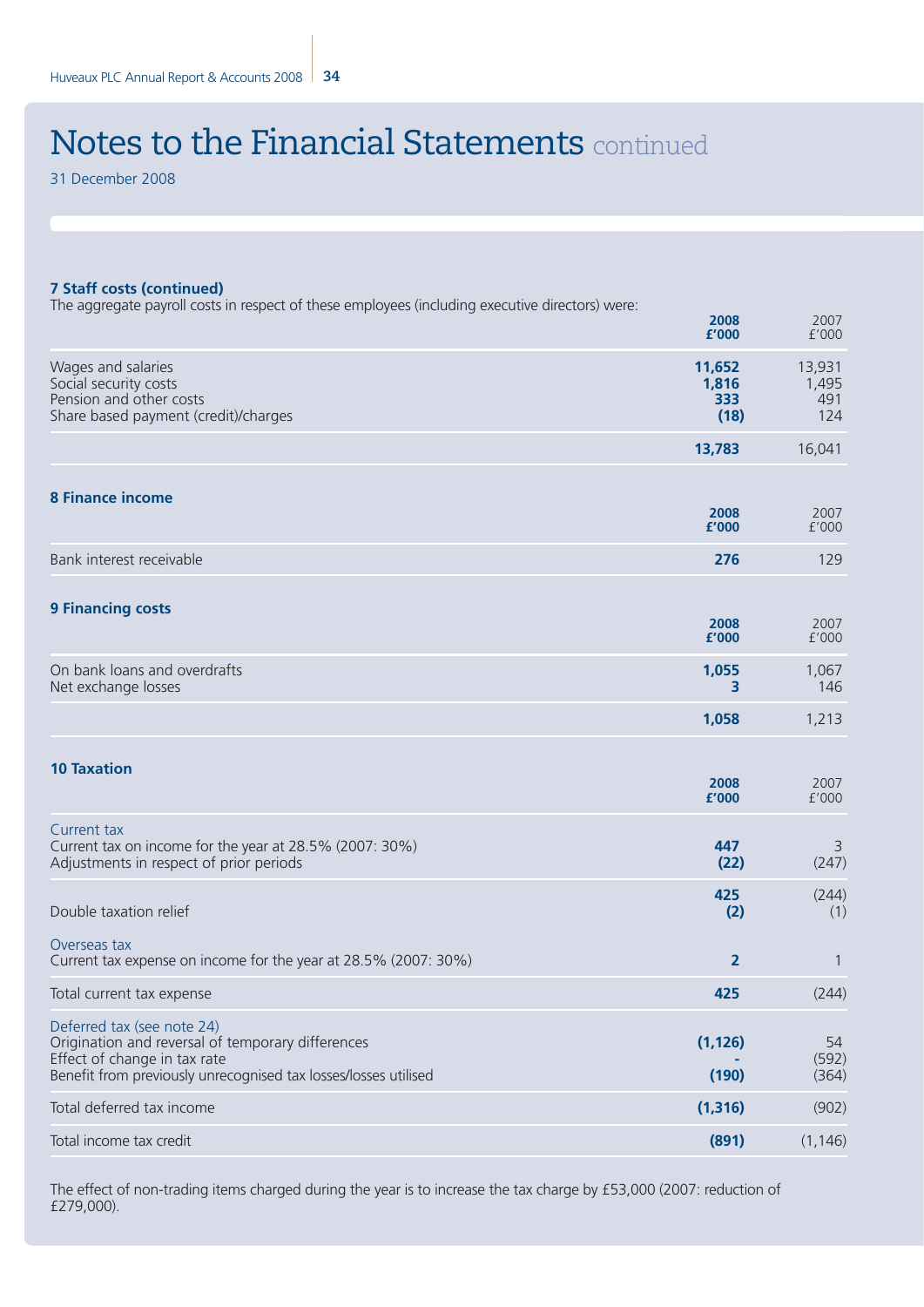31 December 2008

#### **10 Taxation (continued)**

The credit to the income statement in respect of deferred tax of £1,316,000 (2007: £902,000) is stated after recording a deferred tax asset of £190,000 (2007: £364,000) in respect of tax losses.

Included within the tax credit to the income statement is £548,000 of tax-related goodwill written off on the disposal of businesses (2007: £133,000).

The tax charge for the period differs from the standard rate of corporation tax in the UK of 28.5% (2007: 30%). The differences are explained below:

|                                                                                                                                                                                                                                                    | 2008<br>f'000                        | 2007<br>f'000                           |
|----------------------------------------------------------------------------------------------------------------------------------------------------------------------------------------------------------------------------------------------------|--------------------------------------|-----------------------------------------|
| Income tax reconciliation<br>Profit/(Loss) before tax                                                                                                                                                                                              | 505                                  | (1,059)                                 |
| Notional tax charge at standard rate of 28.5% (2007: 30%)                                                                                                                                                                                          | 144                                  | (318)                                   |
| Effects of:<br>Expenses not deductible for tax purposes<br>Accelerated capital allowances and temporary differences<br>Continued operations sold in the year<br>Adjustments to tax charge in respect of prior periods<br>Utilisation of tax losses | 422<br>(144)<br>250<br>(22)<br>(225) | 1,184<br>(110)<br>146<br>(247)<br>(899) |
| Total income tax expense/(credit)                                                                                                                                                                                                                  | 425                                  | (244)                                   |

#### **11 Discontinued operations**

Discontinued operations comprise the results for the French Healthcare business, which was sold on 3 June 2008.

| Results attributable to this business were as follows:                                                                                                         | 2008<br>f'000              | 2007<br>f'000                    |
|----------------------------------------------------------------------------------------------------------------------------------------------------------------|----------------------------|----------------------------------|
| Revenue<br>Cost of sales                                                                                                                                       | 5,564<br>(4,077)           | 11,872<br>(8,406)                |
| Gross profit<br>Non-trading items<br>Amortisation of intangible assets acquired through business combinations<br>Other administrative expenses                 | 1,487<br>(138)<br>(1, 123) | 3,466<br>101<br>(335)<br>(2,286) |
| Operating profit<br>Net finance costs                                                                                                                          | 226<br>(202)               | 946<br>(457)                     |
| Profit before tax<br>Related income tax<br>Deferred tax credit arising from intangible assets disposed<br>Loss on sale of discontinued operations (net of tax) | 24<br>2,077<br>(7, 481)    | 489<br>(214)                     |
| (Loss)/profit for the period                                                                                                                                   | (5,380)                    | 275                              |

The segment was not classified as held for sale as at 31 December 2007 and the comparative income statement has been re-analysed to show the discontinued operations separately from the continuing operations. The cash inflow on the disposal after deducting expenses and costs relating to the sale was £6.2 million.

During the period the Group also sold its investment in Epic Group PLC for a profit of £300,000. This is included within continuing operations as it did not constitute a material business segment.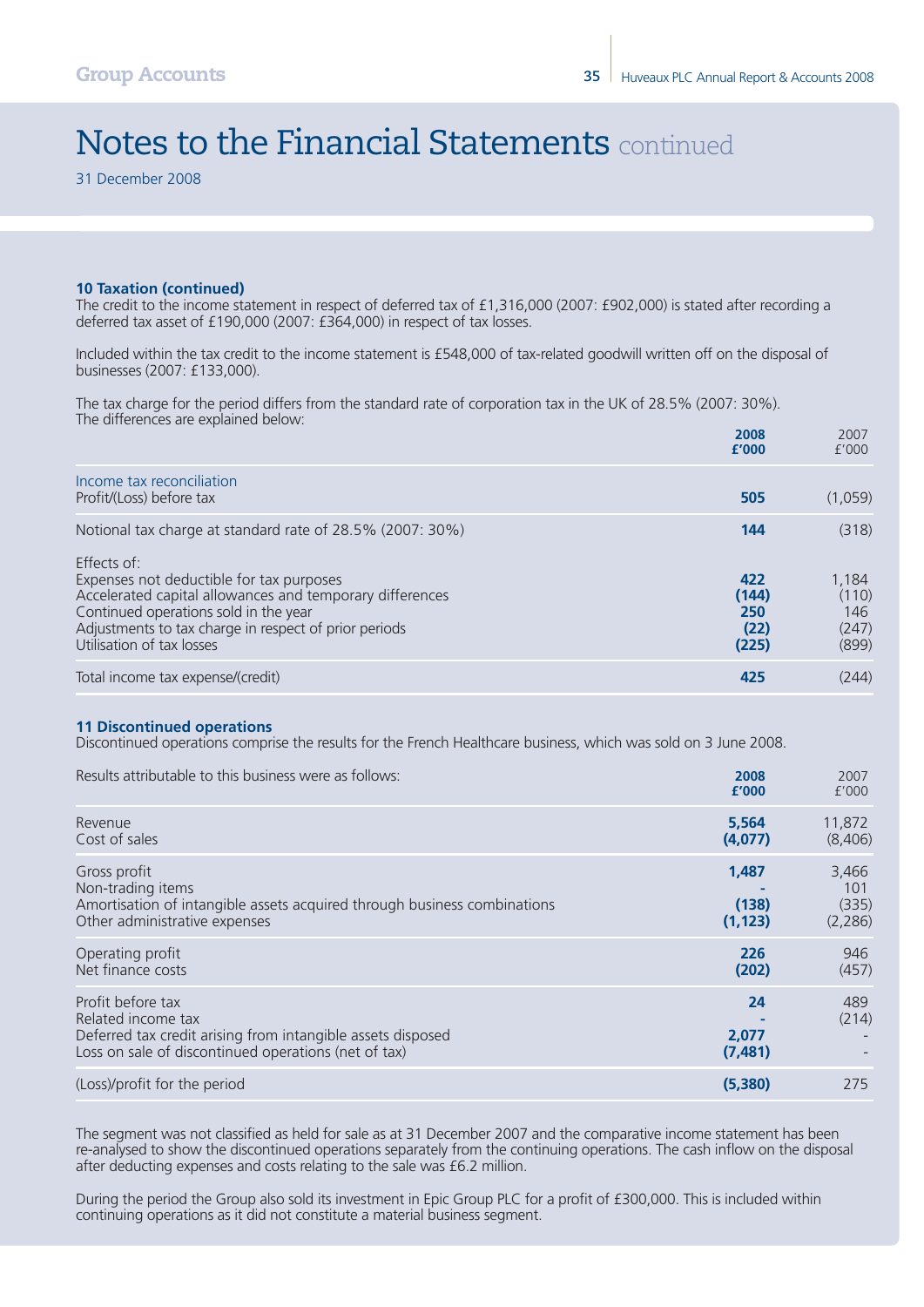31 December 2008

### **12 Dividends**

|                                                                                                                                                                                                                                                                                                              | 2008<br>f'000                                     | 2007<br>f'000                          |
|--------------------------------------------------------------------------------------------------------------------------------------------------------------------------------------------------------------------------------------------------------------------------------------------------------------|---------------------------------------------------|----------------------------------------|
| The aggregate amount of dividends comprises:                                                                                                                                                                                                                                                                 |                                                   |                                        |
| Final dividends paid in respect of the previous year but not recognised as liabilities in that year                                                                                                                                                                                                          | 1,140                                             | 1,839                                  |
| 13 (Loss)/earnings per share                                                                                                                                                                                                                                                                                 | 2008<br>f'000                                     | 2007<br>f'000                          |
| (Loss)/profit attributable to shareholders<br>Add: non-trading items (see note 4)<br>Add: amortisation of intangible assets acquired through business combinations<br>Add: results of discontinued operations<br>Less: profit on sale of subsidiary undertaking<br>Less: share based payment (credit)/charge | (3,984)<br>190<br>2,757<br>5,380<br>(300)<br>(18) | 362<br>1,032<br>2,969<br>(275)<br>124  |
| Normalised profit attributable to shareholders                                                                                                                                                                                                                                                               | 4,025                                             | 4,212                                  |
|                                                                                                                                                                                                                                                                                                              | 2008<br><b>Ordinary shares</b>                    | 2007<br>Ordinary shares                |
| Weighted average number of shares<br>In issue during the year - basic<br>Dilutive potential ordinary shares                                                                                                                                                                                                  | 151,998,453<br>238,888                            | 151,998,453<br>634,341                 |
| In issue during the year - diluted                                                                                                                                                                                                                                                                           | 152,237,341                                       | 152,632,794                            |
| (Loss)/earnings per share - basic<br>(Loss)/earnings per share - diluted<br>Normalised earnings per share (as above)                                                                                                                                                                                         | $(2.62)$ p<br>$(2.62)$ p<br>2.65 <sub>p</sub>     | 0.24p<br>0.24 p<br>2.77 p              |
| <b>Earnings per share on continuing operations</b><br>Earnings per share - basic<br>Earnings per share - diluted                                                                                                                                                                                             | 0.92 <sub>p</sub><br>0.92 <sub>p</sub>            | 0.06 <sub>p</sub><br>0.06 <sub>p</sub> |

### **14 Acquisitions**

On 22 May 2007 the Group acquired the publishing rights to the European Public Affairs Directory ("EPAD") for a cash consideration of €240,000. No amounts are held as deferred consideration in respect of this transaction. No identifiable assets and liabilities were acquired. Publishing rights acquired had a fair value of £183,000 as at 31 December 2007.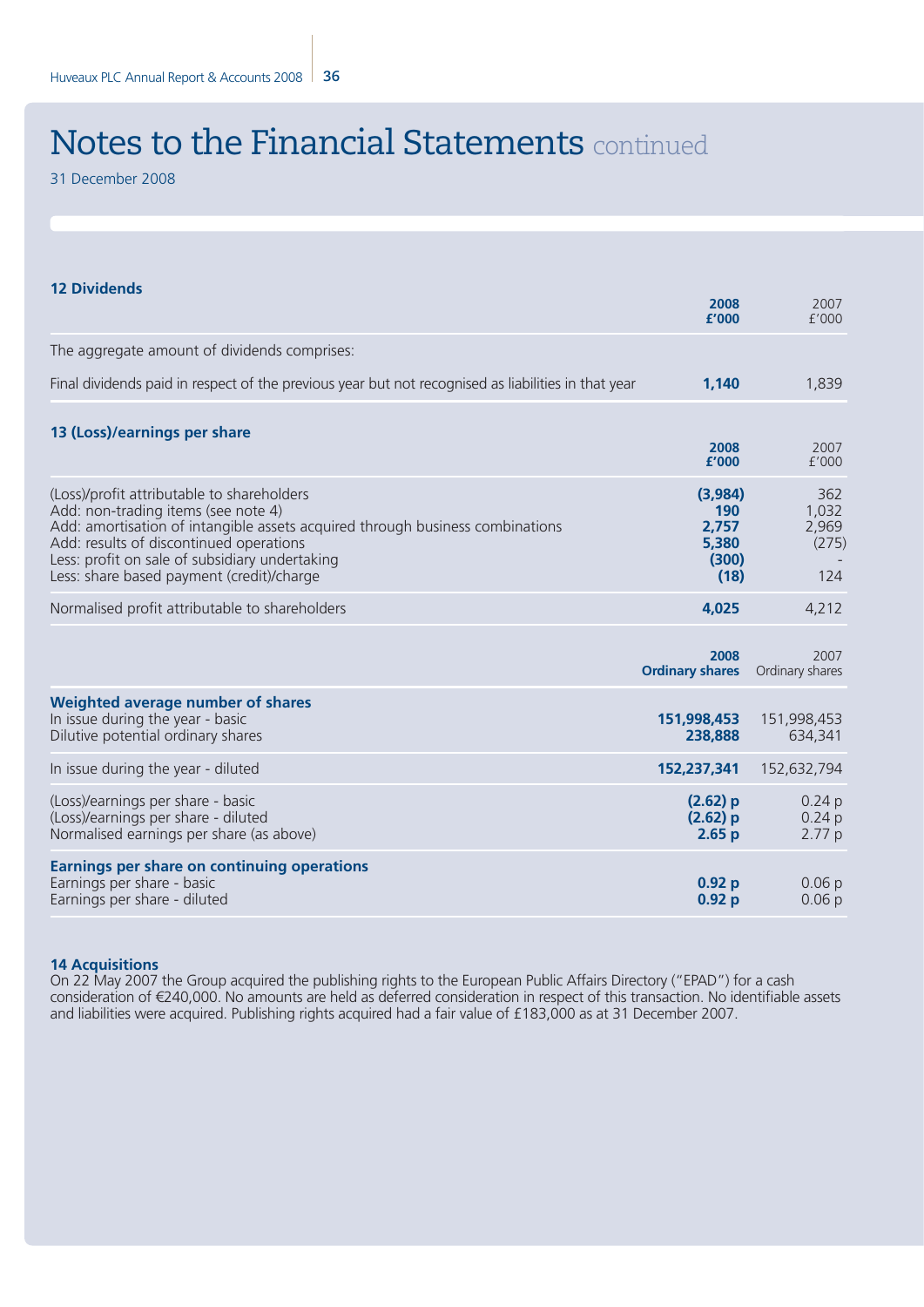31 December 2008

| <b>15 Goodwill</b>                                                                                                                                               | 2008                        | 2007                  |
|------------------------------------------------------------------------------------------------------------------------------------------------------------------|-----------------------------|-----------------------|
| <b>Cost &amp; Net book value</b>                                                                                                                                 | f'000                       | f'000                 |
| Opening balance<br>Revisions to fair values of assets and liabilities on acquisitions made in the prior year<br>Effect of change in tax rate<br><b>Disposals</b> | 28,651<br>(707)<br>(5, 104) | 28,165<br>584<br>(98) |
| <b>Closing balance</b>                                                                                                                                           | 22,847                      | 28,651                |

Goodwill acquired in a business combination is allocated at acquisition to the cash-generating units (CGUs) that are expected to benefit from that business combination. The carrying amount of goodwill has been allocated as follows:

|                                                                                                           | 2008<br>f'000             | 2007<br>f'000                     |
|-----------------------------------------------------------------------------------------------------------|---------------------------|-----------------------------------|
| <b>Political Division</b><br><b>Education Division</b><br>Learning Division<br><b>Healthcare Division</b> | 18,591<br>4,256<br>٠<br>۰ | 18,906<br>4,411<br>1,277<br>4,057 |
|                                                                                                           | 22,847                    | 28,651                            |

The Learning Division in 2007 has been restated to comprise only goodwill from Epic Group PLC which was sold in June 2008. The retained Learning business is shown within the Political division for both 2007 and 2008 (see note 3).

The Group tests annually for impairment or more frequently if there are indications that goodwill might be impaired. The recoverable amounts of the CGUs are determined from value in use calculations.

Value in use was determined by discounting future cash flows generated from the continuing use of the titles and was based on the following most sensitive assumptions:

- cash flows for 2009 were projected based on the budget for 2009;

- cash flows for 2010 to 2013 were extrapolated using conservative growth rates at an average of 4% for the Political division and 2.5% for the Education division, based on management's view on likely trading and likely growth;

- cash flows beyond 2013 are extrapolated using 0% growth rate;

- cash flows were discounted using the Company's pre-tax rates of 7.7% for the Political business and 7.7% for the Education business derived from the Company's weighted average cost of capital.

- central group overheads are borne by the CGUs, where deemed appropriate by management, allocated based on management's best estimates.

The Directors recognise that the determination of an appropriate Group weighted average cost of capital is judgmental, and therefore sensitivities were performed which address how increases in the Group discount rate might effect the value in use. A change of 1 percentage point would not change the conclusion that the carrying value of goodwill is supported by its recoverable amount.

The calculations also remain sensitive to a downturn in trading, and sensitivities in this area demonstrated that a 10% decrease in future planned earnings would still result in significant headroom positions for both CGUs.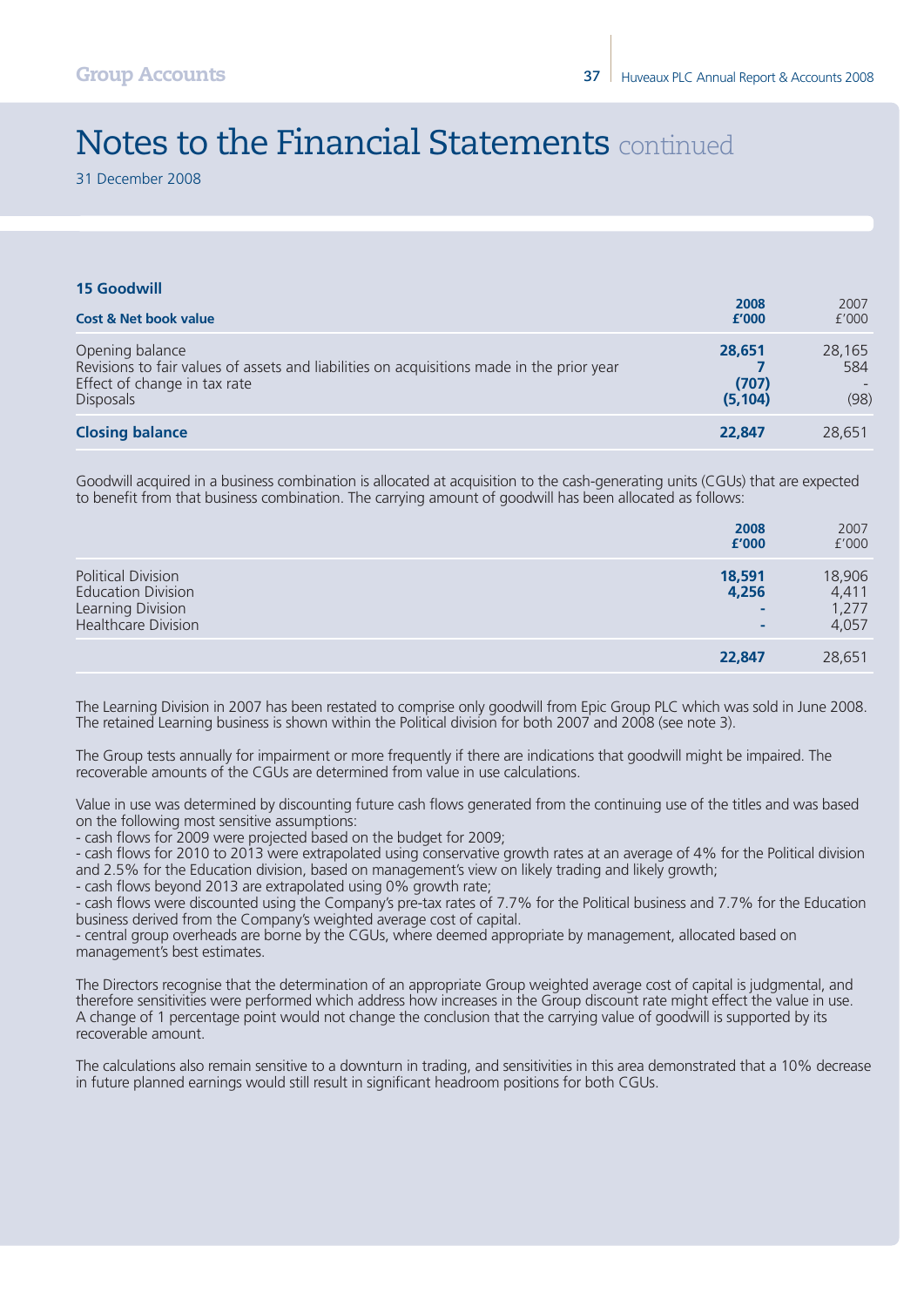31 December 2008

#### **15 Goodwill (continued)**

The Directors have considered the current market capitalisation of the Group compared with their value in use calculations, and believe that current market capitalisation is below their view of the value of the Group for the following reasons: - General advice from external financial advisors;

- The free float percentage of the Group, leading to illiquidity of shares due to Group shareholder profiles;

- Depressed AIM market prices due to the current negative sentiment in respect to small cap shares, and shares in respect to media sector particularly;

- Specialist / niche focus of their media assets, when compared to the general media assets; and
- The restructuring of the business undertaken during the last 6 months.

Based on the result of the value in use calculations undertaken, supported also by the other factors explained, the Directors conclude that the recoverable amount of goodwill in each CGU exceeds its carrying value.

### **16 Intangible assets**

|                                                                                                                                                                                                                                | Assets acquired through<br>business combinations<br>f'000 | Software<br>f'000                             | Plate costs<br>f'000 | Total<br>f'000                                           |
|--------------------------------------------------------------------------------------------------------------------------------------------------------------------------------------------------------------------------------|-----------------------------------------------------------|-----------------------------------------------|----------------------|----------------------------------------------------------|
| Cost<br>At 1 January 2007<br>Additions - externally purchased<br>Additions - internally generated<br>Additions through acquisition (see note 14)<br><b>Disposals</b><br>Reclassifications (see note 17)<br>Exchange adjustment | 47,927<br>183<br>(477)                                    | 2,703<br>588<br>184<br>(1,370)<br>(312)<br>72 | 766<br>713<br>374    | 51,396<br>1,301<br>558<br>183<br>(1, 847)<br>(312)<br>72 |
| At 1 January 2008<br>Additions - externally purchased<br>Additions - internally generated<br><b>Transfers</b><br><b>Disposals</b>                                                                                              | 47,633<br>(10, 504)                                       | 1,865<br>177<br>136<br>69<br>(833)            | 1,853<br>537<br>618  | 51,351<br>714<br>754<br>69<br>(11, 337)                  |
| At 31 December 2008                                                                                                                                                                                                            | 37,129                                                    | 1,414                                         | 3,008                | 41,551                                                   |
| <b>Amortisation</b><br>At 1 January 2007<br>Charged in year<br><b>Disposals</b><br>Reclassifications (see note 17)<br>Exchange adjustment                                                                                      | 4,097<br>3,304<br>(23)                                    | 2,293<br>231<br>(1,407)<br>(294)<br>57        | 118<br>650           | 6,508<br>4,185<br>(1,430)<br>(294)<br>57                 |
| At 1 January 2008<br>Charged in year<br><b>Disposals</b>                                                                                                                                                                       | 7,378<br>2,895<br>(1,980)                                 | 880<br>340<br>(483)                           | 768<br>729           | 9,026<br>3,964<br>(2,463)                                |
| At 31 December 2008                                                                                                                                                                                                            | 8,293                                                     | 737                                           | 1,497                | 10,527                                                   |
| <b>Net book value</b><br>At 1 January 2007                                                                                                                                                                                     | 43,830                                                    | 410                                           | 648                  | 44,888                                                   |
| At 31 December 2007                                                                                                                                                                                                            | 40,255                                                    | 985                                           | 1,085                | 42,325                                                   |
| At 31 December 2008                                                                                                                                                                                                            | 28,836                                                    | 677                                           | 1,511                | 31,024                                                   |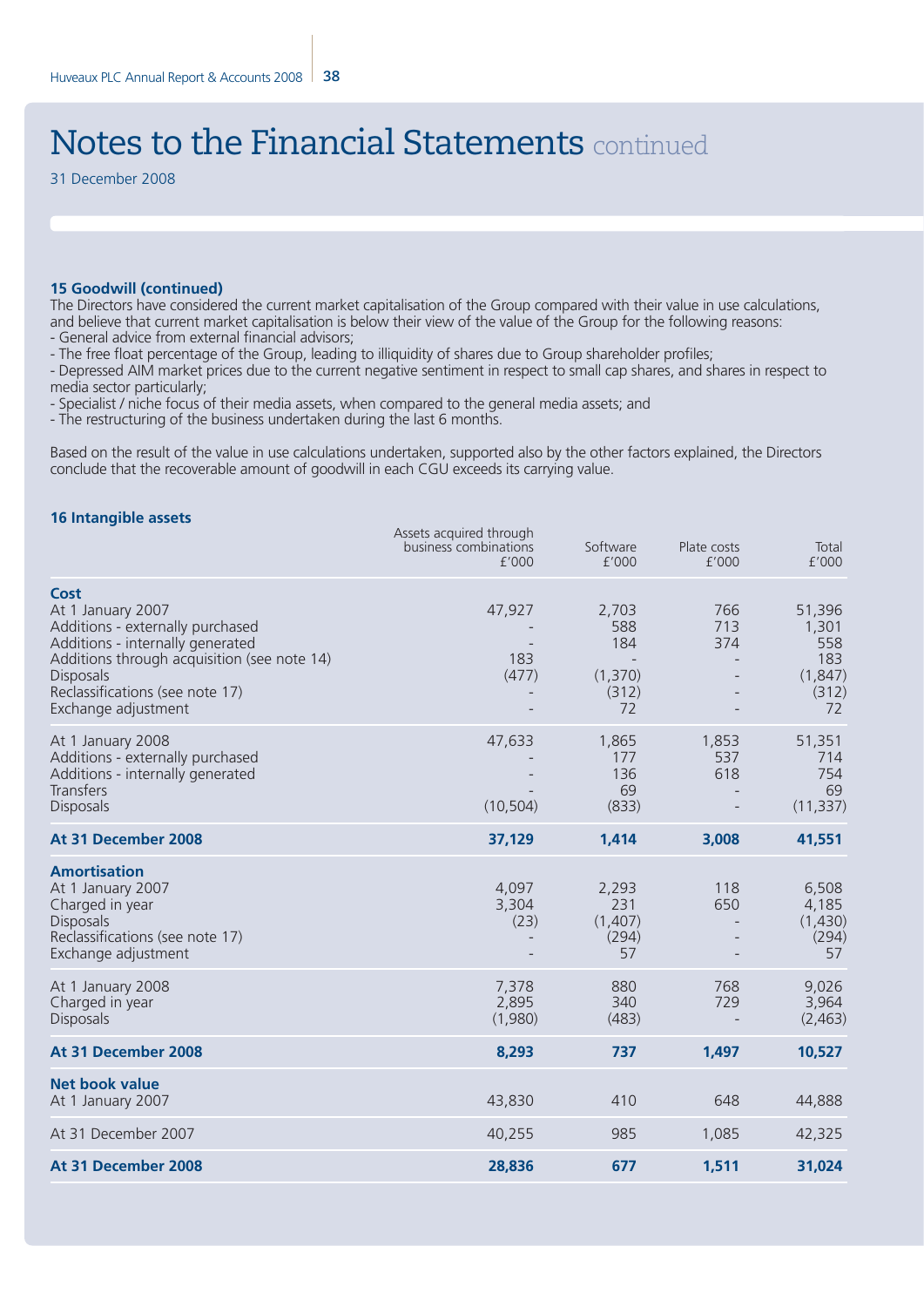31 December 2008

| 16 Intangible assets (continued)<br>Net book value<br>Assets acquired through business combinations comprise: | 2008<br>£'000            | Net book value<br>2007<br>f'000       |
|---------------------------------------------------------------------------------------------------------------|--------------------------|---------------------------------------|
| Publishing rights<br>25,780<br>Brand names<br>Customer relationships<br>Customer lists<br>Other assets        | 941<br>2,043<br>38<br>34 | 33,679<br>2,610<br>3,701<br>198<br>67 |
| 28,836                                                                                                        |                          | 40,255                                |

Publishing Rights principally relate to Dods Parliamentary Communications Ltd, Lonsdale, Letts Education, Leckie & Leckie and Huveaux Politique. These are being written off in equal installments over the remaining amortisation periods of between 10 and 75 years. Amortisation of plate costs is recognised within cost of sales; all other amortisation is recognised within administrative expenses.

No intangible assets have an indefinite useful economic life.

Included within intangible assets are internally generated assets with a net book value of £214,000 (2007: £182,000).

#### **17 Property, plant and equipment**

|                                                                                                                                               | Freehold land<br>and buildings<br>f'000 | Leasehold<br>improvements<br>f'000 | Equipment and<br>motor vehicles<br>f'000 | Total<br>f'000                     |
|-----------------------------------------------------------------------------------------------------------------------------------------------|-----------------------------------------|------------------------------------|------------------------------------------|------------------------------------|
| Cost<br>At 1 January 2007<br><b>Additions</b><br><b>Disposals</b><br>Reclassification (see note 16)<br>Exchange adjustment                    | 15<br>(19)<br>4                         | 447<br>66<br>(14)<br>(56)<br>19    | 1,829<br>190<br>(657)<br>364<br>31       | 2,276<br>271<br>(690)<br>312<br>50 |
| At 1 January 2008<br>Additions<br><b>Disposals</b>                                                                                            |                                         | 462<br>3<br>(268)                  | 1,757<br>121<br>(910)                    | 2,219<br>124<br>(1, 178)           |
| At 31 December 2008                                                                                                                           |                                         | 197                                | 968                                      | 1,165                              |
| <b>Depreciation</b><br>At 1 January 2007<br>Charge for the year<br><b>Disposals</b><br>Reclassifications (see note 16)<br>Exchange adjustment |                                         | 137<br>69<br>(14)<br>(51)<br>4     | 1,148<br>297<br>(620)<br>345<br>17       | 1,285<br>366<br>(634)<br>294<br>21 |
| At 1 January 2008<br>Charge for the year<br><b>Disposals</b>                                                                                  |                                         | 145<br>35<br>(57)                  | 1,187<br>159<br>(682)                    | 1,332<br>194<br>(739)              |
| At 31 December 2008                                                                                                                           |                                         | 123                                | 664                                      | 787                                |
| <b>Net book value</b><br>At 1 January 2007                                                                                                    |                                         | 310                                | 681                                      | 991                                |
| At 1 January 2008                                                                                                                             |                                         | 317                                | 570                                      | 887                                |
| At 31 December 2008                                                                                                                           |                                         | 74                                 | 304                                      | 378                                |

The Group did not have any assets recognised from obligations under finance leases in either the current or prior year.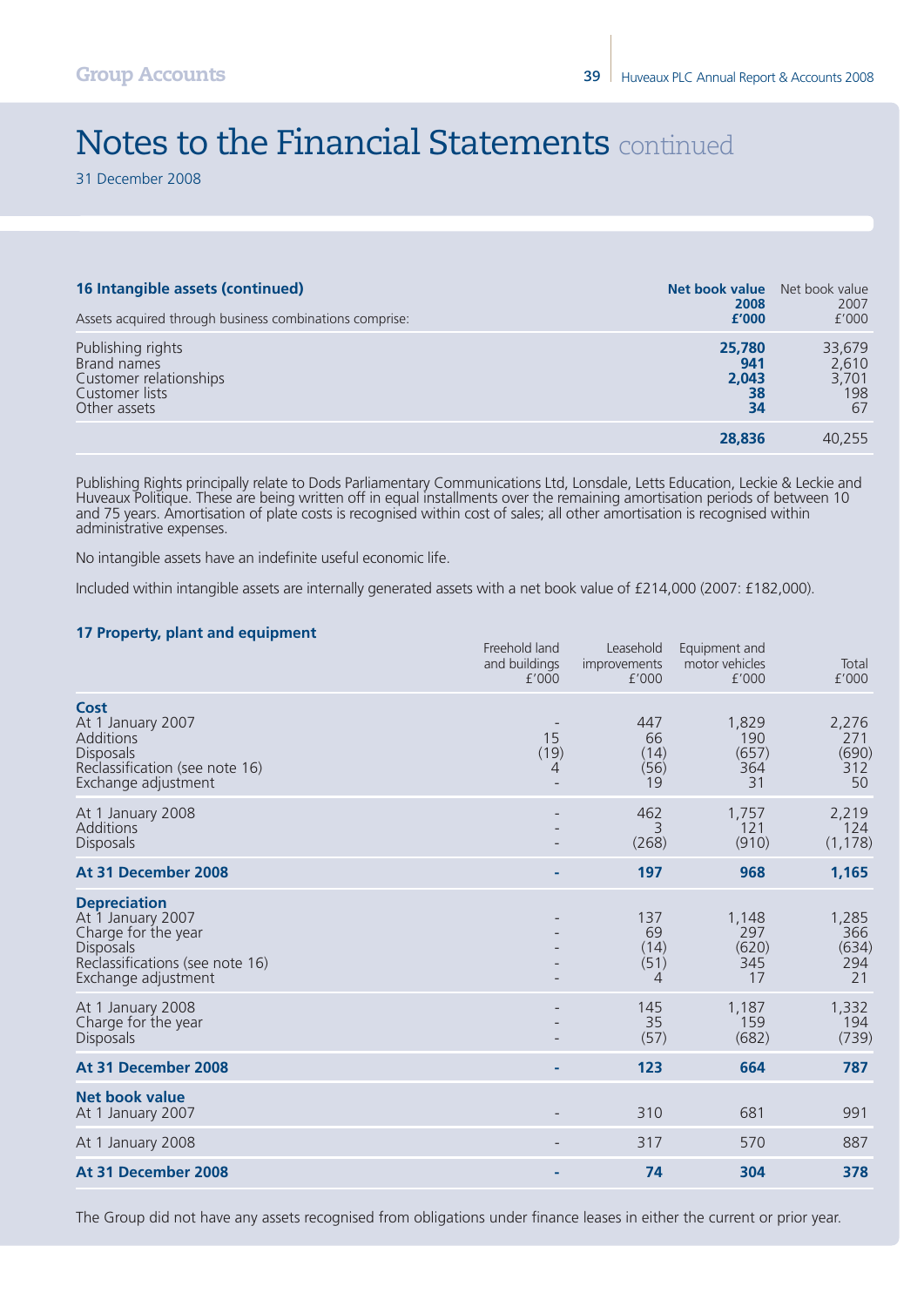31 December 2008

#### **18 Subsidiaries**

The results of each of the following principal subsidiary undertakings have been included in the Group accounts as at 31 December 2008 and 31 December 2007:

| Company                                         | <b>Activity</b>             | % Holding | Country of registration |
|-------------------------------------------------|-----------------------------|-----------|-------------------------|
| Vacher Dod Publishing Limited (i)               | Dormant                     | 100       | England and Wales       |
| Training Journal Limited                        | Holding company             | 100       | England and Wales       |
| Fenman Limited (ii)                             | Publishing                  | 100       | England and Wales       |
| Dods Parliamentary Communications Limited (iii) | Publishing                  | 100       | England and Wales       |
| Letts Educational Limited                       | Publishing                  | 100       | England and Wales       |
| Leckie & Leckie Limited                         | Publishing                  | 100       | Scotland                |
| Parliamentary Monitoring Services Limited (iii) | <b>Political Monitoring</b> | 100       | England and Wales       |
| Political Wizard Limited (iii)                  | <b>Political Monitoring</b> | 100       | England and Wales       |
| Huveaux Politique SAS (iv)                      | Publishing                  | 100       | France                  |

All subsidiaries are owned directly except as noted below.

- (i) The Company owns the entire issued share capital of Vacher Dod Publishing Limited, which is comprised of: 223,306 Ordinary "A" shares of £1 each; 156,581 Ordinary "B" shares of £1 each; 21,750 Ordinary "C" shares of £1 each; and 178,363 Ordinary "D" shares of £1 each.
- (ii) The Company directly owns 50% of the issued share capital of Fenman Limited with the residual 50% being owned by Training Journal Limited, of which the company owns 100%. The Company therefore controls the entire issued share capital of Fenman Limited.
- (iii) Dods Parliamentary Communications Limited owns 75% of the issued share capital of Political Wizard Limited with the residual 25% being owned by Parliamentary Monitoring Services Limited, of which Dods Parliamentary Communications Limited owns 100%. The Company owns 100% of the issued share capital of Dods Parliamentary Communications Limited and therefore controls the entire issued share capital of Political Wizard Limited.
- (iv) Huveaux Politique SAS was incorporated on 6 May 2008 as a separate company in relation to the sale of the French Healthcare business (Huveaux France SAS) in June 2008. The results of Huveaux France SAS are included within discontinued operations (see note 11).

#### **19 Inventories**

| . <b>.</b>                         | 2008<br>f'000 | 2007<br>f'000 |
|------------------------------------|---------------|---------------|
| Work-in-progress<br>Finished goods | 49<br>2,447   | 887<br>2,294  |
|                                    | 2,496         | 3,181         |

#### **20 Financial instruments**

The Group has exposure to several forms of risk through its use of financial instruments. Details of these risks and the Group's policies for managing these risks are included below.

#### **Credit risk**

Credit risk is the risk of financial loss to the company if a customer or counterparty to a financial instrument fails to meet its contractual obligations. The Group's principal financial assets are trade and other receivables, and cash.

The Group's credit risk is primarily attributable to its trade receivables. The amounts presented in the balance sheet are net of allowances for doubtful receivables. The Group has no significant concentration of credit risk, with exposure spread over a large number of counterparties and customers.

At 31 December 2008, £536,000 of the Group's trade receivables were exposed to risk in countries other than the United Kingdom (2007: £3,962,000).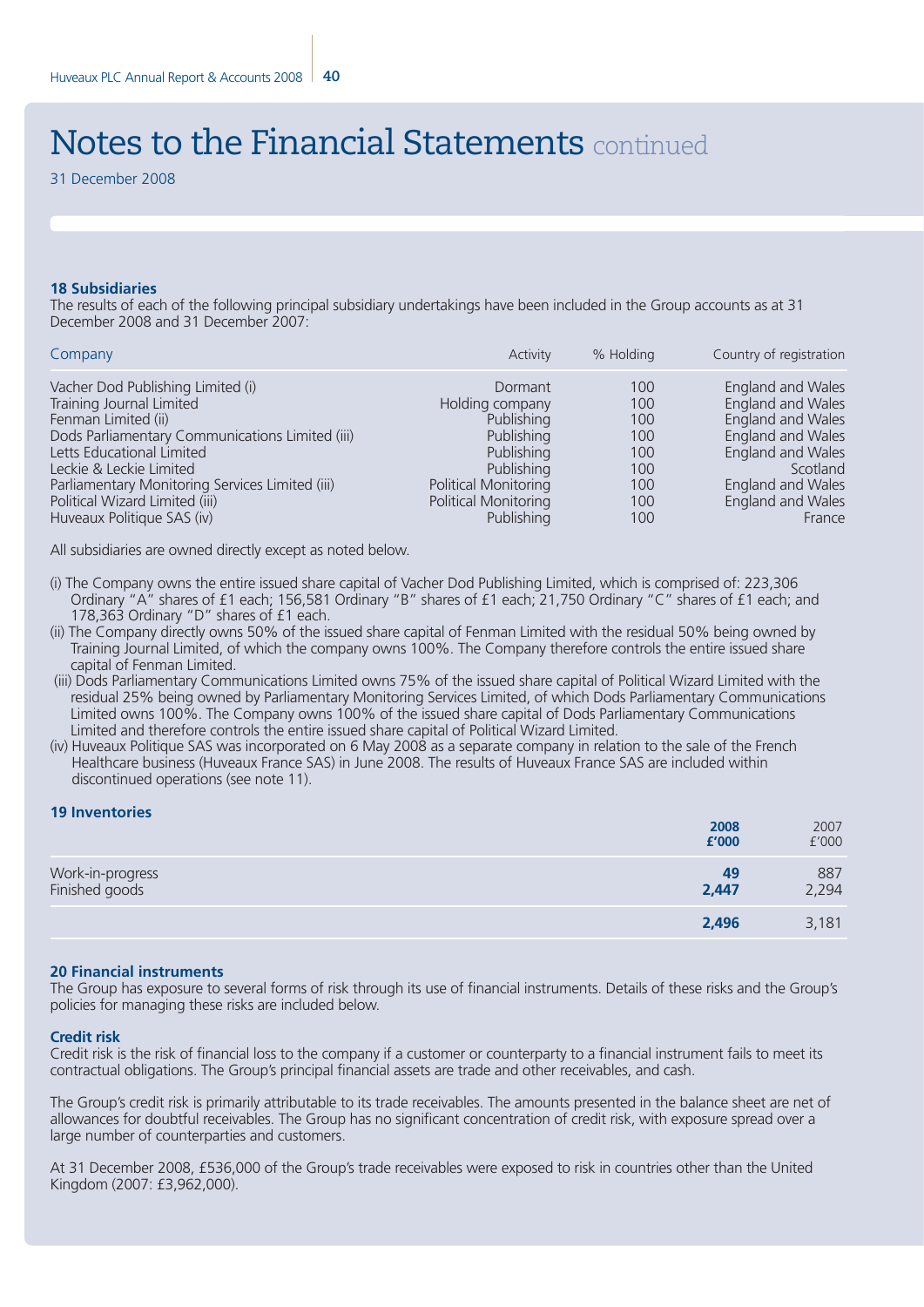31 December 2008

### **20 Financial instruments (continued)**

The ageing of trade receivables at the reporting date was:

|                                                                                                       | Gross<br>2008<br>f'000 | <b>Provided</b><br>2008<br>f'000 | Gross<br>2007<br>f'000 | Provided<br>2007<br>f'000 |
|-------------------------------------------------------------------------------------------------------|------------------------|----------------------------------|------------------------|---------------------------|
| Overdue by less than 3 months<br>Overdue by between 3 and 12 months<br>Overdue by more than 12 months | 3,492<br>588<br>48     | 225<br>24                        | 8,978<br>777<br>184    | 275<br>92                 |
|                                                                                                       | 4,128                  | 249                              | 9.939                  | 367                       |

Provisions against trade receivables are based on an ageing analysis of overdue receivables and any other indications which suggest an impairment as estimated by management.

The movement in allowance for doubtful accounts in respect of trade receivables during the year was as follows:

|                                  | 2008<br>f'000 | 2007<br>f'000 |
|----------------------------------|---------------|---------------|
| Balance at 1 January<br>Movement | 367<br>(118)  | 635<br>(268)  |
| Balance at 31 December           | 249           | 367           |

#### Liquidity risk

Liquidity risk is the risk that the Group will not be able to meet its financial obligations as they fall due. The Group has in place a working capital facility with Bank of Scotland for the purpose of providing funds in the event of any significant delay in converting working capital into cash. For further details on this facility see note 23.

The contractual cash flows of each financial liability is materially the same as their carrying amount.

#### Currency risk

The Group is exposed to currency risk on transactions denominated in Euros. Interest on borrowings is denominated in currencies that match the cash flows generated by the underlying operations of the Group.

The Group uses currency derivatives to reduce its exposure to foreign exchange movements. Four separate forward contracts to sell a total of €1,000,000 into Sterling were taken out and redeemed in 2008. The Sterling : Euro rates on these transactions were 1.3346, 1.3297, 1.3286 and 1.3283. A maximum of 75% of the Group's profits or cash flows can be hedged under the Group's treasury policy.

#### Interest rate risk

The Group uses an interest rate cap which caps its Sterling loans at 6%, thereby reducing the Group's exposure to interest rate risk. The fair value of interest rate caps at 31 December 2008 is £45,000 (2007: £117,000). These amounts are based on the market value of equivalent instruments at the balance sheet date. Fair value movements on the interest rate caps are recognised in the income statement. The Sterling interest rate cap expires in 2013.

#### Share capital

The holders of ordinary shares are entitled to receive dividends as declared from time to time and are entitled to one vote per share at meetings of the Company. For further details of share capital see note 25.

#### Sensitivity analysis

In managing interest rate and currency risks the Group aims to reduce the impact of short-term fluctuations on the Group's earnings. Over the longer-term, however, permanent changes in foreign exchange and interest rates would have an impact on consolidated earnings.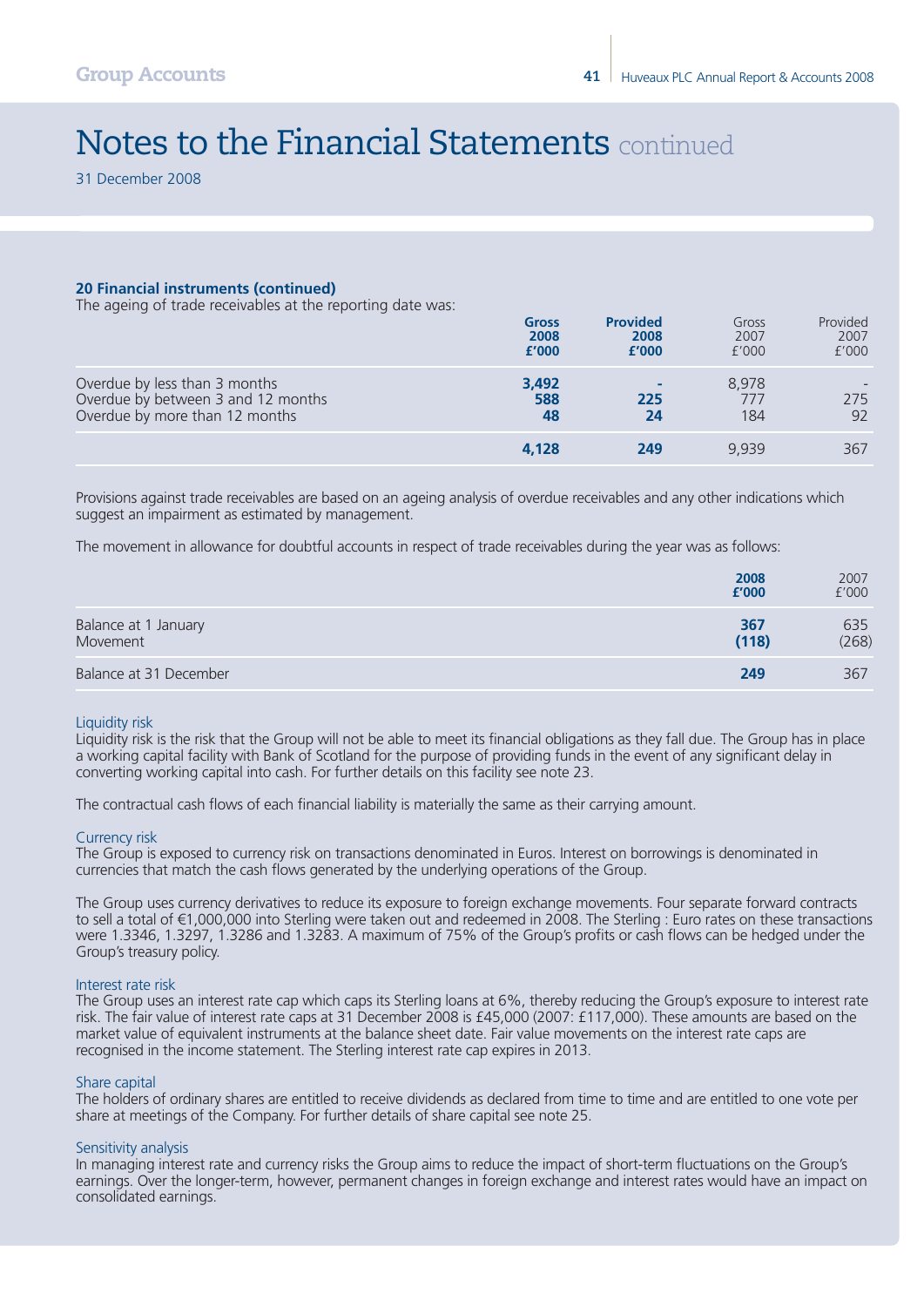31 December 2008

#### **20 Financial instruments (continued)**

At 31 December 2008, it is estimated that a general increase of one percentage point in interest rates would have decreased the Group's profit/(loss) before tax by approximately £16,000 (2007: £53,000). Interest rate caps have been included in this calculation.

It is estimated that a general increase of one percentage point in the value of the Euro against Sterling would have increased the Group's profit/(loss) before tax by approximately £20,000 (2007: £30,000).

#### Fair values

The directors consider that the fair value of financial instruments is materially the same as their carrying amounts.

#### **21 Other financial assets**

| Trade and other receivables                                              | 2008<br>f'000       | 2007<br>f'000           |
|--------------------------------------------------------------------------|---------------------|-------------------------|
| Trade receivables<br>Other receivables<br>Prepayments and accrued income | 3,879<br>464<br>624 | 9,572<br>1,005<br>1.598 |
|                                                                          | 4,967               | 12,175                  |

Trade and other receivables denominated in currencies other than Sterling comprise £536,000 (2007: £4,470,000) denominated in Euros.

| <b>Cash</b> | 2008<br>£'000 | 2007<br>f'000 |
|-------------|---------------|---------------|
| Net cash    | 96            | 1,994         |

Net cash includes an overdraft of £160,000 with Bank of Scotland. Please refer to note 23 for details of the facility available as at 31 December 2008.

Cash includes £195,000 (2007: £721,000) denominated in Euros.

#### **22 Current liabilities**

| Trade and other payables                                                                             | 2008<br>£'000           | 2007<br>f'000           |
|------------------------------------------------------------------------------------------------------|-------------------------|-------------------------|
| Trade creditors<br>Other creditors including tax and social security<br>Accruals and deferred income | 1,202<br>1,869<br>3,136 | 3,028<br>6.168<br>5,507 |
|                                                                                                      | 6,207                   | 14,703                  |

Trade creditors and accruals comprise amounts outstanding for trade purchases and ongoing costs. The average credit period taken for trade purchases is 25 days (2007: 38 days).

Other creditors for the Group include £nil (2007: £40,000) in respect of deferred consideration relating to the acquisition of Political Wizard Limited and Parliamentary Monitoring Services Limited in 2006.

Current liabilities denominated in currencies other than Sterling comprise £437,000 (2007: £7,777,000) denominated in Euros.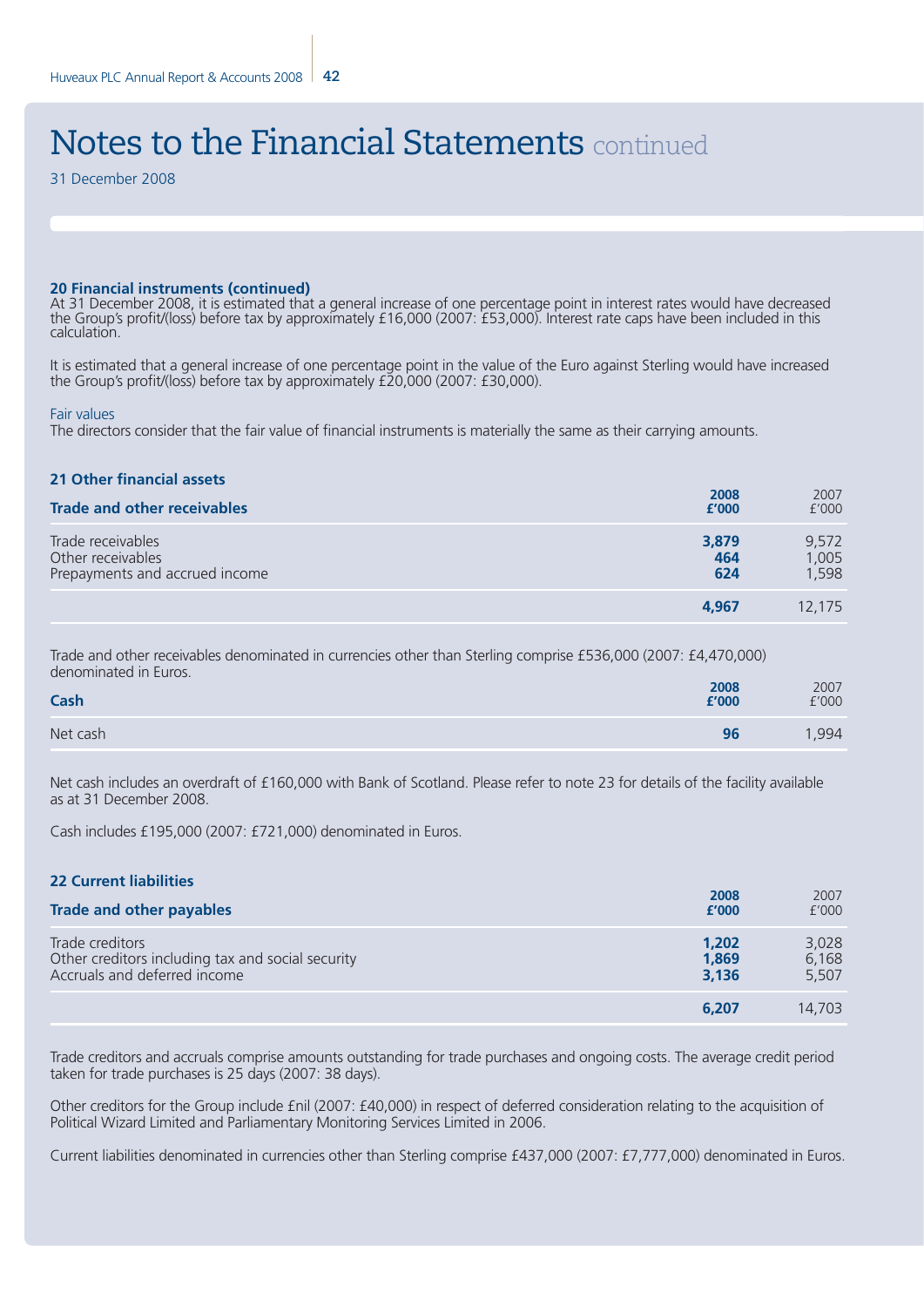31 December 2008

### **22 Current liabilities (continued)**

| <b>Provisions for liabilities and charges</b>                          | f'000               |
|------------------------------------------------------------------------|---------------------|
| At 1 January 2008<br>Charge to the profit and loss account<br>Utilised | 709<br>190<br>(899) |
| At 31 December 2008                                                    |                     |

#### The provision for liabilities and charges at 1 January 2008 related to the aborted deal costs and redundancy and people related costs, as described in note 4.

#### **23 Interest bearing loans and borrowings**

Borrowings are repayable as follows:

|                                                                                                             | 2008<br>f'000           | 2007<br>f'000                   |
|-------------------------------------------------------------------------------------------------------------|-------------------------|---------------------------------|
| On demand or within one year<br>Between one and two years<br>Between two and five years<br>After five years | 2,130<br>2,130<br>4,880 | 3,788<br>3,788<br>12,469<br>620 |
| Less: Amounts due for settlement within 12 months                                                           | 9,140<br>(2, 130)       | 20,665<br>(3,788)               |
| Amount due for settlement after 12 months                                                                   | 7,010                   | 16.877                          |

Borrowings are taken out in the following currencies:

|                   | Interest                                               | Principal<br>Thousands | 2008<br>f'000   | 2007<br>f'000   |
|-------------------|--------------------------------------------------------|------------------------|-----------------|-----------------|
| Sterling<br>Euros | Floating linked to LIBOR<br>Floating linked to EURIBOR | £13,400<br>€15,000     | 9,140<br>$\sim$ | 11,270<br>9,395 |
| Total             |                                                        |                        | 9,140           | 20,665          |

The weighted average interest rate paid on the bank loans was 6.25% (2007: 6.8%). The floating rates of interest expose the Group to cash flow interest rate risk, which is mitigated by the interest rate caps into which the Group has entered (see note 20).

The Sterling loans represent a £5,400,000 loan taken out in 2006 to finance the acquisition of Parliamentary Monitoring Services Limited and Political Wizard Limited, on which the last repayment is due in December 2012; and an £8,000,000 loan taken out in 2006 to finance the acquisition of Letts Educational Limited and Leckie & Leckie Limited, on which the last repayment is due in June 2013. All loans are with Bank of Scotland.

The outstanding amount of the €15,000,000 loan was repaid out of the proceeds from the disposals of the two businesses in June 2008.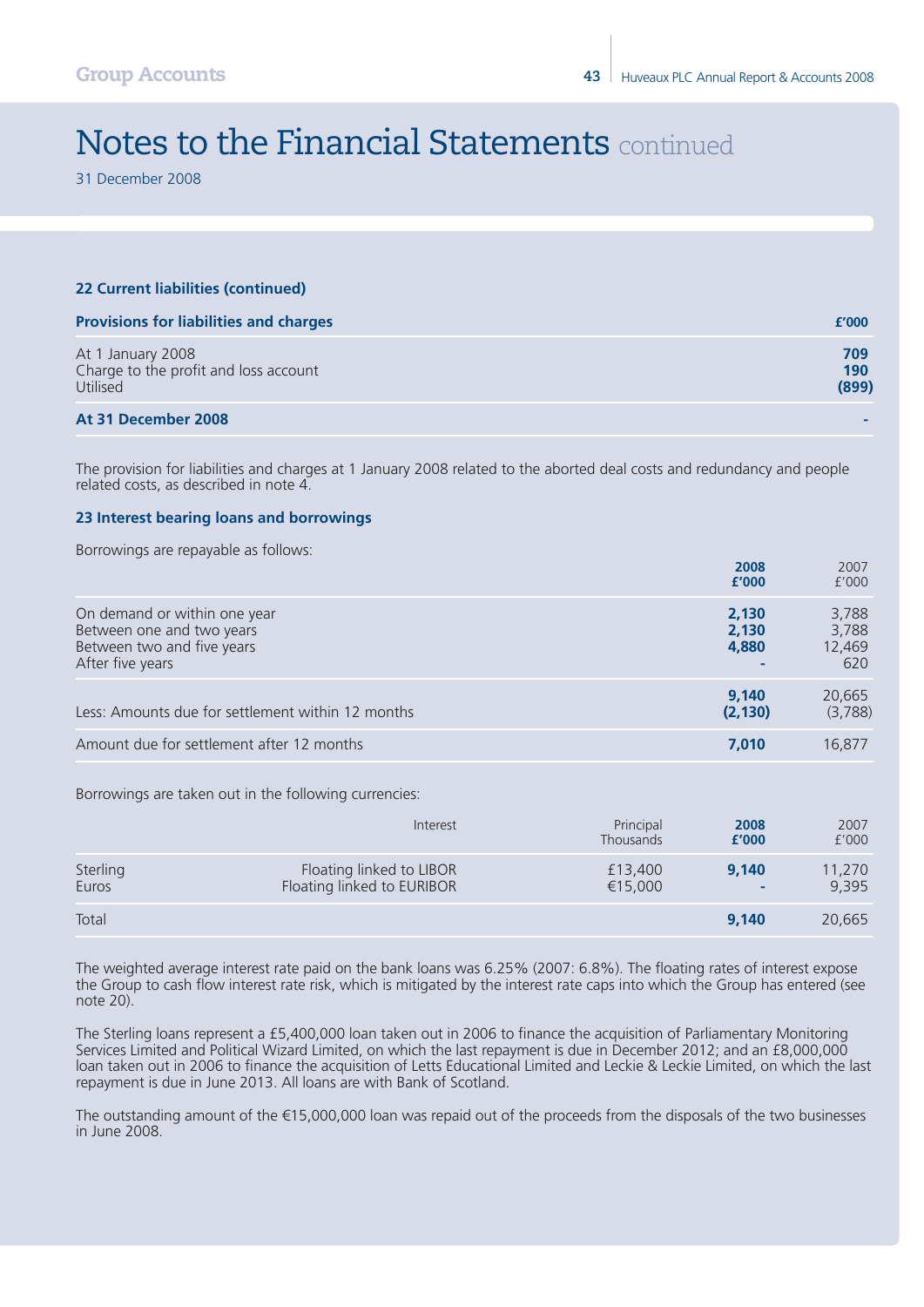31 December 2008

#### **23 Interest bearing loans and borrowings (continued)**

In connection with the Group's banking and borrowing facilities with the Bank of Scotland, the Company and its UK subsidiary undertakings have entered into a cross guarantee, which gives a fixed and floating charge over the assets of the UK trading companies of the Group.

The Group estimates the fair value of its loans to be the same as the carrying amount.

At 31 December 2008, the Group had available £1,840,000 (2007: £2,000,000) of undrawn facilities under its working capital facility. In order to ensure that the Group had sufficient facilities to manage the cyclical nature of the business, the working capital facility was extended as follows:

February 2009 **E2,000,000**<br>1 March 2009 to 30 June 2009 **E2.250.000** 1 March 2009 to 30 June 2009 £2,250,000 1 July 2009 to 31 October 2009

Interest on amounts drawn down under this facility is paid at 2% over base rate. This facility is due to expire in October 2009, subject to review by the bank, see note 1 for further details.

#### **24 Deferred tax liability**

The following are the major deferred tax liabilities and assets recognised by the Group, and movements thereon during the current and prior year.

|                                                                                                                                                       | Liabilities                            |                                            |                                 | Assets                        |                               |                                                |
|-------------------------------------------------------------------------------------------------------------------------------------------------------|----------------------------------------|--------------------------------------------|---------------------------------|-------------------------------|-------------------------------|------------------------------------------------|
|                                                                                                                                                       | Intangible<br>assets<br>f'000          | Accelerated<br>capital allowances<br>f'000 | Share based<br>payment<br>f'000 | Tax losses<br>f'000           | Employee<br>benefits<br>f'000 | <b>Total</b><br>£'000                          |
| At 1 January 2007<br>Acquisition of intangible assets<br>Charge to income<br><b>Disposals</b><br>Effect of change in tax rate<br>Exchange differences | 9,442<br>55<br>(869)<br>(125)<br>(567) | 353<br>190<br>(36)                         | (38)<br>38                      | (1, 462)<br>528<br>11<br>(88) | (47)<br>8<br>(3)              | 8,248<br>55<br>(105)<br>(125)<br>(592)<br>(91) |
| At 1 January 2008<br>Charge to income<br><b>Disposals</b>                                                                                             | 7,936<br>(665)<br>(2,625)              | 507<br>87<br>46                            |                                 | (1,011)<br>(190)<br>852       | (42)<br>42                    | 7,390<br>(768)<br>(1,685)                      |
| At 31 December 2008                                                                                                                                   | 4,646                                  | 640                                        |                                 | (349)                         |                               | 4,937                                          |

Deferred tax assets and liabilities have been offset in both the current and preceding year as the current tax assets and liabilities can be legally offset against each other, and they relate to taxes levied by the same taxation authority or the Group intends to settle its current tax assets and liabilities on a net basis.

At the balance sheet date, the Group has unused tax losses of £1,247,000 (2007: £3,774,000) available for offset against future profits. A deferred tax asset of £349,000 (2007: £1,011,000) has been recognised in respect of such losses.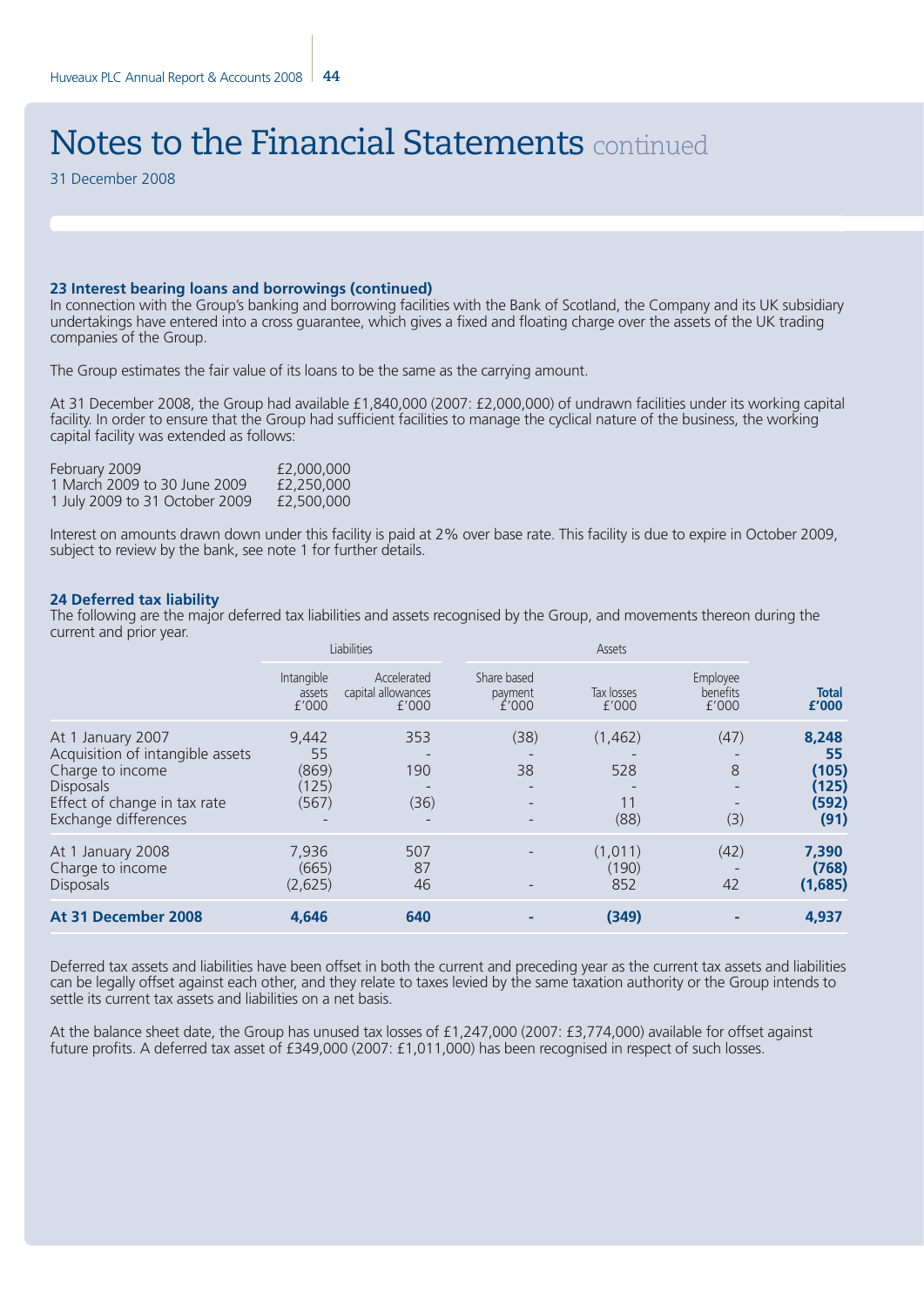31 December 2008

### **25 Called-up share capital**

|                                                                                                    | 2008<br>f'000 | 2007<br>f'000 |
|----------------------------------------------------------------------------------------------------|---------------|---------------|
| Authorised:<br>200,000,000 Ordinary shares of 10p each (2007: 200,000,000)                         | 20,000        | 20,000        |
| Allotted, called-up and fully paid:<br>151,998,453 Ordinary shares of 10p each (2007: 151,998,453) | 15,200        | 15,200        |

The Company has one class of ordinary shares which carry no right to fixed income.

#### **26 Reconciliation of movements in equity**

|                                                                                                                                                                                                       | Share<br>capital<br>f'000 | Share<br>premium<br>f'000 | Merger<br>reserve<br>f'000 | Retained<br>earnings<br>f'000        | <b>Translation</b><br>reserve<br>f'000 | <b>Total</b><br>shareholders'<br>funds<br>£'000    |
|-------------------------------------------------------------------------------------------------------------------------------------------------------------------------------------------------------|---------------------------|---------------------------|----------------------------|--------------------------------------|----------------------------------------|----------------------------------------------------|
| At 1 January 2007<br>Profit for the year<br>Dividends paid<br>Actuarial gains and losses<br>Currency translation differences<br>Share based payment charge                                            | 15,200                    | 30,816                    | 409                        | 1,350<br>362<br>(1,839)<br>28<br>124 | 158<br>(723)                           | 47,933<br>362<br>(1,839)<br>28<br>(723)<br>124     |
| At 1 January 2008<br>Loss for the year<br>Dividends paid<br>Exchange differences recognised<br>on disposal of discounted operations<br>Currency translation differences<br>Share based payment charge | 15,200                    | 30,816                    | 409                        | 25<br>(3,984)<br>(1, 140)<br>(18)    | (565)<br>565<br>21                     | 45,885<br>(3,984)<br>(1, 140)<br>565<br>21<br>(18) |
| At 31 December 2008                                                                                                                                                                                   | 15,200                    | 30,816                    | 409                        | (5, 117)                             | 21                                     | 41,329                                             |

#### **27 Operating lease arrangements**

Total commitments under non-cancellable leases are as follows:

|                                                                         | 2008<br><b>Land and</b><br>buildings<br>f'000 | 2008<br><b>Other</b><br>£'000        | 2007<br>Land and<br>buildings<br>f'000 | 2007<br>Other<br>f'000 |
|-------------------------------------------------------------------------|-----------------------------------------------|--------------------------------------|----------------------------------------|------------------------|
| - within one year<br>- between two and five years<br>- after five years | 589<br>1,208<br>-                             | 15<br>36<br>$\overline{\phantom{0}}$ | 1,198<br>3,184<br>739                  | 147<br>291<br>$\sim$   |
|                                                                         | 1,797                                         | 51                                   | 5,121                                  | 438                    |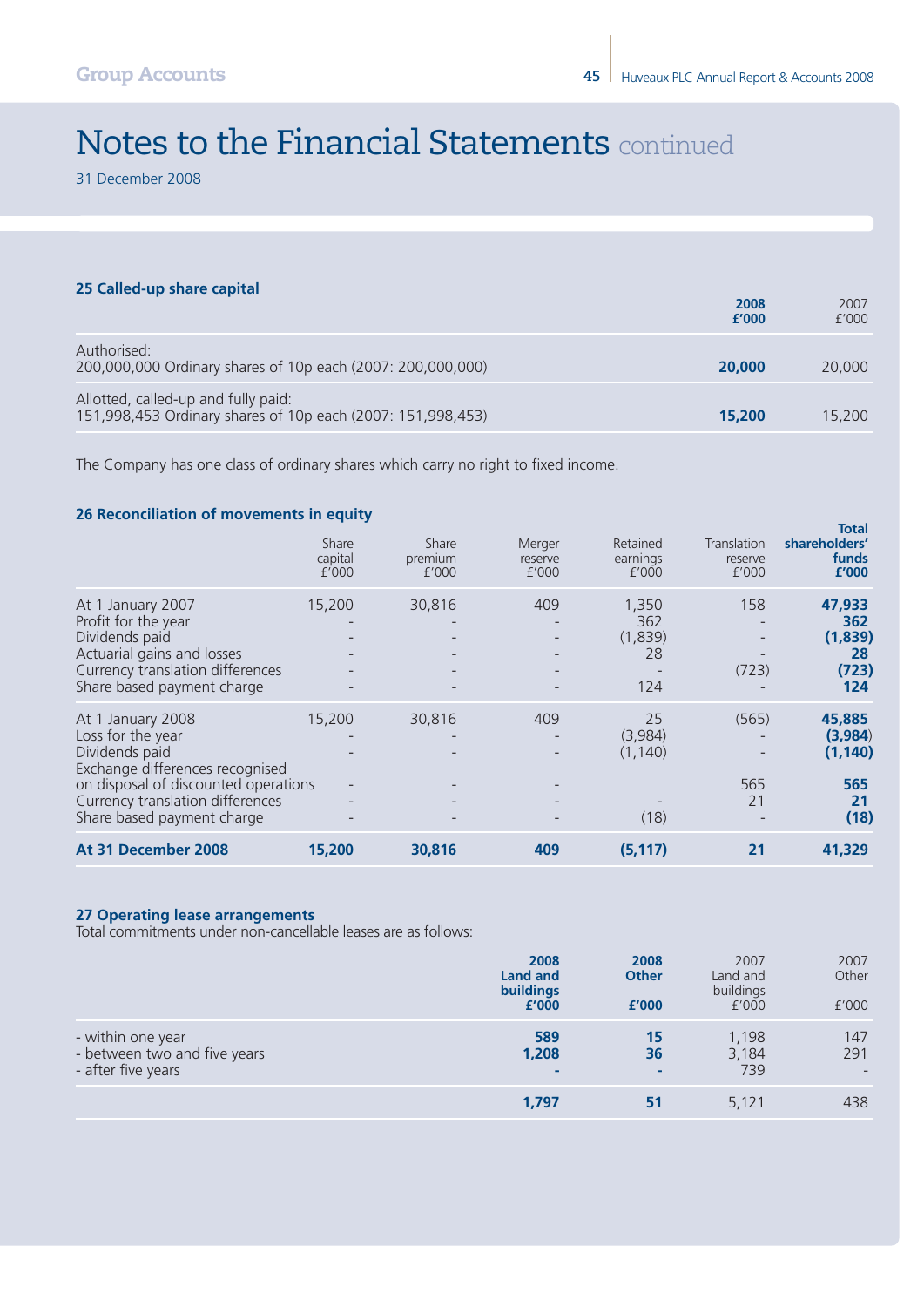31 December 2008

#### **28 Analysis of net debt**

|                                                     | At<br>1 January 08<br>f'000 | Cash flow<br>f'000 | Reclassification<br>f'000 | Exchange<br>f'000               | At<br>movement 31 December 08<br>f'000 |
|-----------------------------------------------------|-----------------------------|--------------------|---------------------------|---------------------------------|----------------------------------------|
| Cash at bank and in hand                            | 1,994                       | (1,057)            | $\overline{\phantom{a}}$  | (841)                           | 96                                     |
| Debt due within one year<br>Debt due after one year | (3,788)<br>(16, 877)        | 3,788<br>7,362     | (2, 130)<br>2,130         | $\overline{\phantom{a}}$<br>375 | (2, 130)<br>(7,010)                    |
|                                                     | (18, 671)                   | 10,093             |                           | (466)                           | (9,044)                                |

#### **29 Share based payment**

#### **Executive Share Option Scheme**

The Company operates an Unapproved Executive Share Option Scheme under which share options are granted to selected Group employees. All options are settled by physical delivery of shares in exchange for payment of the aggregated option price. The contractual life of each grant is 10 years.

| Grant date       | Number of shares |
|------------------|------------------|
| 27 May 2004      | 1,641,000        |
| 2 November 2004  | 1,495,925        |
| 17 November 2005 | 1,524,075        |
| 13 April 2006    | 50,000           |
| 13 October 2006  | 3,292,500        |
| 2 July 2007      | 120,000          |
| 3 September 2007 | 1,400,000        |
| 8 May 2008       | 2,350,000        |

All options granted are discretionary (as determined by the Remuneration Committee) and carry a pre-exercise performance condition, requiring the Company's Earnings Per Share achievement during any rolling three year financial performance period to exceed the retail/consumer price index by at least 3%, in aggregate, during the same period. No consideration is received for an award and no grants can be made at an option exercise price per share which is less than the market price at the time of grant.

Details of the share options outstanding during the year are as follows.

|                         | Number of<br>Ordinary shares | Weighted average<br>exercise price (pence) |
|-------------------------|------------------------------|--------------------------------------------|
| At 1 January 2007       | 6,594,500                    | 50.69                                      |
| Granted during the year | 1,520,000                    | 32.71                                      |
| Lapsed during the year  | (1,235,000)                  | 48.19                                      |
| At 1 January 2008       | 6,879,500                    | 47.17                                      |
| Granted during the year | 2,350,000                    | 15.00                                      |
| Lapsed during the year  | (5,865,425)                  | 47.92                                      |
| At 31 December 2008     | 3,364,075                    | 23.39                                      |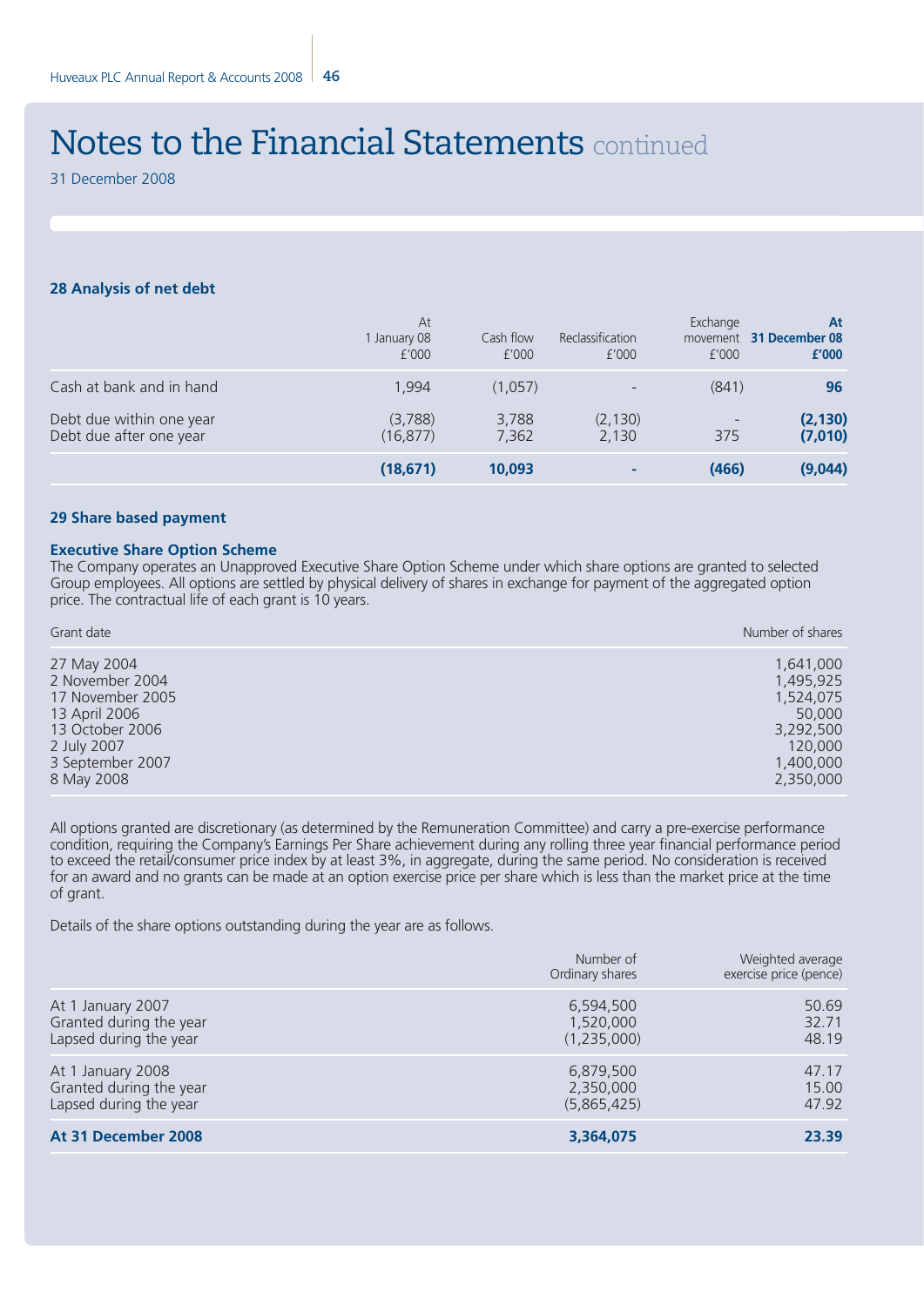31 December 2008

### **29 Share based payment (continued)**

The following options were outstanding under the Company's Executive Share Option Scheme as at 31 December 2008:

| Granted           | Number of       | Exercise price | Exercise              |
|-------------------|-----------------|----------------|-----------------------|
|                   | Ordinary shares | per share (p)  | Period                |
| 17 November 2005* | 294,075         | 41             | November 2008 - 2015  |
| 13 October 2006   | 150,000         | 52             | October 2009 - 2016   |
| 2 July 2007       | 120,000         | 41             | July 2010 - 2017      |
| 3 September 2007  | 700,000         | 32             | September 2010 - 2017 |
| 8 May 2008        | 2,100,000       | 15             | May 2008 - 2018       |
|                   | 3,364,075       |                |                       |

#### \*exercisable as at 31 December 2008

The options outstanding at the year end have an exercise price in the range of 15p to 52p and a weighted average contractual life of 7.1 years.

The income statement credit in respect of the Executive Share Option Scheme for the year was £6,000 (2007: charge of £134,000).

### **Savings Related Share Option Scheme**

The Company operates a Savings Related Share Option Scheme which facilitates the grant of options to all employees. This is based on a three to five year share save contract and options may be granted at an option exercise price discounted by up to 20% of the market price at the time of grant. Options are forfeited if the employee leaves the Group on a voluntary basis before the options vest.

Details of the share options outstanding during the year are as follows.

|                         | Number of<br>Ordinary shares | Weighted average<br>exercise price (pence) |
|-------------------------|------------------------------|--------------------------------------------|
| At 1 January 2007       | 1,796,308                    | 35.37                                      |
| Granted during the year | 1,174,315                    | 30.10                                      |
| Lapsed during the year  | (1,260,358)                  | 34.99                                      |
| At 1 January 2008       | 1,710,265                    | 32.03                                      |
| Granted during the year | 1,703,595                    | 10.00                                      |
| Lapsed during the year  | (1, 566, 059)                | 19.27                                      |
| At 31 December 2008     | 1,847,801                    | 11.69                                      |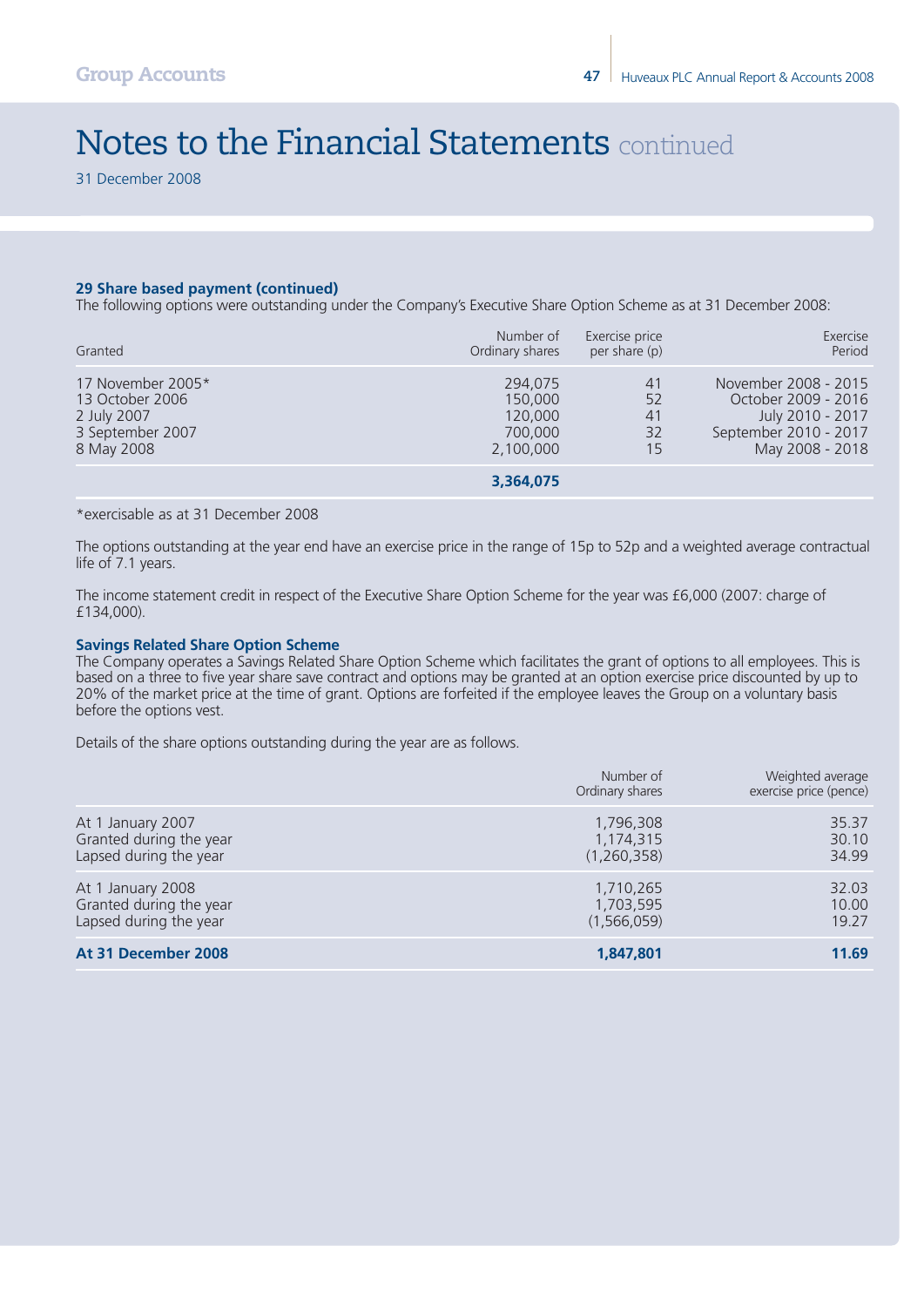31 December 2008

### **29 Share based payment (continued)**

The following options were outstanding under the Company's Savings Related Share Option Scheme as at 31 December 2008:

| Granted           | Number of       | Exercise price | Exercise              |
|-------------------|-----------------|----------------|-----------------------|
|                   | Ordinary shares | per share (p)  | Period                |
| 10 May 2005*      | 40,370          | 31             | May 2008 - 2010       |
| 9 May 2006        | 47.241          | 38             | May 2009 - 2011       |
| 10 May 2006       | 12.710          | 39             | May 2010              |
| 8 May 2007        | 40.634          | 40             | May 2010 - 2012       |
| 10 September 2007 | 62.766          | 26             | September 2010 - 2012 |
| 1 July 2008       | 1,383,680       | 10             | <b>July 2011</b>      |
| 1 July 2008       | 260,400         | 10             | <b>July 2013</b>      |
|                   | 1,847,801       |                |                       |

\*exercisable as at 31 December 2008

Options over 40,370 shares were exercisable as at 31 December 2008.

The options outstanding at the year end have an exercise price in the range of 10p to 40p and a weighted average contractual life of 2 years

The aggregated inputs into the Black-Scholes option pricing model for both schemes are as follows for options granted in the current and preceding year:

| Weighted average               | 2008               | 2007       |
|--------------------------------|--------------------|------------|
| Fair value at measurement date | 3.54 <sub>p</sub>  | 7.4p       |
| Share price at date of grant   | 13.99 <sub>p</sub> | 32.49p     |
| Option exercise price          | 13.04 <sub>p</sub> | 31.78p     |
| Expected volatility            | 39.43%             | 32.23%     |
| Option life                    | 3.14 years         | 3.48 years |
| Risk free interest rate        | 4.76%              | $5.3\%$    |
| Dividend yield                 | 4.36%              | 4.36%      |

The expected volatility is based on the previous 12 months' share price history.

The income statement credit in respect of the Share Related Share Option Scheme for the year was £12,000 (2007: credit of £10,000).

#### **30 Related party transactions**

During the year the group received £nil (2007: £36,000) for office services from Provident Financial Plc, a group of which John P de Blocq van Kuffeler is Chairman.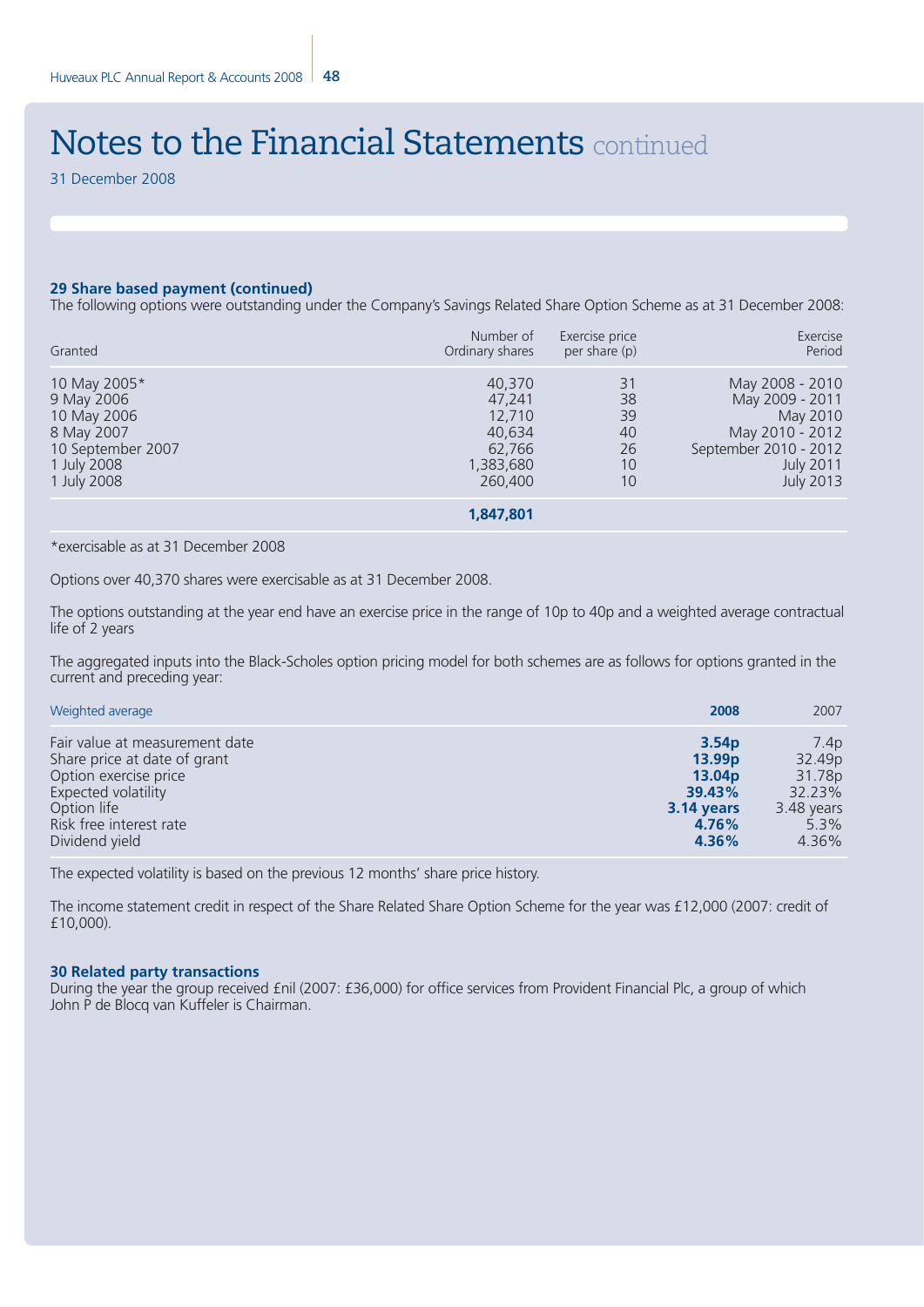# Company Financial Statements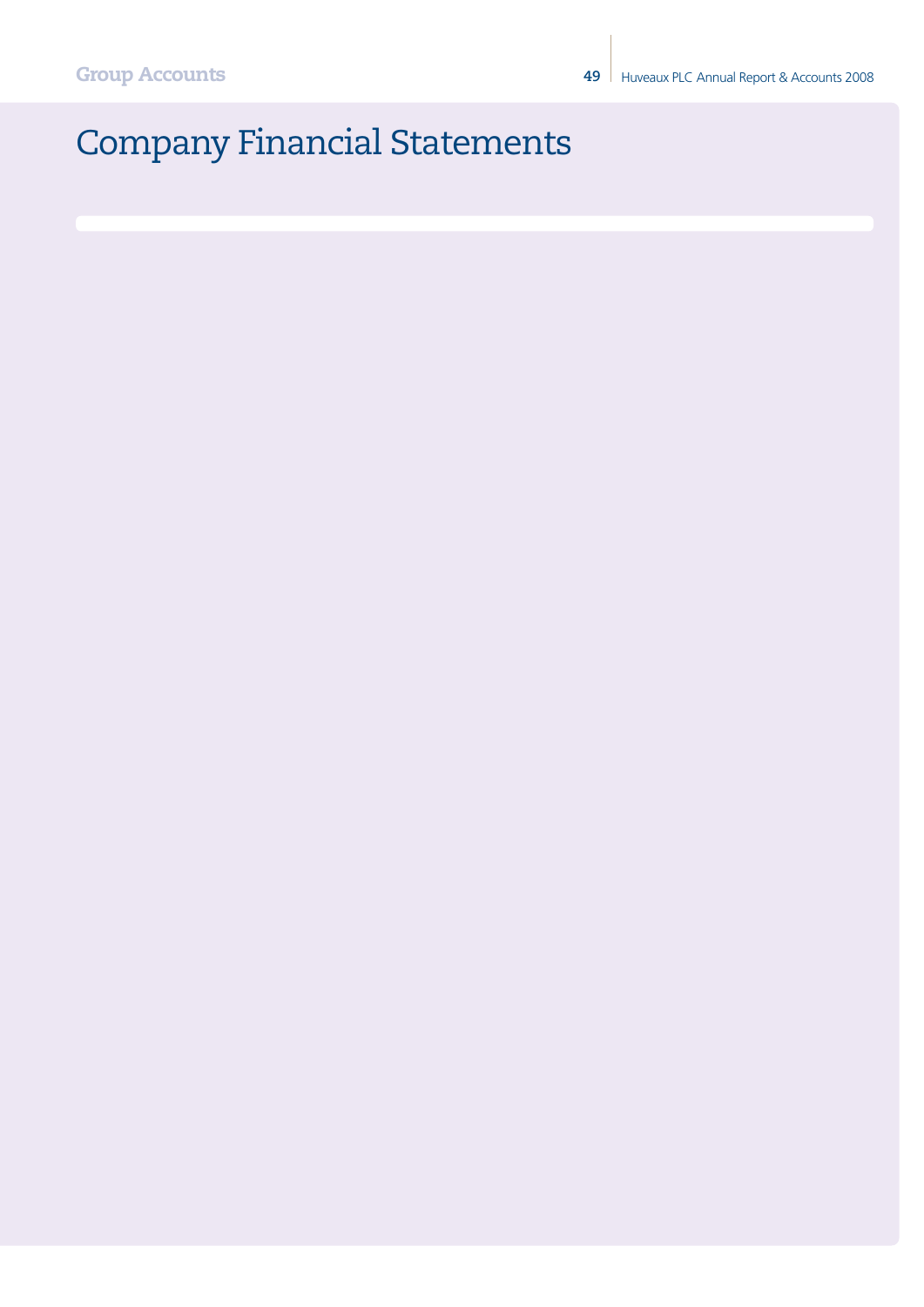# Company Balance Sheet Under UK GAAP

31 December 2008

|                                                                                                                              | <b>Note</b>          | 2008<br>f'000                    | 2007<br>f'000                    |
|------------------------------------------------------------------------------------------------------------------------------|----------------------|----------------------------------|----------------------------------|
| <b>Fixed assets</b><br>Intangible assets<br>Tangible fixed assets<br>Investments                                             | 33<br>34<br>35       | 7.772<br>134<br>40,033           | 7,772<br>190<br>55,299           |
|                                                                                                                              |                      | 47,939                           | 63,261                           |
| <b>Current assets</b><br><b>Stocks</b><br>Debtors (including £nil (2007: £7,737,000) due after more than one year)           | 36<br>37             | 1,155<br>10,138                  | 938<br>15,404                    |
|                                                                                                                              |                      | 11,293                           | 16,342                           |
| <b>Creditors:</b> Amounts falling due within one year                                                                        | 38                   | (8, 299)                         | (14, 842)                        |
| <b>Net current assets</b>                                                                                                    |                      | 2,994                            | 1,500                            |
| <b>Total assets less current liabilities</b>                                                                                 |                      | 50,933                           | 64,761                           |
| <b>Creditors:</b> Amounts falling due after more than one year                                                               | 39                   | (4,686)                          | (13, 653)                        |
| <b>Provision for liabilities</b>                                                                                             | 40                   |                                  | (544)                            |
| <b>Net assets</b>                                                                                                            |                      | 46,247                           | 50,564                           |
| <b>Capital and reserves</b><br>Called-up share capital<br>Share premium account<br>Merger reserve<br>Profit and loss account | 41<br>42<br>42<br>42 | 15,200<br>30,816<br>409<br>(178) | 15,200<br>30,816<br>409<br>4,139 |
| <b>Equity shareholders' funds</b>                                                                                            |                      | 46,247                           | 50,564                           |

The accompanying notes form an integral part of this balance sheet.

These financial statements were approved by the Board of directors and were signed on its behalf by:

**Gerry Murray Rupert Levy** Chief Executive Officer Finance Director

2 March 2009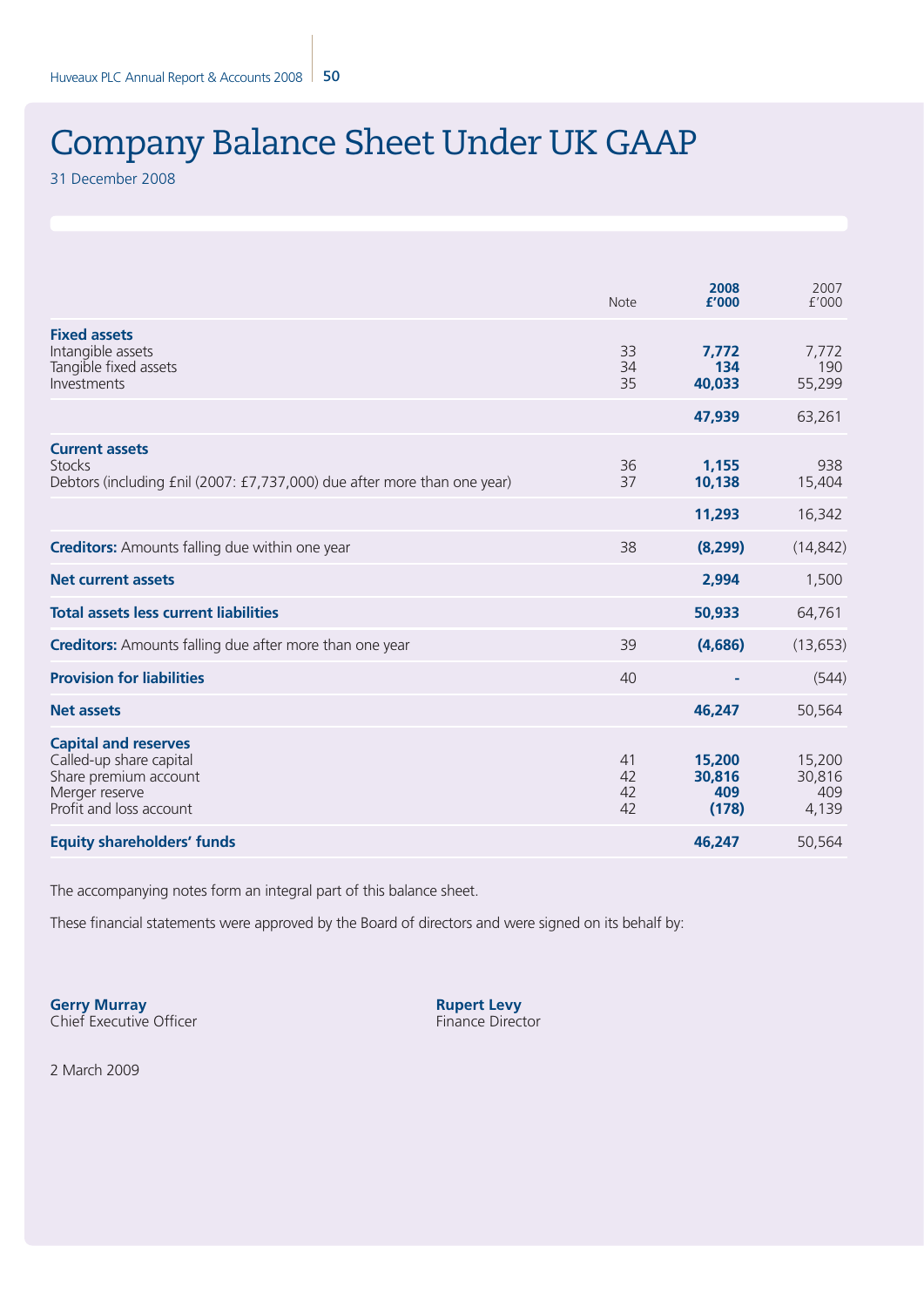#### **31 Accounting Policies**

The principal accounting policies of the Company are summarised below.

#### Basis of accounting

The financial statements have been prepared in accordance with applicable accounting standards, and under the historical cost accounting rules.

As permitted by section 230(4) of the Companies Act 1985, the profit and loss account of the Company is not presented as part of these accounts.

The loss after taxation attributable to Huveaux PLC for the year and dealt with in the financial statements of the Company was £3,106,000 (2007: £412,000). Under Financial Reporting Standard 1 the Company is exempt from the requirements to prepare a cash flow statement on the grounds that it is included in the consolidated accounts.

The Company has taken advantage of the exemption contained in FRS 8 and has therefore not disclosed transactions or balances with entities which form part of the Group. The Company has also taken advantage of the exemption in FRS 29 as the disclosure and requirements have been adopted on the Group basis.

#### Share based payments

The Company operates a number of equity-settled, share based compensation plans. The fair value of the employee services received in exchange for the grant of the options is recognised as an expense with a corresponding increase in equity. The total amount to be expensed over the vesting period is determined by reference to the fair value of the options granted, excluding the impact of any non-market vesting conditions. Non-market vesting conditions are included in assumptions about the number of options that are expected to vest. At each balance sheet date, the Company revises its estimates of the number of options that are expected to vest. It recognises the impact of the revision to original estimates, if any, in the income statement, with a corresponding adjustment to equity.

Deferred tax is recognised where it is likely that tax relief will be available on the difference between exercise price and market price at the balance sheet date.

Where the Company grants options over its own shares to the employees of its subsidiaries, it recognises an increase in the cost of investment in its subsidiaries equivalent to the equity-settled share based payment charge recognised in its subsidiary's financial statements, with the corresponding credit being recognised directly in equity.

#### Leases

Operating lease rentals are charged to the profit and loss account on a straight line basis over the period of the lease.

#### Post retirement benefits - defined contribution

The Company contributes to independent defined contribution pension schemes. The assets of the schemes are held separately from those of the Company in independently administered funds. The amount charged to the profit and loss account represents the contributions payable to the schemes in respect of the accounting period.

#### **Dividends**

Dividends from subsidiary companies are accounted for when declared payable. Dividends payable to shareholders are recognised when they are approved by the shareholders at the Annual General Meeting.

#### Tax

The charge for taxation is based on the profit for the year. Deferred tax is recognised with discounting in respect of all timing differences between the treatment of certain items for taxation and accounting purposes which have arisen but not reversed by the balance sheet date, as allowed by Financial Reporting Standard 19: "Deferred tax".

#### Intangible assets

Intangible assets represent publishing rights acquired by the Company.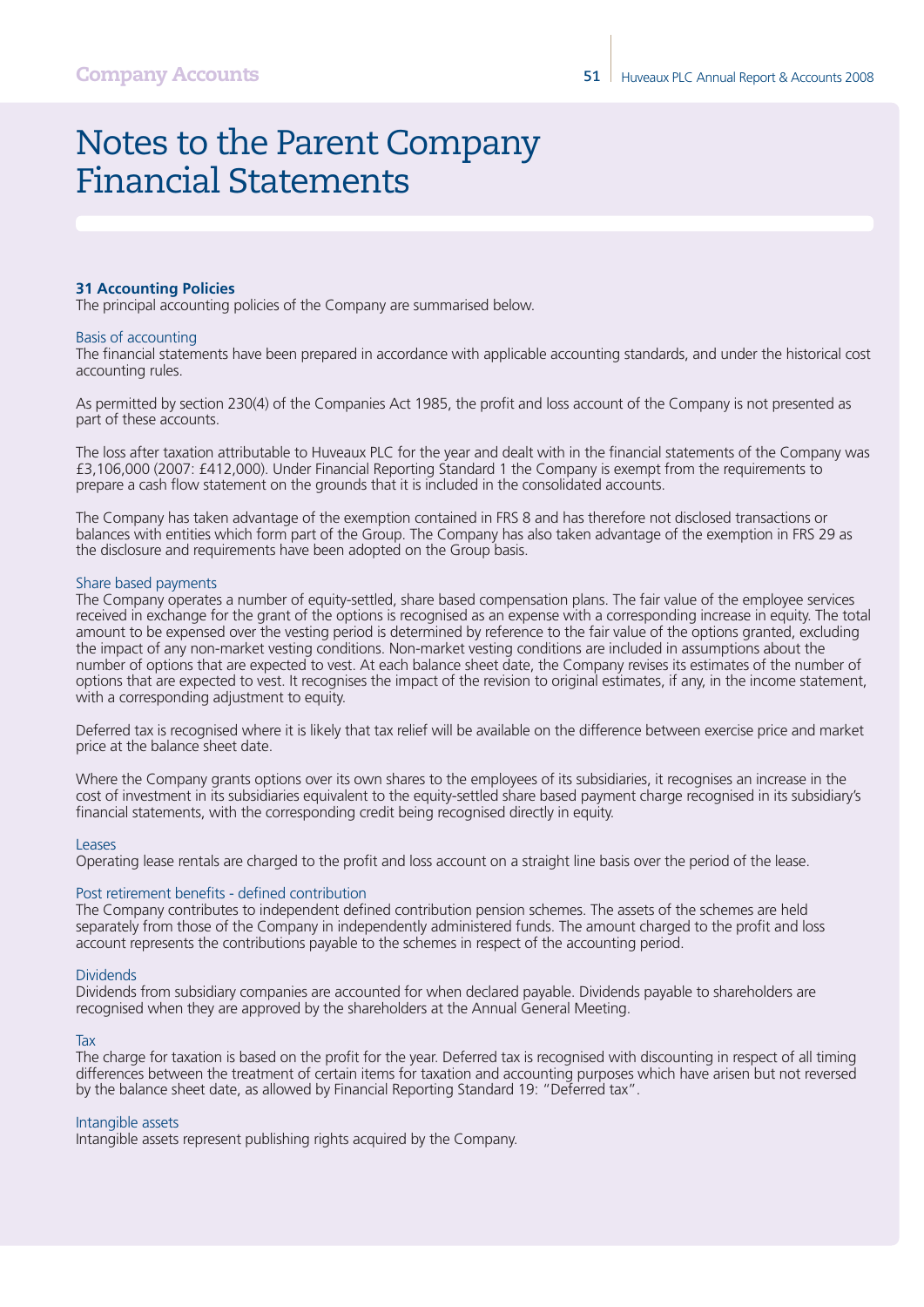#### **31 Accounting Policies (continued)**

In 2002, the trade and net assets of a subsidiary undertaking were transferred to the Company at their net book value which was less than their fair value. The cost of the Company's investment in that subsidiary undertaking reflected the underlying fair value of its net assets, including intangible assets, at the time of acquisition. As a result of this transfer, the value of the Company's investment in that subsidiary undertaking fell below the amount at which it was stated in the Company's accounting records. Schedule 4 to the Companies Act 1985 required that the investment be written down accordingly and that the amount be charged as a loss in the Company's profit and loss account. However, the directors considered that, as there had been no overall loss to the Company, it would have failed to give a true and fair view to charge that diminution to the Company's profit and loss account for the year ended 31 December 2002 and the amount was re-allocated to the identifiable net assets transferred, so as to recognise in the Company's individual balance sheet the effective cost to the Company of those net assets, including publishing rights. The Group accounts were not affected by this transfer.

In 2006 the Company transferred the trade and net assets of this entity to a different subsidiary undertaking at their book value excluding any amount for the carrying value of publishing rights. As the business no longer exists in the Company, Schedule 4 to the Companies Act 1985 required that these publishing rights be written down accordingly and that the amount be charged as a loss in the Company's profit and loss account. As there was no overall loss to the Company, the directors considered that it would fail to give a true and fair view to charge the amount to the Company's profit and loss account and instead reallocated this amount to the Company's investment in its subsidiaries. The effect of this departure was to increase the Company's fixed asset investments by £4,421,000 and to decrease publishing rights by a corresponding amount.

#### Tangible fixed assets and depreciation

Depreciation is provided to write off the cost less estimated residual value of tangible fixed assets by equal installments over their estimated useful economic lives as follows:

| Freehold buildings<br>Leasehold improvements<br>Equipment, fixtures and fittings<br>Database development costs<br>Motor vehicles<br>IT systems | 50 years<br>Over the remaining life of the lease<br>5 years<br>5 years<br>4 years<br>3 years |  |
|------------------------------------------------------------------------------------------------------------------------------------------------|----------------------------------------------------------------------------------------------|--|
|------------------------------------------------------------------------------------------------------------------------------------------------|----------------------------------------------------------------------------------------------|--|

#### Fixed asset investments

In the Company's financial statements, investments in subsidiary undertakings and participating interests are stated at cost less any provisions for impairment.

#### Financial liabilities and equity instruments

Financial assets and financial transactions are recognised on the Company's balance sheet when the Company becomes a party to the contractual provisions of the instrument.

Financial liabilities and equity instruments are classified according to the substance of the contractual arrangements entered into. An equity instrument is any contract that evidences a residual interest in the assets of the Company after deducting all of its liabilities, and includes no contractual obligations upon the Company to deliver cash or other financial assets or to exchange financial assets or financial liabilities with another party under conditions that are potentially unfavourable to the Company, or, where the instrument will or may be settled in the Company's own equity instruments, it is either a non-derivative that includes no obligation to deliver a variable number of the Company's own equity instruments or is a derivative that will be settled by the Company's exchanging a fixed amount of cash or other financial assets for a fixed number of its own equity instruments.

Interest bearing bank loans and overdrafts are recorded at the proceeds received, net of direct issue costs. Finance charges, including premiums payable on settlement or redemption and incremental costs directly attributable to the issue, are accounted for on an accruals basis as part of finance expenses in the income statement using the effective interest rate method and are added to the carrying amount of the instrument to the extent that they are not settled in the period that they arise.

Equity instruments issued by the Company are recorded at the proceeds received, net of direct issue costs.

The Company's policy is to provide financial guarantees only to wholly-owned subsidiaries. At 31 December 2008 no guarantees were outstanding (2007: none).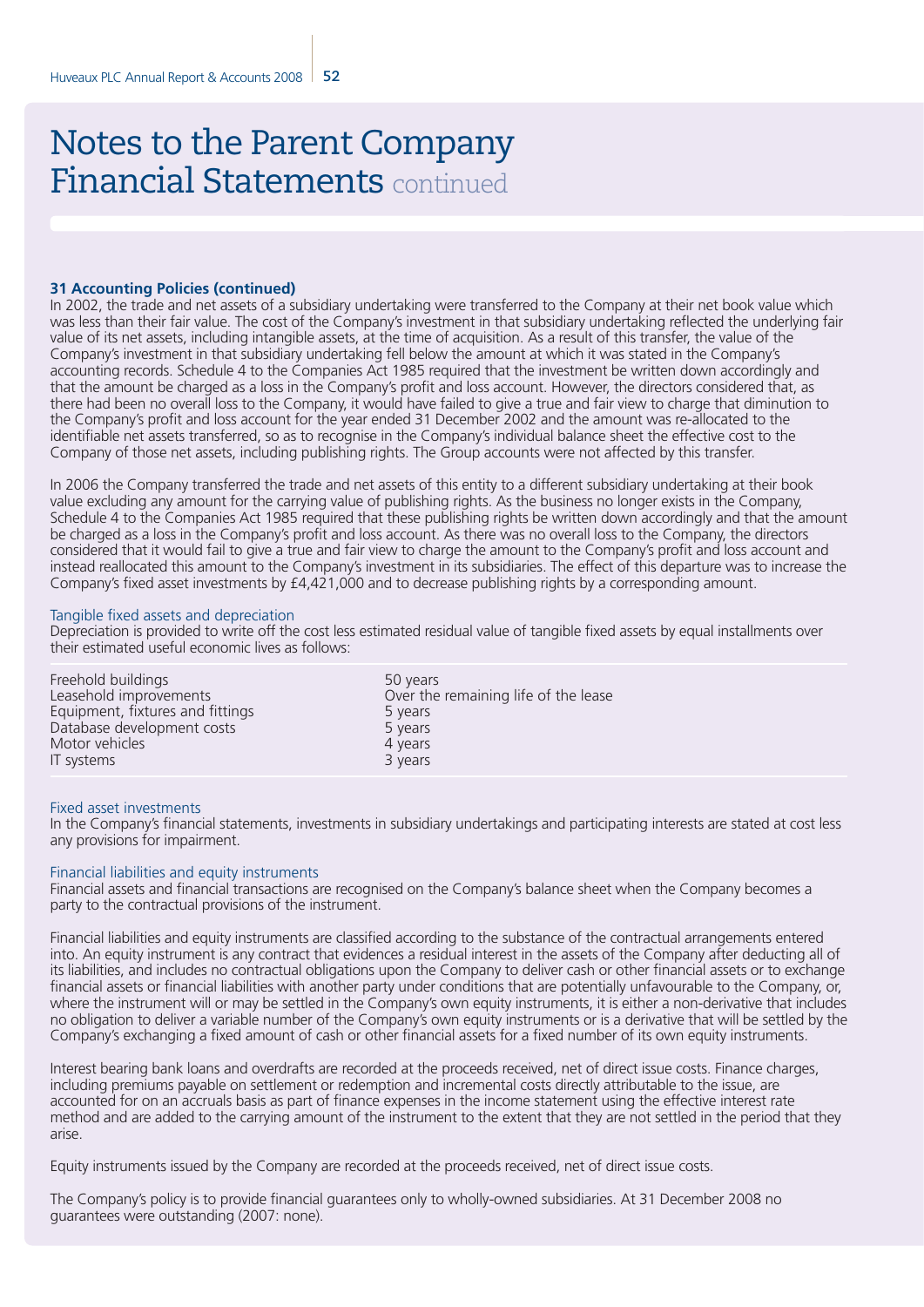### **32 Staff costs**

The average number of persons employed by the Company (including executive directors) during the year within each category was:

|                                                                                                    | 2008 | 2007 |
|----------------------------------------------------------------------------------------------------|------|------|
| Editorial and production staff<br>Sales and marketing staff<br>Managerial and administration staff | 16   | 16   |
|                                                                                                    |      | 46   |

The aggregate payroll costs in respect of these employees (including executive directors) were:

|                                                                                                       | 2008<br>f'000            | 2007<br>f'000                 |
|-------------------------------------------------------------------------------------------------------|--------------------------|-------------------------------|
| Wages and salaries<br>Social security costs<br>Pension and other costs<br>Share based payment charges | 936<br>161<br>56<br>(30) | 1,819<br>191<br>160<br>$\sim$ |
|                                                                                                       | 1,123                    | 2,170                         |

Detailed disclosures on Directors' emoluments are given in note 6.

| <b>33 Intangible assets</b>                                              | Publishing rights<br>f'000 |
|--------------------------------------------------------------------------|----------------------------|
| <b>Cost and Net book value</b><br>At 1 January 2008 and 31 December 2008 | 7.772                      |

Publishing rights acquired represent amounts paid to acquire EPAD (see note 14 to the consolidated financial statements).

| <b>34 Tangible fixed assets</b>                                                     | Leasehold<br>improvements<br>f'000    | Equipment and<br>motor vehicles<br>f'000 | <b>Total</b><br>f'000 |
|-------------------------------------------------------------------------------------|---------------------------------------|------------------------------------------|-----------------------|
| Cost<br>At 1 January 2008<br><b>Additions</b><br><b>Disposals</b>                   | 62<br>$\overline{3}$                  | 275<br>18<br>(14)                        | 337<br>21<br>(14)     |
| At 31 December 2008                                                                 | 65                                    | 279                                      | 344                   |
| <b>Depreciation</b><br>At 1 January 2008<br>Charge for the year<br><b>Disposals</b> | $\begin{array}{c} 8 \\ 6 \end{array}$ | 139<br>66<br>(9)                         | 147<br>72<br>(9)      |
| At 31 December 2008                                                                 | 14                                    | 196                                      | 210                   |
| Net book value<br>At 1 January 2008                                                 | 54                                    | 136                                      | 190                   |
| At 31 December 2008                                                                 | 51                                    | 83                                       | 134                   |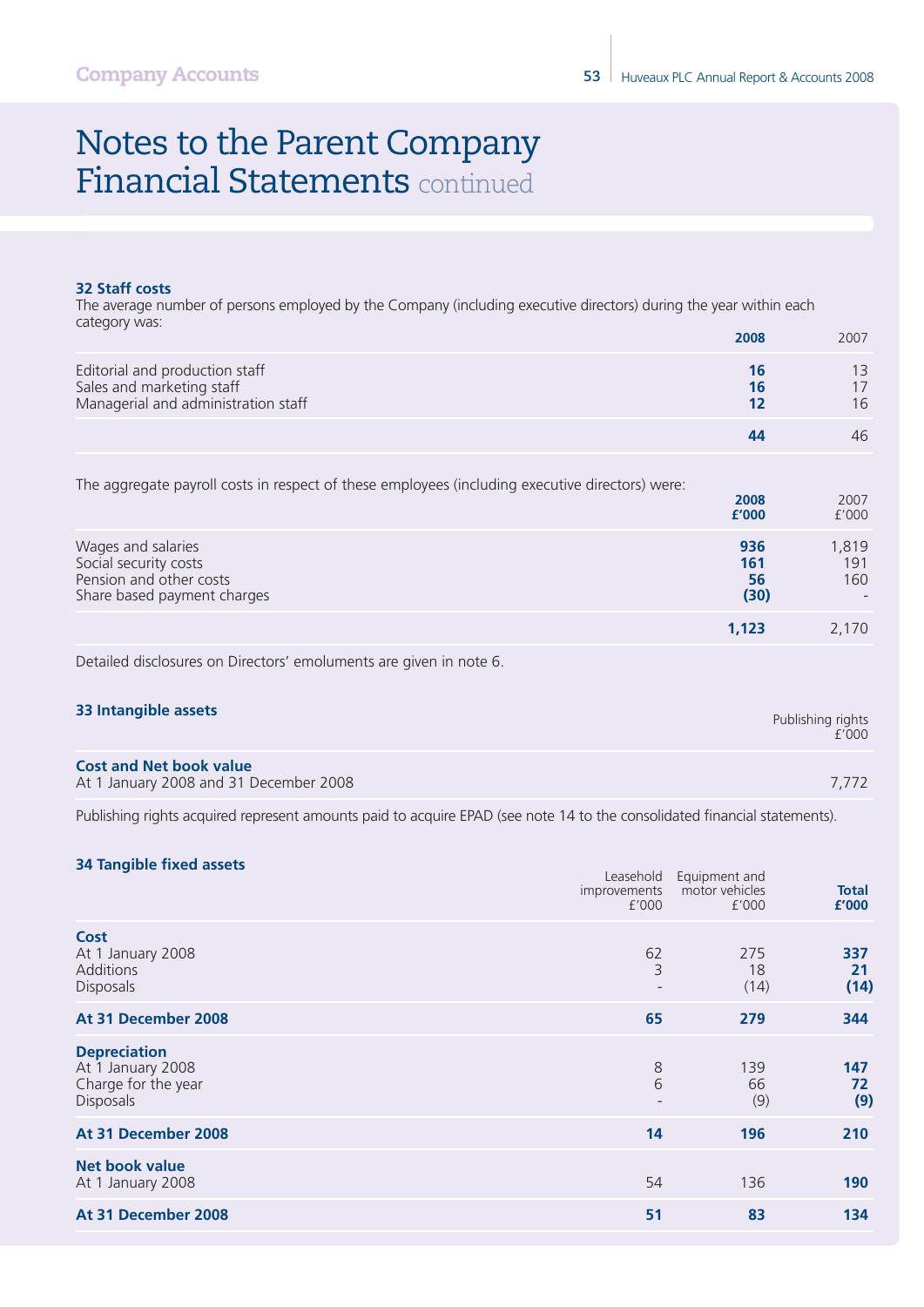### **35 Fixed asset investments**

|                                                                                                                                                                                                    | Subsidiary<br>undertakings<br>f'000 | Loan to<br>subsidiary<br>undertaking<br>f'000 | <b>Total</b><br>f'000                        |
|----------------------------------------------------------------------------------------------------------------------------------------------------------------------------------------------------|-------------------------------------|-----------------------------------------------|----------------------------------------------|
| Cost<br>At 1 January 2008<br>Additions during the year<br>Disposals in the year<br>Reclassification<br>Disposal in respect of share based payments<br>Additions in respect of share based payments | 53,683<br>23<br>(13, 631)<br>(53)   | 1,616<br>(1,616)<br>$\overline{\phantom{a}}$  | 55,299<br>23<br>(13, 631)<br>(1,616)<br>(53) |
| At 31 December 2008                                                                                                                                                                                | 40,033                              |                                               | 40,033                                       |

Detailed disclosures on subsidiary undertakings are given in note 18. Detailed share based payments disclosures are given in note 29.

The loan to a subsidiary undertaking was reclassified to amounts owed by group undertakings in note 37.

### **36 Stocks**

|                   | 2008<br>f'000 | 2007<br>f'000 |
|-------------------|---------------|---------------|
| Finished goods    | 1,155         | 938           |
|                   |               |               |
| <b>37 Debtors</b> | 2008          | 2007          |

|                                                                                                        | f'000                     | f'000                      |
|--------------------------------------------------------------------------------------------------------|---------------------------|----------------------------|
| Trade debtors<br>Amounts owed by group undertakings<br>Other debtors<br>Prepayments and accrued income | 117<br>9,698<br>31<br>292 | 209<br>14,732<br>15<br>448 |
|                                                                                                        | 10,138                    | 15,404                     |

Total debtors include an amount owed by a group undertaking of £nil (2007: £7,737,000) due after more than one year.

### **38 Creditors:** Amounts falling due within one year

|                                                                                                                                                                                                                                             | 2008<br>f'000                                      | 2007<br>f'000                                    |
|---------------------------------------------------------------------------------------------------------------------------------------------------------------------------------------------------------------------------------------------|----------------------------------------------------|--------------------------------------------------|
| Term loan facility payable in 2009 (see note 39)<br>Bank overdrafts<br>Trade creditors<br>Amounts owed to group undertakings<br>Other creditors including tax and social security<br>Deferred tax liability<br>Accruals and deferred income | 1,230<br>1,204<br>204<br>4,955<br>139<br>96<br>471 | 2,888<br>507<br>506<br>9,839<br>479<br>77<br>546 |
|                                                                                                                                                                                                                                             | 8,299                                              | 14.842                                           |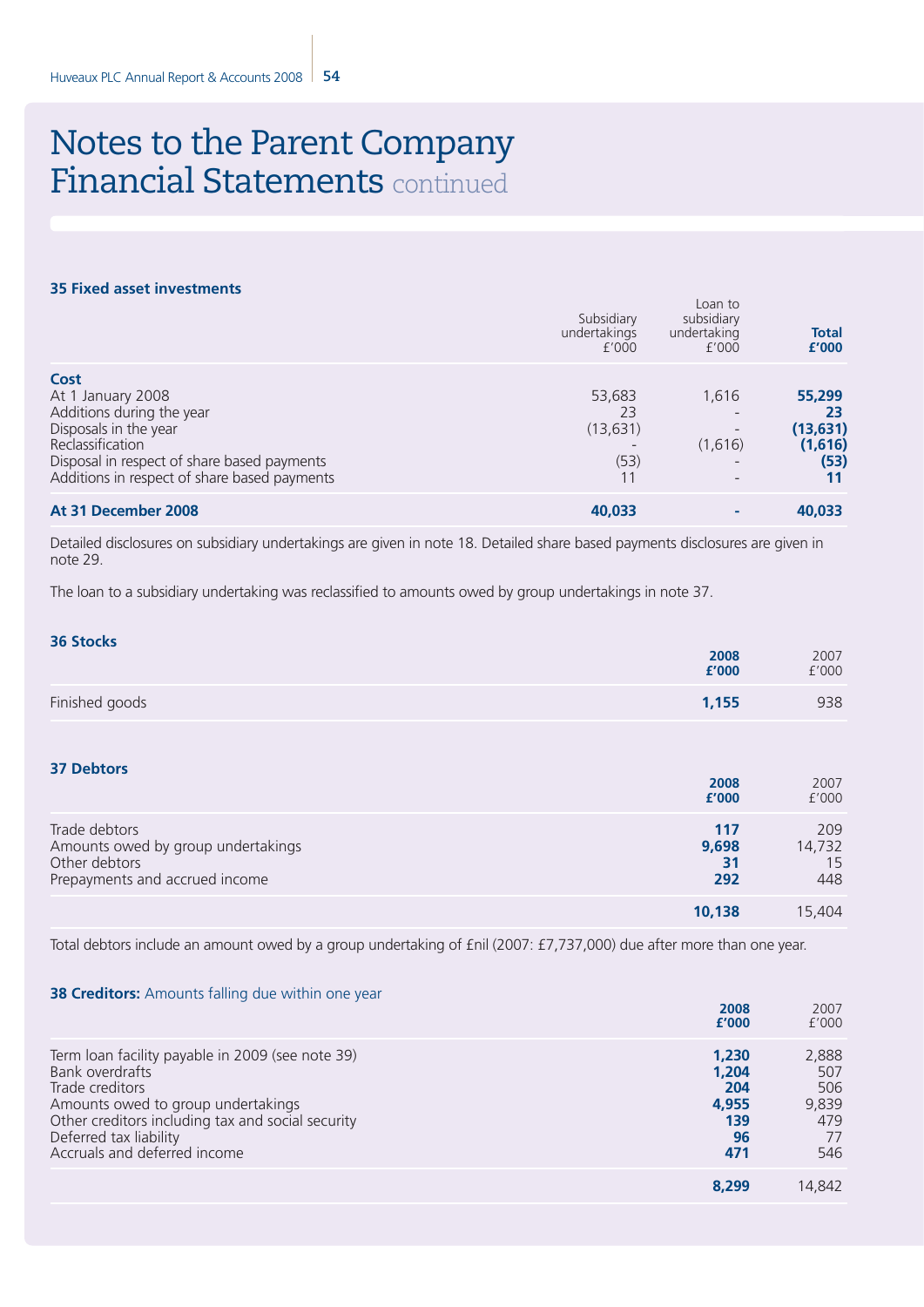**2008** 2007

### Notes to the Parent Company Financial Statements continued

### **38 Creditors:** Amounts falling due within one year (continued)

The elements of deferred tax are as follows:

|                                                                                                                         | £'000                   | f'000                          |
|-------------------------------------------------------------------------------------------------------------------------|-------------------------|--------------------------------|
| Accelerated capital allowances                                                                                          | 476                     | 403                            |
| Undiscounted deferred tax asset<br>Effect of discounting                                                                | 476<br>(380)            | 403<br>(326)                   |
| Discounted deferred tax asset                                                                                           | 96                      | 77                             |
| Movements in deferred tax for the year are set out below:                                                               |                         | f'000                          |
| At 1 January 2008<br>Charge to the profit and loss account                                                              |                         | (77)<br>(19)                   |
| At 31 December 2008                                                                                                     |                         | (96)                           |
| 39 Creditors: Amounts falling due after more than one year                                                              | 2008<br>f'000           | 2007<br>f'000                  |
| Term loan facility<br>Amounts owed to group undertakings                                                                | 4,310<br>376            | 13,277<br>376                  |
|                                                                                                                         | 4,686                   | 13,653                         |
| Borrowings are repayable as follows:                                                                                    | 2008<br>f'000           | 2007<br>f'000                  |
| On demand or within one year<br>Between one and two years<br>Between two and five years<br>After five years             | 1,230<br>1,230<br>3,080 | 2,888<br>2,888<br>9,769<br>620 |
|                                                                                                                         | 5,540                   | 16,165                         |
| Less: Amounts due for settlement within 12 months<br>(shown within creditors falling due within one year - see note 38) | (1,230)                 | (2,888)                        |
| Amount due for settlement after 12 months                                                                               | 4,310                   | 13,277                         |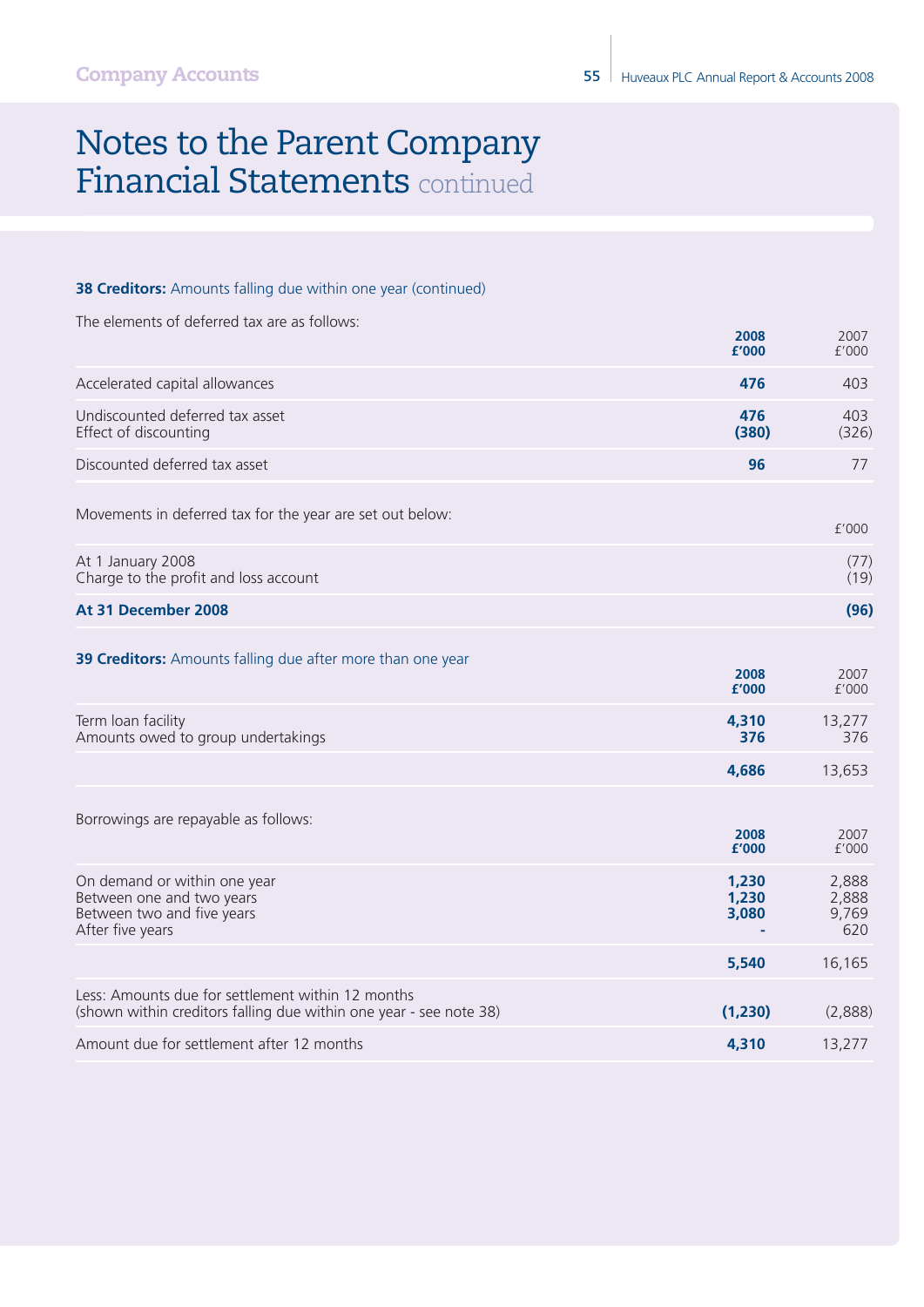### **40 Provision for liabilities**

| At 31 December 2008                                                    |                     |
|------------------------------------------------------------------------|---------------------|
| At 1 January 2008<br>Charge to the profit and loss account<br>Utilised | 544<br>130<br>(674) |
|                                                                        | L'UUU               |

 $\overline{C}$ 

Provision for liabilities relates to non-trading items as described in note 4. Amounts charged in 2008 represent aborted deal costs, redundancy and people related costs as part of a Group initiative to reduce costs.

### **41 Share capital**

|                                                                                                    | 2008<br>f'000 | 2007<br>f'000 |
|----------------------------------------------------------------------------------------------------|---------------|---------------|
| Authorised:<br>200,000,000 Ordinary shares of 10p each (2007: 200,000,000)                         | 20,000        | 20,000        |
| Allotted, called-up and fully paid:<br>151,998,453 Ordinary shares of 10p each (2007: 151,998,453) | 15,200        | 15,200        |

The Company has one class of ordinary shares which carry no right to fixed income.

#### **42 Share premium and reserves**

| Company                                                                                                                           | Share<br>premium<br>f'000          | Merger<br>reserve<br>f'000                                                                                          | Profit and loss<br>account<br>f'000           |
|-----------------------------------------------------------------------------------------------------------------------------------|------------------------------------|---------------------------------------------------------------------------------------------------------------------|-----------------------------------------------|
| At 1 January 2008<br>Reversal of FRS 20 reserve on disposals<br>Loss for the year<br>Dividends paid<br>Share based payment charge | 30,816<br>$\overline{\phantom{0}}$ | 409<br>$\overline{\phantom{a}}$<br>$\overline{\phantom{0}}$<br>$\overline{\phantom{a}}$<br>$\overline{\phantom{0}}$ | 4,139<br>(53)<br>(3, 106)<br>(1, 140)<br>(18) |
| At 31 December 2008                                                                                                               | 30,816                             | 409                                                                                                                 | (178)                                         |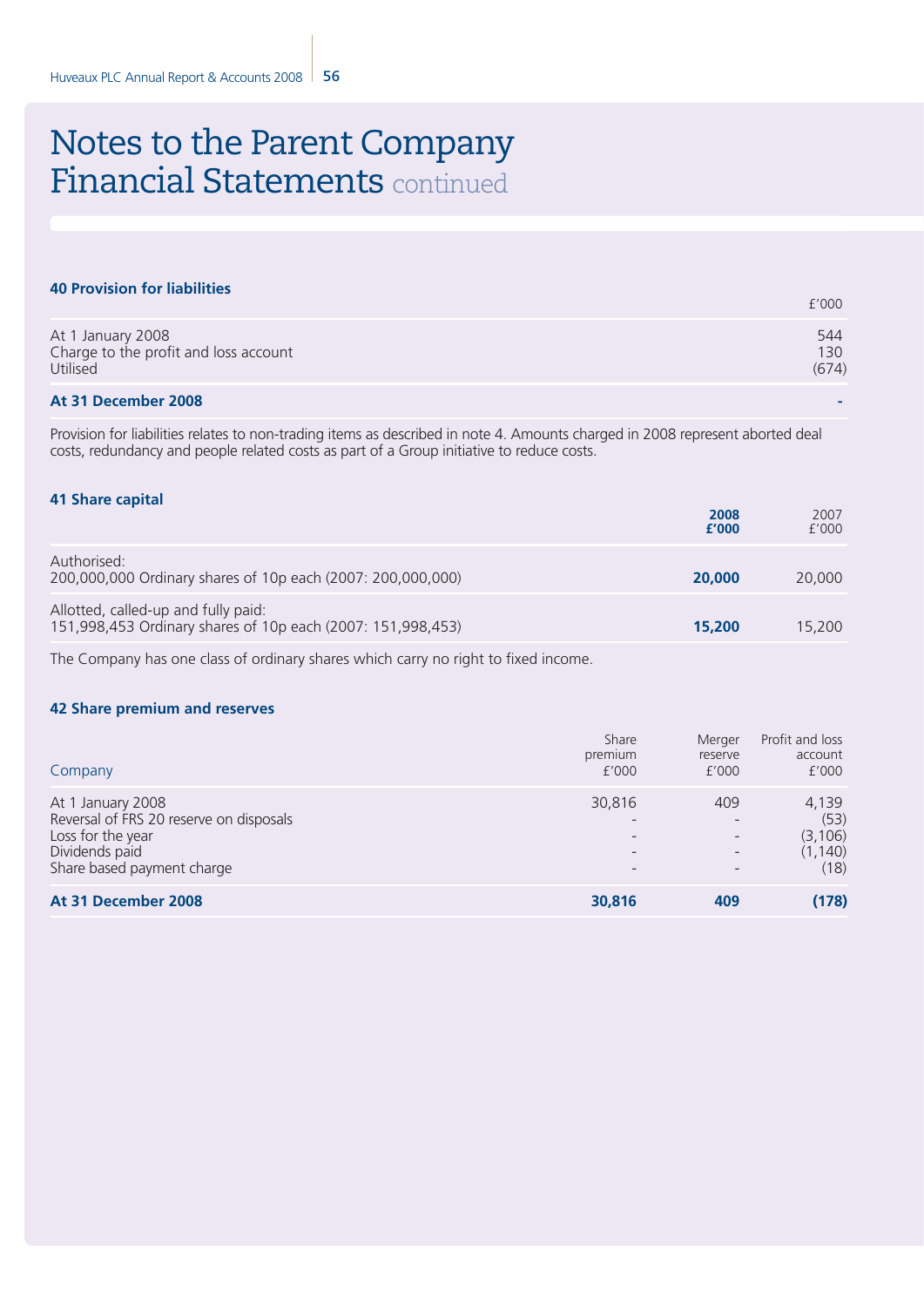### Schedule A

### **Reconciliation between operating profit and non-statutory performance measure**

The following tables reconcile operating profit as stated in the income statement to EBITDA, a non-statutory measure which the Directors believe is the most appropriate measure in assessing the performance of the Group.

EBITDA is defined by the Directors as being earnings before interest, tax, depreciation, amortisation of assets acquired through business combinations, and non-trading items.

| Year ended 31 December 2008                                            | <b>Operating</b><br>profit<br>f'000 | Depreciation*<br>f'000 | Amortisation of<br>intangible<br>assets<br>f'000 | Non-trading**<br>items<br>f'000 | <b>EBITDA</b><br>£'000  |
|------------------------------------------------------------------------|-------------------------------------|------------------------|--------------------------------------------------|---------------------------------|-------------------------|
| Political<br>Political<br>Learning                                     | 1,155<br>(103)                      | 354<br>24              | 1,262<br>308                                     | 53<br>10                        | 2,824<br>239            |
|                                                                        | 1,052                               | 378                    | 1,570                                            | 63                              | 3,063                   |
| Learning<br>Education<br><b>Head Office</b>                            | (42)<br>1,137<br>(860)              | 52<br>113<br>22        | 184<br>1,003                                     | 9<br>(200)                      | 194<br>2,262<br>(1,038) |
| <b>Results from continuing operations</b><br>Healthcare (discontinued) | 1,287<br>226                        | 565                    | 2,757<br>138                                     | (128)                           | 4,481<br>364            |
|                                                                        | 1,513                               | 565                    | 2,895                                            | (128)                           | 4,845                   |

| Year ended 31 December 2007                                            | <b>Operating</b><br>profit<br>f'000 | Depreciation*<br>f'000 | Amortisation of<br>intangible<br>assets<br>f'000 | Non-trading**<br>items<br>f'000 | <b>EBITDA</b><br>£'000   |
|------------------------------------------------------------------------|-------------------------------------|------------------------|--------------------------------------------------|---------------------------------|--------------------------|
| Political<br>Political<br>Learning                                     | 672<br>249                          | 235<br>23              | 1,258<br>308                                     | 78<br>$\overline{\phantom{a}}$  | 2,243<br>580             |
|                                                                        | 921                                 | 258                    | 1,566                                            | 78                              | 2,823                    |
| Learning<br>Education<br><b>Head Office</b>                            | (500)<br>1,910<br>(2,306)           | 114<br>84<br>20        | 400<br>1,003                                     | 212<br>(63)<br>910              | 226<br>2,934<br>(1, 376) |
| <b>Results from continuing operations</b><br>Healthcare (discontinued) | 25<br>946                           | 476<br>119             | 2,969<br>335                                     | 1,137<br>(82)                   | 4,607<br>1,318           |
|                                                                        | 971                                 | 595                    | 3,304                                            | 1,055                           | 5,925                    |

\*including amortisation of software shown within intangibles.

\*\* including share based payments charges/(credits) and profit on disposal of subsidiary undertaking.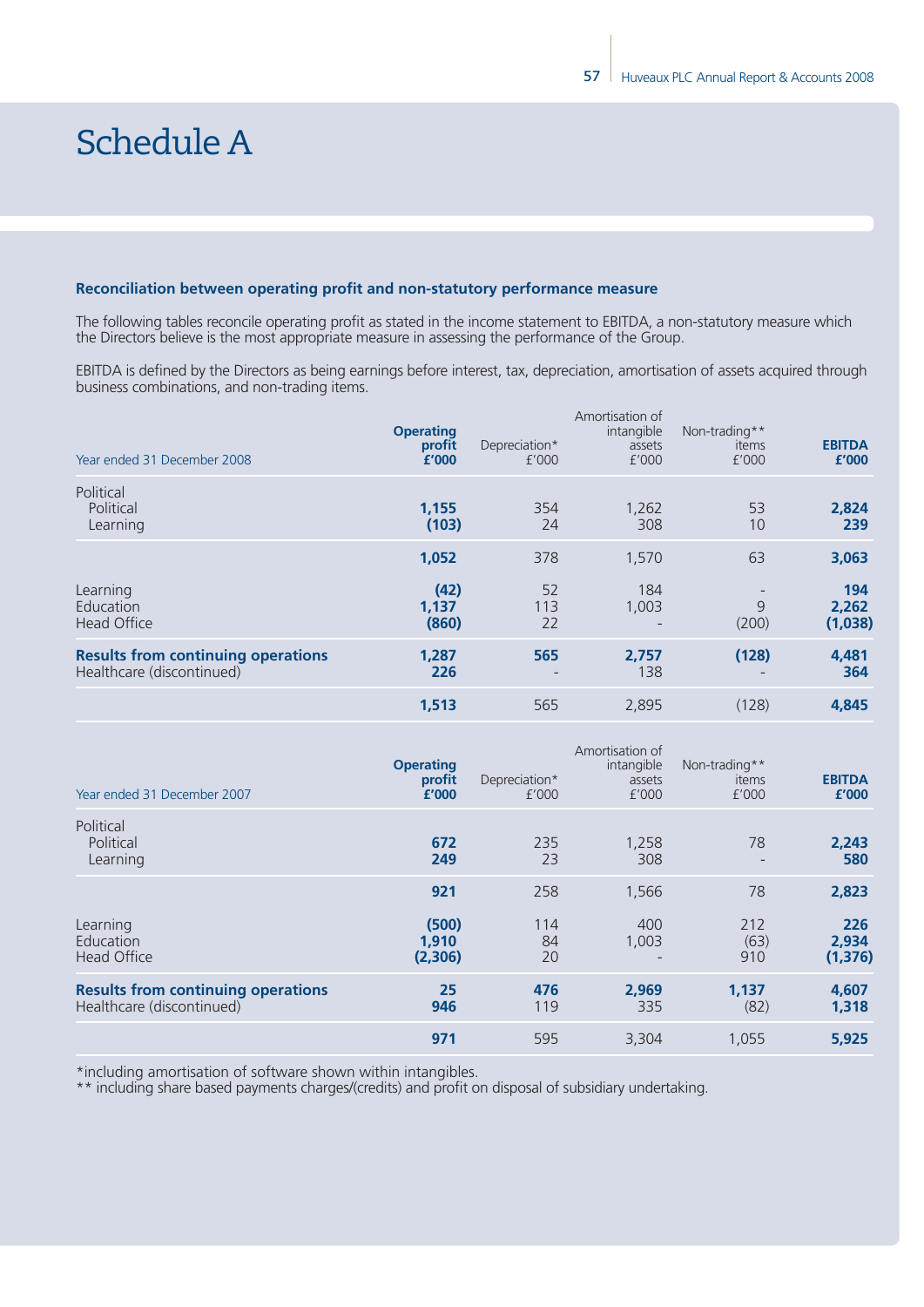# Shareholder Information

### **Shareholder Analysis**

As at 2 March 2009, the number of registered shareholders was 1,260 and the number of Ordinary shares in issue was 151,998,453.

| Range of Holdings          | Number of<br>Shareholders | Percentage of<br><b>Shareholders</b> | Number of<br>Shares (million) | Percentage of<br><b>Total Shares</b> |
|----------------------------|---------------------------|--------------------------------------|-------------------------------|--------------------------------------|
| 1 to 1,500                 | 381                       | 30.24                                | 270,110                       | 0.18                                 |
| 1,501 to 5,000             | 332                       | 26.35                                | 1,037,234                     | 0.68                                 |
| 5,001 to 10,000            | 202                       | 16.03                                | 1,533,407                     | 1.01                                 |
| 10,001 to 50,000           | 224                       | 17.78                                | 4,962,164                     | 3.26                                 |
| 50,001 to 100,000          | 43                        | 3.41                                 | 3,178,080                     | 2.09                                 |
| 100,001 to 250,000         | 31                        | 2.46                                 | 5,309,984                     | 3.49                                 |
| 250,001 to 500,000         | 11                        | 0.87                                 | 3,914,131                     | 2.58                                 |
| 500,001 to 1,000,000       | 8                         | 0.63                                 | 5,925,544                     | 3.90                                 |
| 1,000,001 to 2,500,000     | 13                        | 1.03                                 | 19,910,402                    | 13.10                                |
| 2,500,001 to 5,000,000     | 9                         | 0.71                                 | 31,325,587                    | 20.61                                |
| 5,000,001 to highest       | 6                         | 0.48                                 | 74,631,810                    | 49.10                                |
| <b>Total</b>               | 1,260                     | 100.00                               | 151,998,453                   | 100.00                               |
| Individuals<br>Held By:    | 768                       | 60.95                                | 21,647,192                    | 14.24                                |
| Institutions and Companies | 492                       | 39.05                                | 130,351,261                   | 85.76                                |
| <b>Total</b>               | 1,260                     | 100.00                               | 151,998,453                   | 100.00                               |

#### **Company Registrar**

Equiniti provide a range of shareholder information on-line. You can check your holding and find practical help on transferring shares and updating your personal details at www.sharereview.co.uk. Equiniti may also be contacted on 0871 384 2639 (calls to this number are charged at 8p per vminute from a BT landline. Other telephony providers' costs may vary), or by writing to Equiniti, Aspect House, Spencer Road, Lancing ,West Sussex, BN99 6DA.

#### **Share Dealing Service**

An internet and telephone share dealing service is operated by the Company's registrar, Equiniti, enabling shareholders to buy and sell Huveaux PLC Ordinary shares on the London Stock Exchange. Shareholders who are interested in using these services should visit www.sharereview.co.uk or telephone +44 (0) 845 603 737.

#### **Unsolicited Mail**

The Company is required by law to make its share register available upon request to the public and organisations which may use it as a mailing list resulting in shareholders receiving unsolicited mail. Shareholders wishing to limit the receipt of such mail should write to the Mailing Preference Service, DMA House, 70 Margaret Street, London W1W 8SS.

#### **ShareGift**

Shareholders, who hold only a small number of shares, where dealing costs make it uneconomic to sell them, may wish to consider donating them to charity though ShareGift, a registered charity administered by The Orr Mackintosh Foundation. The relevant share transfer form can be obtained from their website www.sharegift.org or by writing to ShareGift, 5 Lower Grosvenor Place, London SW1W 0EJ, or by telephoning +44 (0)20 7828 1151.

#### **Dividend Payments to Mandated Accounts**

Where shareholders have given instruction for future dividends to be paid directly to a bank or building society account, this is done via the Bankers Automated Clearing System (BACS). This facility provides an immediate access to funds, without the inconvenience of waiting for postal delivery or having personally to visit a bank.

#### **Annual General Meeting**

The Annual General Meeting of the Company will be held on 9 June 2009 at the London offices of Brewin Dolphin at 11.00 am. A separate circular, comprising a Letter from the Non-Executive Chairman, Notice of Meeting, Explanation of Special Business and a reply-paid Form of Proxy, accompanies this document.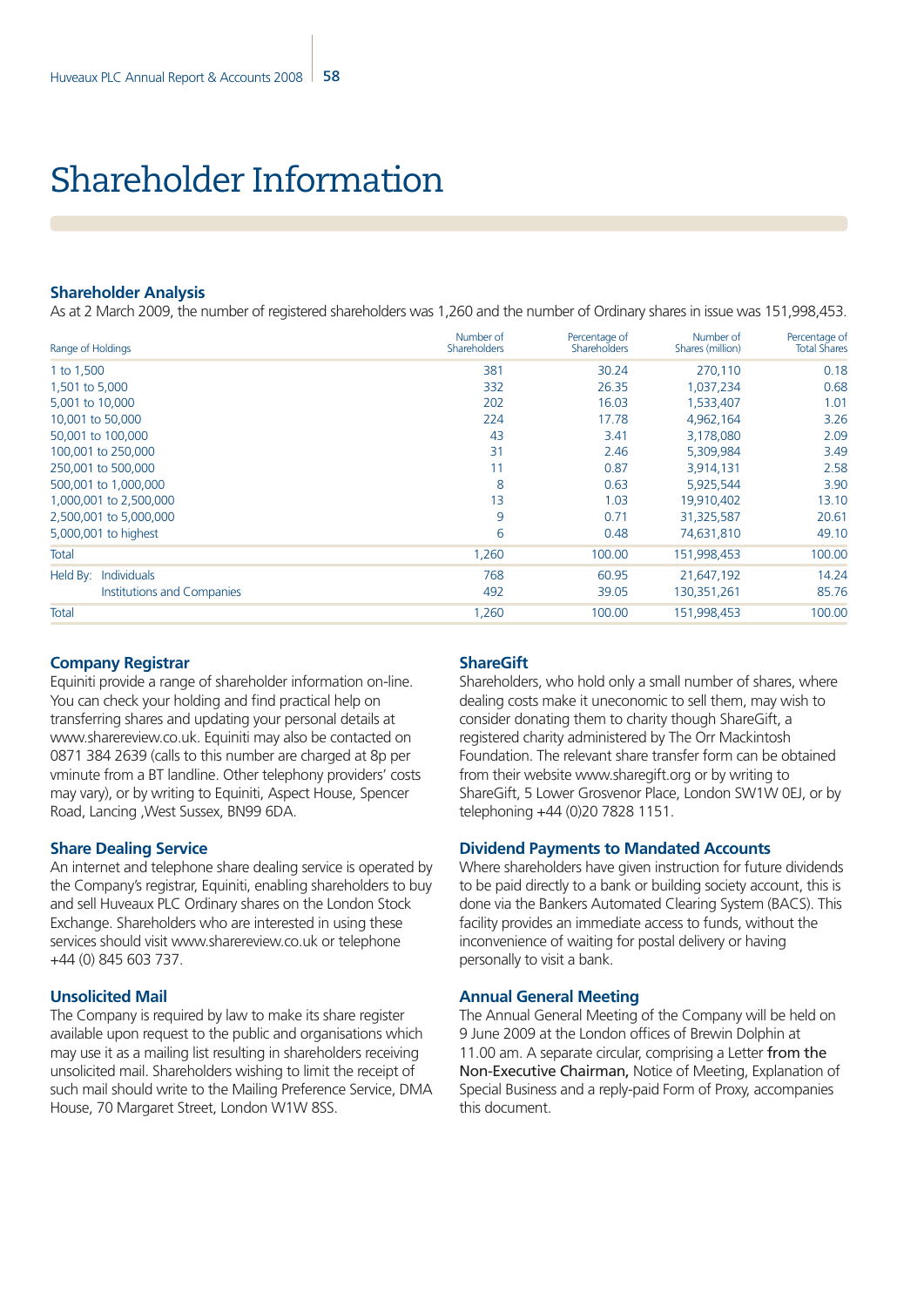### Corporate Directory

#### **Political Division**

Dods Parliamentary Communications Limited Westminster Tower 3 Albert Embankment London SE1 7SP

Tel: +44 (0) 20 7091 7500 Fax: +44 (0) 20 7091 7505 www.dodonline.co.uk www.epolitix.com www.civilservicenetwork.com

#### **Education Division**

#### Lonsdale

Westmorland House Elmsfield Park Holme Carnforth Lancs LA6 1RJ

Tel: +44 (0) 1539 565928 Fax: +44 (0) 1539 564167 www.lonsdale-educational.co.uk Huveaux Politique 114 Charles de Gaulle 92200 Neuilly sur Seine France

Tel: +33 1 55 62 68 00 Fax: +33 1 55 62 69 56 www.trombinoscope.com

Huveaux Brussels The International Press Centre 1 Boulevard Charlemagne 1041 Bruxelles Belgium

Tel: +32 2 285 0891 Fax: +32 2 285 0823 www.theparliament.com

#### Fenman Limited St. Thomas Place Cambridge Business Park Ely Cambridgeshire CB7 4EX

Tel: +44 (0) 1355 665533 Fax: +44 (0) 1355 663644 www.fenman.co.uk www.trainingjournal.com

Letts Educational Limited 4 Grosvenor Place London SW1X 7HH

Tel: +44 (0) 20 7096 2900 Fax: +44 (0) 20 7096 2945 www.letts-educational.co.uk

Leckie & Leckie Limited Third Floor 4 Queen Street Edinburgh EH2 1JE

Tel: +44 (0) 131 220 6831 Fax: +44 (0) 131 225 9987 www.leckieandleckie.co.uk

### Secretary, Advisors and Financial Calendar 2009

**Secretary** Rupert Levy

#### **Registered Office**

4 Grosvenor Place London SW1X 7DL

Tel: +44 (0) 20 7245 0270 Fax: +44 (0) 20 7245 0271 Email: info@huveauxplc.com www.huveauxplc.com

**Registered Number** 04267888

#### **Registrar Equiniti**

Aspect House Spencer Road Lancing West Sussex BN99 6DA

Tel: +44 0871 384 2639 (calls to this number are charged at 8p per minute from a BT landline. Other telephony providers' costs may vary) www.equiniti.co.uk

#### **Auditors**

KPMG Audit Plc 8 Salisbury Square London EC4Y 8BB

Tel: +44 (0) 20 7311 1000 www.kpmg.co.uk

#### **Corporate Financial Advisors**

**NOMAD and Broker** Brewin Dolphin Limited 7 Drumsheugh Gardens Edinburgh EH3 7QH

Tel: +44 (0) 131 225 2566 www.blw.co.uk

**Bankers** Bank of Scotland

**Legal Advisors** Eversheds LLP

#### **Financial Calendar 2009**

**2 March** 2008 Preliminary Results announcement

**9 June** Annual General Meeting

**July (provisional)** 2009 Interim Results announcement

**31 December** Financial year-end 2009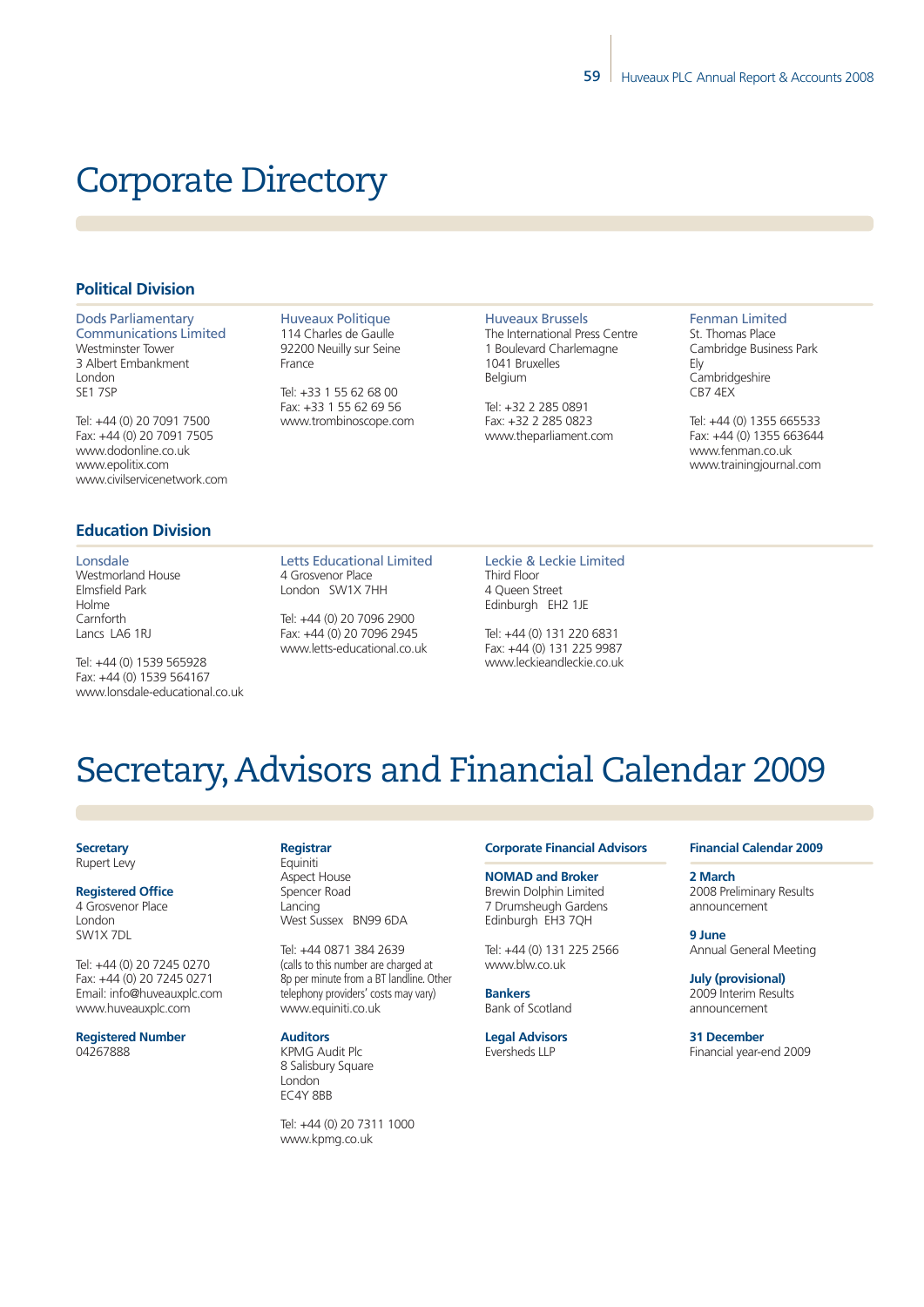### Huveaux's Key Products And Services

We have built and acquired a quality portfolio of market-leading brands, products and services across each of our selected growth markets. We serve the private and public sectors through a combination of delivery media, including print (magazines, directories, newsletters and books) digital (websites, monitoring and databases), seminars, conferences, events and awards.

### **Political Division**

#### Magazines, directories, newsletters and books

Dods Parliamentary Companion Dods Civil Service Companion Dods European Companion Who's Who in Public Affairs European Public Affairs Directory Vacher's Parliamentary Profiles Vacher's Quarterly

Dods Constituency Guide Dods Handbook of House of Commons Procedure Dods Handbook of House of Lords Procedure Dods National Assembly for Wales Companion Select Committees Guide

The House Magazine Whitehall & Westminster World Public Affairs News The Parliament Magazine The Regional Review The Research Review

Trombinoscope Parlement, Gouvernement & Institutions Trombinoscope Régions, Départements & **Communes** Trombinoscope de la Santé Trombinoscope Union européenne Le Trombinoscope de poche « Cabinets Ministériels » La Lettre du Trombinoscope

TJ: Training Journal Training Activity Packs, Toolkits and Manuals

#### **Digital**

www.dodonline.co.uk www.epolitix.com www.civilservicenetwork.com www.electus-start.com www.theparliament.com www.trombinoscope.com www.eurosource.eu.com

Dods Premier Monitoring Dods Political Wizard Dods EU Monitoring Dods MP Alerts

www.traineractive.com www.trainingjournal.com TJ's Daily Discussion Digest

#### Seminars, conferences and events

Dods Party Conference Fringe Events Dods Round Tables Dods Blue Skies Events

Whitehall & Westminster World Civil Service Conference Series (including – The Coming Year in Parliament) Whitehall & Westminster World Civil Service Roundtables

Civil Service Live Civil Service Live – Regional Event

Westminster Briefing Westminster Explained Certificated Programmes (including – Professional Certificate in Public Sector Delivery, Certificate in Core Skills for Eos, Certificate in Managerial Skills, Certificate in Campaigning) Training Journal – Westminster Briefing Training Journal Learning & Development 20:20 Master Workshops for Trainers

Training Journal Seminars Training Journal Annual Conference

#### Awards

Dods & Scottish Widows Woman of the Year Awards ePolitix Charity Champion Awards European Regional Champions Awards House Magazine Parliamentary Awards House Magazine Parliamentary Research of the Year Awards MEP Awards European Public Affairs Awards Public Affairs News Awards Whitehall & Westminster World Civil Service Awards Diversity & Equality Awards Prix Trombinoscope de l'Homme Politique de l'année TJ'S Annual Industry Best Practice Awards

### **Other**

Recruitment

Electus Network Search Electus Advertised Selection Electus Executive Search Electus Freelance/Interim Management

Polling Dods Polling Dods European Polling

Training materials Training DVDs and Games Training Manuals Assessment Tools

#### **Education Division**

Magazines, directories, newsletters and books

#### Primary Schools

Letts and Lonsdale Complete Study and Revision Guides Letts and Lonsdale Magical Maths and English Letts and Lonsdale Premier Maths and English Letts and Lonsdale Alien Club Letts and Lonsdale Make It Easy Letts and Lonsdale National Tests Practice Papers Letts and Lonsdale Success Guides Letts and Lonsdale Revision Guides and Workbooks 11+ Practice Papers Letts and Lonsdale Success Whiteboard The World of… Series

#### Secondary Schools

Leckie & Leckie Course Notes Leckie & Leckie PC Passport Leckie & Leckie Revision Notes Leckie & Leckie Success Guides Leckie & Leckie Grade Boosters Scottish Qualification Authority Past Papers Letts and Lonsdale Complete Study and Revision Guides Letts and Lonsdale National Tests Practice Papers Letts and Lonsdale Assessment Papers Letts and Lonsdale Success Guides Letts and Lonsdale GCSE Practice Papers Letts and Lonsdale Revise on the Move Podcasts Letts and Lonsdale Revision Plus Revision Guides and Workbooks Letts and Lonsdale Essentials Revision Guides and Workbooks Letts and Lonsdale Essentials Online Letts and Lonsdale iRevise The World of… Series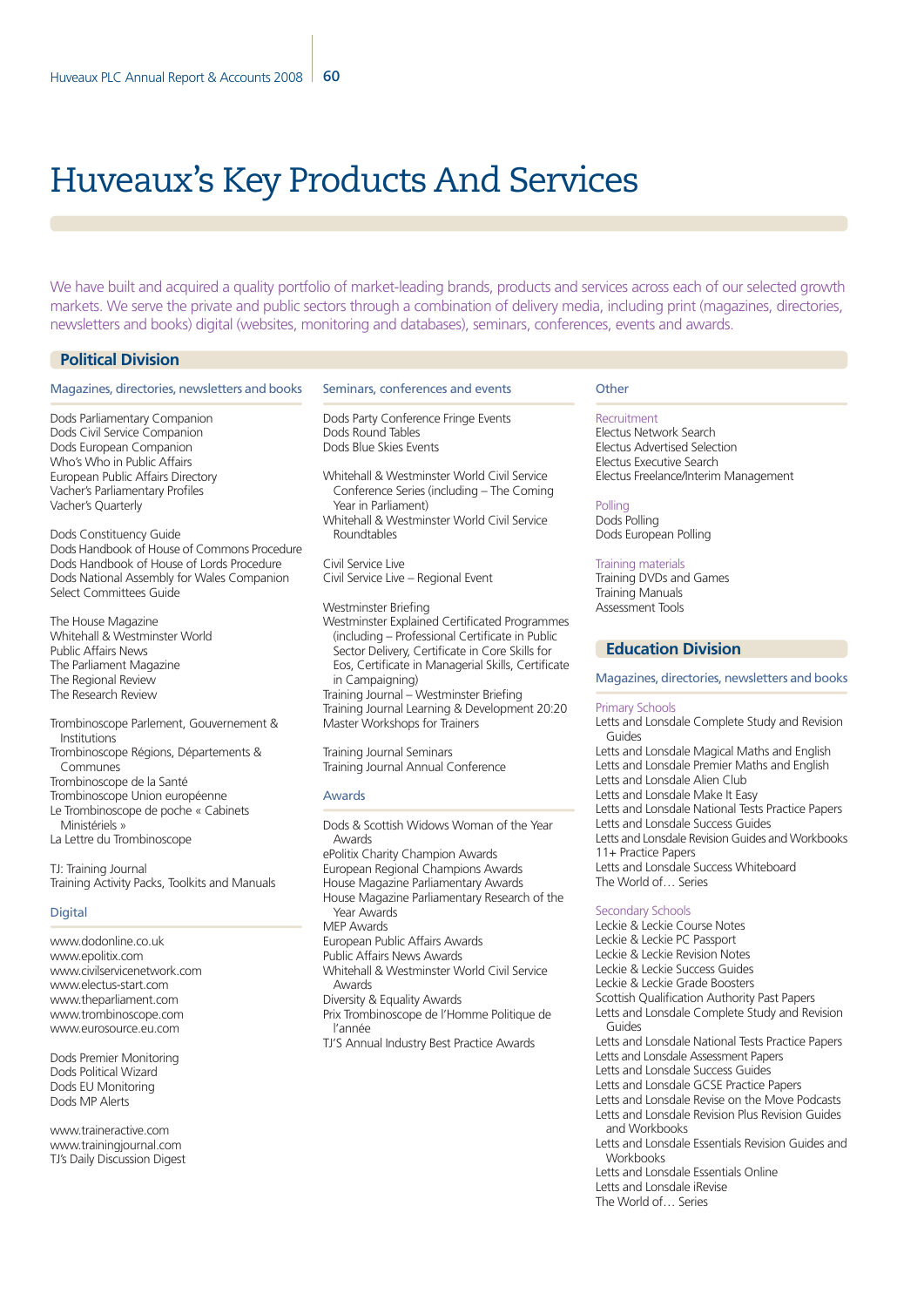